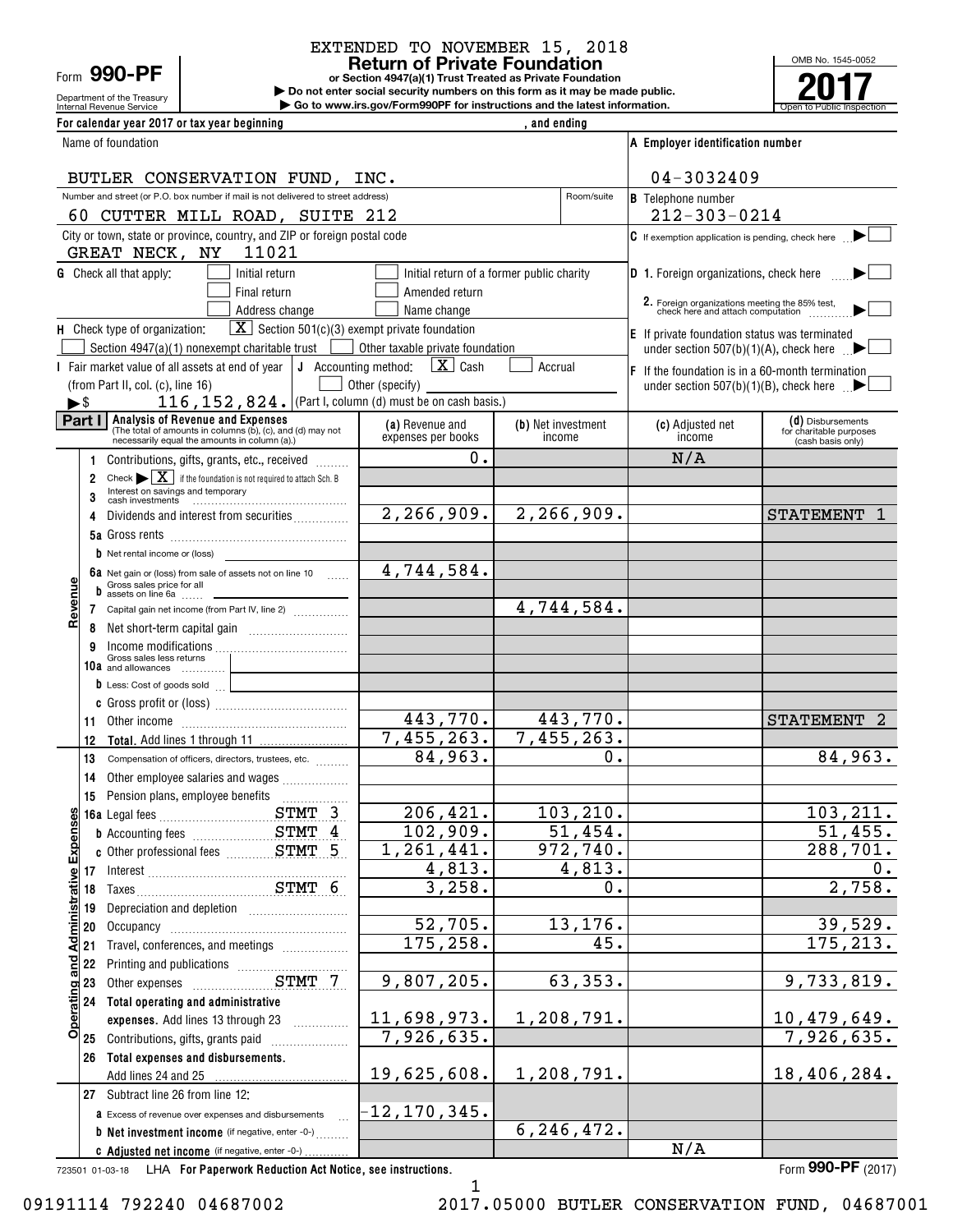| BUTLER CONSERVATION FUND,<br>INC.<br>Form 990-PF (2017) |          |                                                                                                                                                                                                                                |                                 |                                                | $04 - 3032409$<br>Page 2   |
|---------------------------------------------------------|----------|--------------------------------------------------------------------------------------------------------------------------------------------------------------------------------------------------------------------------------|---------------------------------|------------------------------------------------|----------------------------|
|                                                         | Part II  | <b>Balance Sheets</b> Attached schedules and amounts in the description                                                                                                                                                        | Beginning of year               | End of year                                    |                            |
|                                                         |          | column should be for end-of-year amounts only.                                                                                                                                                                                 | (a) Book Value                  | (b) Book Value                                 | (c) Fair Market Value      |
|                                                         |          | 1 Cash - non-interest-bearing                                                                                                                                                                                                  |                                 |                                                |                            |
|                                                         |          |                                                                                                                                                                                                                                | 73,439,045.                     | 54,616,345.                                    | 54,616,345.                |
|                                                         |          | 3 Accounts receivable                                                                                                                                                                                                          |                                 |                                                |                            |
|                                                         |          | Less: allowance for doubtful accounts $\blacktriangleright$                                                                                                                                                                    |                                 |                                                |                            |
|                                                         |          | 4 Pledges receivable                                                                                                                                                                                                           |                                 |                                                |                            |
|                                                         |          | Less: allowance for doubtful accounts $\blacktriangleright$                                                                                                                                                                    |                                 |                                                |                            |
|                                                         |          |                                                                                                                                                                                                                                |                                 |                                                |                            |
|                                                         | 6        | Receivables due from officers, directors, trustees, and other                                                                                                                                                                  |                                 |                                                |                            |
|                                                         |          |                                                                                                                                                                                                                                |                                 |                                                |                            |
|                                                         |          |                                                                                                                                                                                                                                |                                 |                                                |                            |
|                                                         |          | Less: allowance for doubtful accounts $\blacktriangleright$                                                                                                                                                                    |                                 |                                                |                            |
|                                                         |          |                                                                                                                                                                                                                                | 32,914.                         | 37,421.                                        | 37,421.                    |
| Assets                                                  |          |                                                                                                                                                                                                                                |                                 |                                                |                            |
|                                                         |          | 10a Investments - U.S. and state government obligations                                                                                                                                                                        | 38,090,450.                     | 46, 293, 963.                                  | 46, 293, 963.              |
|                                                         |          |                                                                                                                                                                                                                                |                                 |                                                |                            |
|                                                         |          |                                                                                                                                                                                                                                |                                 |                                                |                            |
|                                                         |          | $\mathcal{L}^{\text{max}}_{\text{max}}$ , where $\mathcal{L}^{\text{max}}_{\text{max}}$                                                                                                                                        |                                 |                                                |                            |
|                                                         |          |                                                                                                                                                                                                                                |                                 |                                                |                            |
|                                                         | 13       |                                                                                                                                                                                                                                | 16,538,457.                     | 13, 740, 357.                                  | 13,740,357.                |
|                                                         | 14       | Land, buildings, and equipment: basis $\blacktriangleright$ 1, 280, 858.                                                                                                                                                       |                                 |                                                |                            |
|                                                         |          |                                                                                                                                                                                                                                |                                 | $1, 175, 918.$ $1, 280, 858.$                  | 1,280,858.                 |
|                                                         | 15       |                                                                                                                                                                                                                                | 86,520.                         | 183,880.                                       | 183,880.                   |
|                                                         |          | 16 Total assets (to be completed by all filers - see the                                                                                                                                                                       |                                 |                                                |                            |
|                                                         |          |                                                                                                                                                                                                                                |                                 | $129, 363, 304.$ 116, 152, 824. 116, 152, 824. |                            |
|                                                         |          |                                                                                                                                                                                                                                | $\overline{55}$ , 739.          | 42,702.                                        |                            |
|                                                         | 18       |                                                                                                                                                                                                                                |                                 |                                                |                            |
|                                                         | 19       | Deferred revenue information and all the contracts and all the contracts and all the contracts of the contracts                                                                                                                |                                 |                                                |                            |
| Liabilities                                             |          | 20 Loans from officers, directors, trustees, and other disqualified persons                                                                                                                                                    |                                 |                                                |                            |
|                                                         |          |                                                                                                                                                                                                                                |                                 |                                                |                            |
|                                                         |          |                                                                                                                                                                                                                                | 0.                              | 0.                                             |                            |
|                                                         |          |                                                                                                                                                                                                                                |                                 |                                                |                            |
|                                                         |          | 23 Total liabilities (add lines 17 through 22)                                                                                                                                                                                 | 55,739.                         | 42,702.                                        |                            |
|                                                         |          | Foundations that follow SFAS 117, check here $\Box$                                                                                                                                                                            |                                 |                                                |                            |
|                                                         |          | and complete lines 24 through 26, and lines 30 and 31.                                                                                                                                                                         |                                 |                                                |                            |
|                                                         | 24       | Unrestricted                                                                                                                                                                                                                   | 129, 307, 565.   116, 110, 122. |                                                |                            |
| or Fund Balances                                        | 25       |                                                                                                                                                                                                                                |                                 |                                                |                            |
|                                                         | 26       | Permanently restricted [1, 1, 2001] [1, 2010] [1, 2010] [1, 2010] [1, 2010] [1, 2010] [1, 2010] [1, 2010] [1, 2010] [1, 2010] [1, 2010] [1, 2010] [1, 2010] [1, 2010] [1, 2010] [1, 2010] [1, 2010] [1, 2010] [1, 2010] [1, 20 |                                 |                                                |                            |
|                                                         |          | Foundations that do not follow SFAS 117, check here $\Box$ $\blacktriangleright$                                                                                                                                               |                                 |                                                |                            |
|                                                         |          | and complete lines 27 through 31.                                                                                                                                                                                              |                                 |                                                |                            |
|                                                         | 27       | Capital stock, trust principal, or current funds                                                                                                                                                                               |                                 |                                                |                            |
| <b>Net Assets</b>                                       | 28       | Paid-in or capital surplus, or land, bldg., and equipment fund                                                                                                                                                                 |                                 |                                                |                            |
|                                                         | 29       | Retained earnings, accumulated income, endowment, or other funds                                                                                                                                                               |                                 |                                                |                            |
|                                                         | 30       |                                                                                                                                                                                                                                | 129, 307, 565.                  | 116, 110, 122.                                 |                            |
|                                                         |          |                                                                                                                                                                                                                                |                                 |                                                |                            |
|                                                         |          | 31 Total liabilities and net assets/fund balances                                                                                                                                                                              | $129, 363, 304.$ 116, 152, 824. |                                                |                            |
|                                                         | Part III | Analysis of Changes in Net Assets or Fund Balances                                                                                                                                                                             |                                 |                                                |                            |
|                                                         |          | 1 Total net assets or fund balances at beginning of year - Part II, column (a), line 30                                                                                                                                        |                                 |                                                |                            |
|                                                         |          | (must agree with end-of-year figure reported on prior year's return)                                                                                                                                                           |                                 | $\mathbf{1}$                                   | 129,307,565.               |
|                                                         |          | 2 Enter amount from Part I, line 27a                                                                                                                                                                                           |                                 | $\overline{2}$                                 | $\overline{-12,170,345}$ . |
|                                                         |          |                                                                                                                                                                                                                                |                                 | 3                                              | 0.                         |
|                                                         |          | 4 Add lines 1, 2, and 3                                                                                                                                                                                                        |                                 | $\overline{\mathbf{4}}$                        | 117, 137, 220.             |
| 5                                                       |          | Decreases not included in line 2 (itemize) ▶ UNREALIZED GAIN/(LOSS) ON INVESTMENTS                                                                                                                                             |                                 | $5\phantom{a}$                                 | 1,027,098.                 |
|                                                         |          |                                                                                                                                                                                                                                |                                 | 6                                              | 116, 110, 122.             |

Form (2017) **990-PF**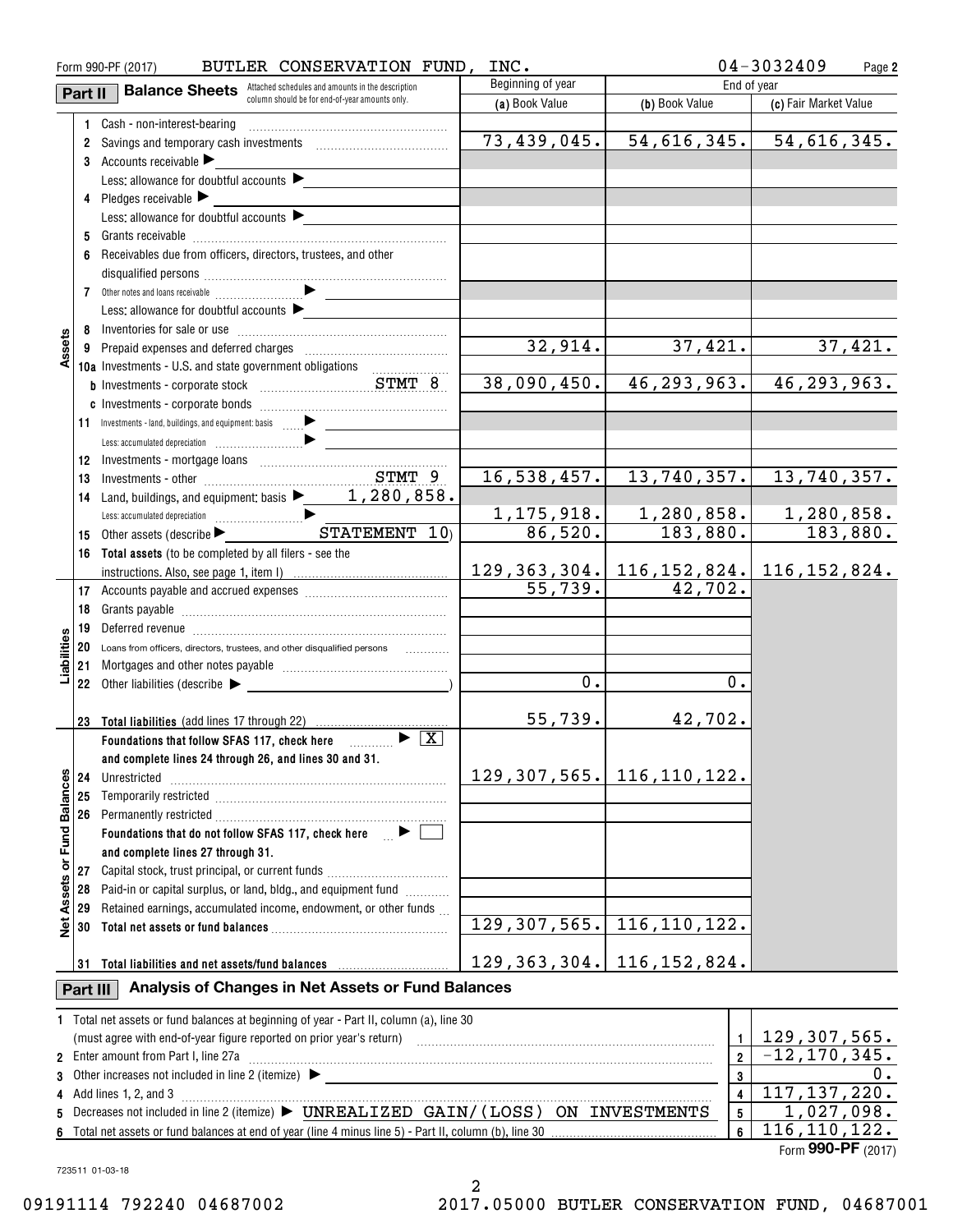|                                                                                                                                                                                                  | $04 - 3032409$<br>BUTLER CONSERVATION FUND, INC.<br>Form 990-PF (2017)<br><b>Capital Gains and Losses for Tax on Investment Income</b><br>Part IV                         |                                                                                              |            |                                                   |     |                                      |                                  | Page 3                                                        |                           |                             |
|--------------------------------------------------------------------------------------------------------------------------------------------------------------------------------------------------|---------------------------------------------------------------------------------------------------------------------------------------------------------------------------|----------------------------------------------------------------------------------------------|------------|---------------------------------------------------|-----|--------------------------------------|----------------------------------|---------------------------------------------------------------|---------------------------|-----------------------------|
| (b) How acquired<br>P - Purchase<br>(a) List and describe the kind(s) of property sold (for example, real estate,<br>2-story brick warehouse; or common stock, 200 shs. MLC Co.)<br>D - Donation |                                                                                                                                                                           |                                                                                              |            |                                                   |     | (c) Date acquired<br>(mo., day, yr.) | (d) Date sold<br>(mo., day, yr.) |                                                               |                           |                             |
| 1a                                                                                                                                                                                               |                                                                                                                                                                           | VARIOUS STOCK TRADES-REALIZED GAIN/LOSS                                                      |            |                                                   |     | P                                    |                                  |                                                               |                           |                             |
| b                                                                                                                                                                                                |                                                                                                                                                                           |                                                                                              |            |                                                   |     |                                      |                                  |                                                               |                           |                             |
| C                                                                                                                                                                                                |                                                                                                                                                                           |                                                                                              |            |                                                   |     |                                      |                                  |                                                               |                           |                             |
| $\mathbf{d}$                                                                                                                                                                                     |                                                                                                                                                                           |                                                                                              |            |                                                   |     |                                      |                                  |                                                               |                           |                             |
| e                                                                                                                                                                                                |                                                                                                                                                                           |                                                                                              |            |                                                   |     |                                      |                                  |                                                               |                           |                             |
|                                                                                                                                                                                                  | (e) Gross sales price                                                                                                                                                     | (f) Depreciation allowed<br>(or allowable)                                                   |            | (g) Cost or other basis<br>plus expense of sale   |     |                                      |                                  | (h) Gain or (loss)<br>$((e)$ plus $(f)$ minus $(g)$ )         |                           |                             |
| a                                                                                                                                                                                                |                                                                                                                                                                           |                                                                                              |            |                                                   |     |                                      |                                  |                                                               | 4,744,584.                |                             |
| b                                                                                                                                                                                                |                                                                                                                                                                           |                                                                                              |            |                                                   |     |                                      |                                  |                                                               |                           |                             |
| C                                                                                                                                                                                                |                                                                                                                                                                           |                                                                                              |            |                                                   |     |                                      |                                  |                                                               |                           |                             |
| d                                                                                                                                                                                                |                                                                                                                                                                           |                                                                                              |            |                                                   |     |                                      |                                  |                                                               |                           |                             |
| e                                                                                                                                                                                                |                                                                                                                                                                           |                                                                                              |            |                                                   |     |                                      |                                  |                                                               |                           |                             |
|                                                                                                                                                                                                  |                                                                                                                                                                           | Complete only for assets showing gain in column (h) and owned by the foundation on 12/31/69. |            |                                                   |     |                                      |                                  | (I) Gains (Col. (h) gain minus                                |                           |                             |
|                                                                                                                                                                                                  | (i) FMV as of 12/31/69                                                                                                                                                    | (j) Adjusted basis<br>as of 12/31/69                                                         |            | $(k)$ Excess of col. (i)<br>over col. (j), if any |     |                                      |                                  | col. (k), but not less than -0-) or<br>Losses (from col. (h)) |                           |                             |
| a                                                                                                                                                                                                |                                                                                                                                                                           |                                                                                              |            |                                                   |     |                                      |                                  |                                                               | 4,744,584.                |                             |
| b                                                                                                                                                                                                |                                                                                                                                                                           |                                                                                              |            |                                                   |     |                                      |                                  |                                                               |                           |                             |
| C                                                                                                                                                                                                |                                                                                                                                                                           |                                                                                              |            |                                                   |     |                                      |                                  |                                                               |                           |                             |
| d                                                                                                                                                                                                |                                                                                                                                                                           |                                                                                              |            |                                                   |     |                                      |                                  |                                                               |                           |                             |
| e                                                                                                                                                                                                |                                                                                                                                                                           |                                                                                              |            |                                                   |     |                                      |                                  |                                                               |                           |                             |
|                                                                                                                                                                                                  | 2 Capital gain net income or (net capital loss)                                                                                                                           | If gain, also enter in Part I, line 7<br>If (loss), enter -0- in Part I, line 7              |            |                                                   |     | $\mathbf{2}$                         |                                  |                                                               | 4,744,584.                |                             |
|                                                                                                                                                                                                  | 3 Net short-term capital gain or (loss) as defined in sections 1222(5) and (6):                                                                                           |                                                                                              |            |                                                   |     |                                      |                                  |                                                               |                           |                             |
|                                                                                                                                                                                                  | If gain, also enter in Part I, line 8, column (c).                                                                                                                        |                                                                                              |            |                                                   |     |                                      |                                  |                                                               |                           |                             |
|                                                                                                                                                                                                  | If (loss), enter -0- in Part I, line 8                                                                                                                                    |                                                                                              |            |                                                   |     |                                      |                                  | N/A                                                           |                           |                             |
|                                                                                                                                                                                                  | Part V                                                                                                                                                                    | Qualification Under Section 4940(e) for Reduced Tax on Net Investment Income                 |            |                                                   |     |                                      |                                  |                                                               |                           |                             |
|                                                                                                                                                                                                  | (For optional use by domestic private foundations subject to the section 4940(a) tax on net investment income.)                                                           |                                                                                              |            |                                                   |     |                                      |                                  |                                                               |                           |                             |
|                                                                                                                                                                                                  |                                                                                                                                                                           |                                                                                              |            |                                                   |     |                                      |                                  |                                                               |                           |                             |
|                                                                                                                                                                                                  | If section $4940(d)(2)$ applies, leave this part blank.                                                                                                                   |                                                                                              |            |                                                   |     |                                      |                                  |                                                               |                           |                             |
|                                                                                                                                                                                                  | Was the foundation liable for the section 4942 tax on the distributable amount of any year in the base period?                                                            |                                                                                              |            |                                                   |     |                                      |                                  |                                                               |                           | Yes $\boxed{\mathbf{X}}$ No |
|                                                                                                                                                                                                  | If "Yes," the foundation doesn't qualify under section 4940(e). Do not complete this part.                                                                                |                                                                                              |            |                                                   |     |                                      |                                  |                                                               |                           |                             |
|                                                                                                                                                                                                  | Enter the appropriate amount in each column for each year; see the instructions before making any entries.                                                                |                                                                                              |            |                                                   |     |                                      |                                  |                                                               |                           |                             |
|                                                                                                                                                                                                  | (a)<br>Base period years                                                                                                                                                  | (b)                                                                                          |            |                                                   | (c) |                                      |                                  |                                                               | (d)<br>Distribution ratio |                             |
|                                                                                                                                                                                                  | Calendar year (or tax year beginning in)                                                                                                                                  | Adjusted qualifying distributions                                                            |            | Net value of noncharitable-use assets             |     |                                      |                                  | (col. (b) divided by col. (c))                                |                           |                             |
|                                                                                                                                                                                                  | 2016                                                                                                                                                                      |                                                                                              | 8,646,873. |                                                   |     | 129, 101, 957.                       |                                  |                                                               |                           | .066977                     |
|                                                                                                                                                                                                  | 2015                                                                                                                                                                      |                                                                                              | 7,387,988. |                                                   |     | 144, 477, 680.                       |                                  |                                                               |                           | .051136                     |
|                                                                                                                                                                                                  | 2014                                                                                                                                                                      |                                                                                              | 7,509,366. |                                                   |     | 162,961,394.                         |                                  |                                                               |                           | .046081                     |
|                                                                                                                                                                                                  | 2013                                                                                                                                                                      |                                                                                              | 6,868,286. |                                                   |     | 150,824,435.                         |                                  |                                                               |                           | .045538                     |
|                                                                                                                                                                                                  | 2012                                                                                                                                                                      |                                                                                              | 5,681,994. |                                                   |     | $\overline{137}$ , 674, 650.         |                                  |                                                               |                           | .041271                     |
|                                                                                                                                                                                                  |                                                                                                                                                                           |                                                                                              |            |                                                   |     |                                      |                                  |                                                               |                           |                             |
|                                                                                                                                                                                                  |                                                                                                                                                                           |                                                                                              |            |                                                   |     |                                      | $\overline{\mathbf{2}}$          |                                                               |                           | .251003                     |
|                                                                                                                                                                                                  | 3 Average distribution ratio for the 5-year base period - divide the total on line 2 by 5.0, or by the number of years                                                    |                                                                                              |            |                                                   |     |                                      |                                  |                                                               |                           |                             |
|                                                                                                                                                                                                  |                                                                                                                                                                           |                                                                                              |            |                                                   |     |                                      |                                  |                                                               |                           | .050201                     |
|                                                                                                                                                                                                  |                                                                                                                                                                           |                                                                                              |            |                                                   |     |                                      | 3                                |                                                               |                           |                             |
|                                                                                                                                                                                                  | 4 Enter the net value of noncharitable-use assets for 2017 from Part X, line 5 [11] manufacture in the net value of noncharitable-use assets for 2017 from Part X, line 5 |                                                                                              |            |                                                   |     |                                      | $\overline{\mathbf{4}}$          |                                                               | 123,854,442.              |                             |
|                                                                                                                                                                                                  |                                                                                                                                                                           |                                                                                              |            |                                                   |     |                                      |                                  |                                                               |                           |                             |
|                                                                                                                                                                                                  |                                                                                                                                                                           |                                                                                              |            | 5                                                 |     | 6, 217, 617.                         |                                  |                                                               |                           |                             |
|                                                                                                                                                                                                  |                                                                                                                                                                           |                                                                                              |            |                                                   |     |                                      |                                  |                                                               |                           |                             |
|                                                                                                                                                                                                  |                                                                                                                                                                           |                                                                                              |            |                                                   |     |                                      | 6                                |                                                               |                           | 62,465.                     |
|                                                                                                                                                                                                  |                                                                                                                                                                           |                                                                                              |            |                                                   |     |                                      |                                  |                                                               |                           |                             |
|                                                                                                                                                                                                  | 7 Add lines 5 and 6                                                                                                                                                       |                                                                                              |            |                                                   |     |                                      | 7                                |                                                               | 6, 280, 082.              |                             |
|                                                                                                                                                                                                  |                                                                                                                                                                           |                                                                                              |            |                                                   |     |                                      | 8                                |                                                               | 18,406,284.               |                             |
|                                                                                                                                                                                                  | If line 8 is equal to or greater than line 7, check the box in Part VI, line 1b, and complete that part using a 1% tax rate.                                              |                                                                                              |            |                                                   |     |                                      |                                  |                                                               |                           |                             |
|                                                                                                                                                                                                  | See the Part VI instructions.                                                                                                                                             |                                                                                              |            |                                                   |     |                                      |                                  |                                                               |                           |                             |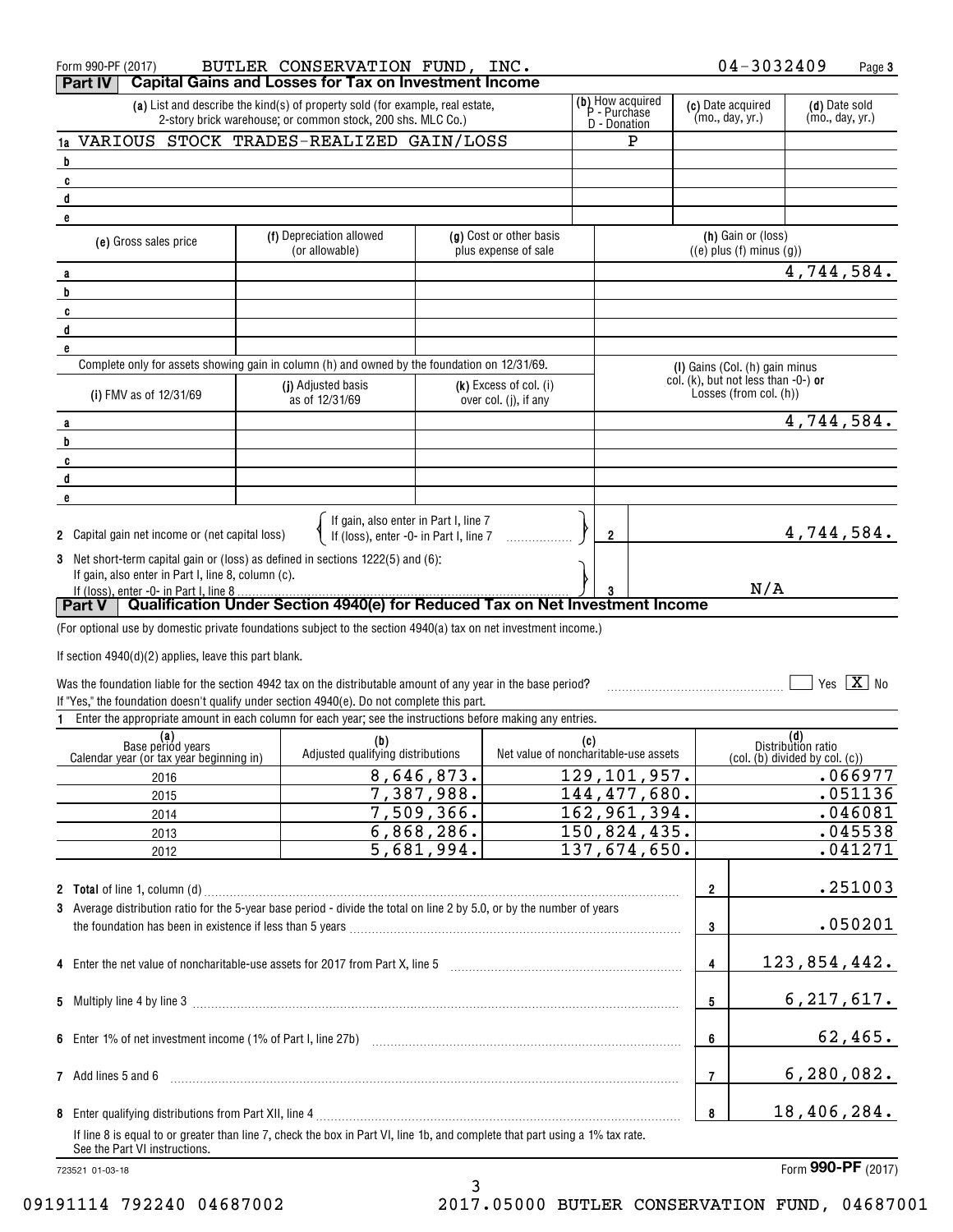| Excise Tax Based on Investment Income (Section 4940(a), 4940(b), 4940(e), or 4948 - see instructions)<br><b>Part VI</b><br>1a Exempt operating foundations described in section $4940(d)(2)$ , check here $\blacktriangleright$ and enter "N/A" on line 1.<br>62,465.<br><b>b</b> Domestic foundations that meet the section 4940(e) requirements in Part V, check here $\blacktriangleright \boxed{X}$ and enter 1%<br>$\mathbf{1}$<br>of Part I, line 27b $\ldots$<br>c All other domestic foundations enter 2% of line 27b. Exempt foreign organizations, enter 4% of Part I, line 12, col. (b).<br>$0$ .<br>$\overline{2}$<br>62,465.<br>3<br>Add lines 1 and 2<br>3<br>$\overline{4}$<br>62,465.<br>5<br>Tax based on investment income. Subtract line 4 from line 3. If zero or less, enter -0- manufactured contains and income subsequent on the San Basil Community of the San Basil Community of the San Basil Community of the Sa<br>Credits/Payments:<br>$65,685$ .<br>6a<br>$\mathbf 0$ .<br>6b<br><b>b</b> Exempt foreign organizations - tax withheld at source <i>manumanal communicanal communicanal</i><br>15,000.<br>6c<br>c Tax paid with application for extension of time to file (Form 8868) [100] [100] [100] [100] [100] [100] [100] [100] [100] [100] [100] [100] [100] [100] [100] [100] [100] [100] [100] [100] [100] [100] [100] [100] [100] [1<br>$\mathbf 0$ .<br>6d<br>d Backup withholding erroneously withheld [11] [11] Martin Machinesett Dance Lawrence Lawrence Lawrence Lawrence L<br>80,685.<br>7<br>0.<br>8<br>9<br>18,220.<br>Overpayment. If line 7 is more than the total of lines 5 and 8, enter the amount overpaid manufactured in the subsection of the S<br>10<br>10<br>11 Enter the amount of line 10 to be: Credited to 2018 estimated tax $\blacktriangleright$ 18, 220.   Refunded $\blacktriangleright$<br>0.<br>11<br><b>Part VII-A</b>   Statements Regarding Activities<br>Yes  No<br>1a During the tax year, did the foundation attempt to influence any national, state, or local legislation or did it participate or intervene in<br>X<br>any political campaign?<br>1a<br>$\overline{\mathbf{x}}$<br><b>b</b> Did it spend more than \$100 during the year (either directly or indirectly) for political purposes? See the instructions for the definition<br>1 <sub>b</sub><br>If the answer is "Yes" to 1a or 1b, attach a detailed description of the activities and copies of any materials published or<br>distributed by the foundation in connection with the activities.<br>x<br>1c<br>d Enter the amount (if any) of tax on political expenditures (section 4955) imposed during the year:<br>$0$ .<br>e Enter the reimbursement (if any) paid by the foundation during the year for political expenditure tax imposed on foundation<br>0.<br>managers. $\triangleright$ \$ $\perp$<br>х<br>2 Has the foundation engaged in any activities that have not previously been reported to the IRS?<br>$\overline{2}$<br>If "Yes," attach a detailed description of the activities.<br>3 Has the foundation made any changes, not previously reported to the IRS, in its governing instrument, articles of incorporation, or<br>x<br>bylaws, or other similar instruments? If "Yes," attach a conformed copy of the changes<br>3<br>X<br>4a<br>$\overline{\textbf{X}}$<br>4b<br>х<br>5<br>If "Yes," attach the statement required by General Instruction T.<br>Are the requirements of section 508(e) (relating to sections 4941 through 4945) satisfied either:<br>6<br>• By language in the governing instrument, or<br>· By state legislation that effectively amends the governing instrument so that no mandatory directions that conflict with the state law<br>х<br>6<br>remain in the governing instrument?<br>$\overline{\mathbf{x}}$<br>$\overline{7}$<br>7<br>8a Enter the states to which the foundation reports or with which it is registered. See instructions.<br>MA<br><b>b</b> If the answer is "Yes" to line 7, has the foundation furnished a copy of Form 990-PF to the Attorney General (or designate)<br>х<br>8b<br>Is the foundation claiming status as a private operating foundation within the meaning of section 4942(j)(3) or 4942(j)(5) for calendar<br>9 | BUTLER CONSERVATION FUND, INC.<br>Form 990-PF (2017) | 04-3032409 | Page 4 |
|----------------------------------------------------------------------------------------------------------------------------------------------------------------------------------------------------------------------------------------------------------------------------------------------------------------------------------------------------------------------------------------------------------------------------------------------------------------------------------------------------------------------------------------------------------------------------------------------------------------------------------------------------------------------------------------------------------------------------------------------------------------------------------------------------------------------------------------------------------------------------------------------------------------------------------------------------------------------------------------------------------------------------------------------------------------------------------------------------------------------------------------------------------------------------------------------------------------------------------------------------------------------------------------------------------------------------------------------------------------------------------------------------------------------------------------------------------------------------------------------------------------------------------------------------------------------------------------------------------------------------------------------------------------------------------------------------------------------------------------------------------------------------------------------------------------------------------------------------------------------------------------------------------------------------------------------------------------------------------------------------------------------------------------------------------------------------------------------------------------------------------------------------------------------------------------------------------------------------------------------------------------------------------------------------------------------------------------------------------------------------------------------------------------------------------------------------------------------------------------------------------------------------------------------------------------------------------------------------------------------------------------------------------------------------------------------------------------------------------------------------------------------------------------------------------------------------------------------------------------------------------------------------------------------------------------------------------------------------------------------------------------------------------------------------------------------------------------------------------------------------------------------------------------------------------------------------------------------------------------------------------------------------------------------------------------------------------------------------------------------------------------------------------------------------------------------------------------------------------------------------------------------------------------------------------------------------------------------------------------------------------------------------------------------------------------------------------------------------------------------------------------------------------------------------------------------------------------------------------------------------------------------------------------------------------------------------------------------------------------------------------------------------------------------------------------------------------------------------------------------------------------------------------------------------------------------------------------------------------------------------------|------------------------------------------------------|------------|--------|
|                                                                                                                                                                                                                                                                                                                                                                                                                                                                                                                                                                                                                                                                                                                                                                                                                                                                                                                                                                                                                                                                                                                                                                                                                                                                                                                                                                                                                                                                                                                                                                                                                                                                                                                                                                                                                                                                                                                                                                                                                                                                                                                                                                                                                                                                                                                                                                                                                                                                                                                                                                                                                                                                                                                                                                                                                                                                                                                                                                                                                                                                                                                                                                                                                                                                                                                                                                                                                                                                                                                                                                                                                                                                                                                                                                                                                                                                                                                                                                                                                                                                                                                                                                                                                                                          |                                                      |            |        |
|                                                                                                                                                                                                                                                                                                                                                                                                                                                                                                                                                                                                                                                                                                                                                                                                                                                                                                                                                                                                                                                                                                                                                                                                                                                                                                                                                                                                                                                                                                                                                                                                                                                                                                                                                                                                                                                                                                                                                                                                                                                                                                                                                                                                                                                                                                                                                                                                                                                                                                                                                                                                                                                                                                                                                                                                                                                                                                                                                                                                                                                                                                                                                                                                                                                                                                                                                                                                                                                                                                                                                                                                                                                                                                                                                                                                                                                                                                                                                                                                                                                                                                                                                                                                                                                          |                                                      |            |        |
|                                                                                                                                                                                                                                                                                                                                                                                                                                                                                                                                                                                                                                                                                                                                                                                                                                                                                                                                                                                                                                                                                                                                                                                                                                                                                                                                                                                                                                                                                                                                                                                                                                                                                                                                                                                                                                                                                                                                                                                                                                                                                                                                                                                                                                                                                                                                                                                                                                                                                                                                                                                                                                                                                                                                                                                                                                                                                                                                                                                                                                                                                                                                                                                                                                                                                                                                                                                                                                                                                                                                                                                                                                                                                                                                                                                                                                                                                                                                                                                                                                                                                                                                                                                                                                                          |                                                      |            |        |
|                                                                                                                                                                                                                                                                                                                                                                                                                                                                                                                                                                                                                                                                                                                                                                                                                                                                                                                                                                                                                                                                                                                                                                                                                                                                                                                                                                                                                                                                                                                                                                                                                                                                                                                                                                                                                                                                                                                                                                                                                                                                                                                                                                                                                                                                                                                                                                                                                                                                                                                                                                                                                                                                                                                                                                                                                                                                                                                                                                                                                                                                                                                                                                                                                                                                                                                                                                                                                                                                                                                                                                                                                                                                                                                                                                                                                                                                                                                                                                                                                                                                                                                                                                                                                                                          |                                                      |            |        |
|                                                                                                                                                                                                                                                                                                                                                                                                                                                                                                                                                                                                                                                                                                                                                                                                                                                                                                                                                                                                                                                                                                                                                                                                                                                                                                                                                                                                                                                                                                                                                                                                                                                                                                                                                                                                                                                                                                                                                                                                                                                                                                                                                                                                                                                                                                                                                                                                                                                                                                                                                                                                                                                                                                                                                                                                                                                                                                                                                                                                                                                                                                                                                                                                                                                                                                                                                                                                                                                                                                                                                                                                                                                                                                                                                                                                                                                                                                                                                                                                                                                                                                                                                                                                                                                          |                                                      |            |        |
|                                                                                                                                                                                                                                                                                                                                                                                                                                                                                                                                                                                                                                                                                                                                                                                                                                                                                                                                                                                                                                                                                                                                                                                                                                                                                                                                                                                                                                                                                                                                                                                                                                                                                                                                                                                                                                                                                                                                                                                                                                                                                                                                                                                                                                                                                                                                                                                                                                                                                                                                                                                                                                                                                                                                                                                                                                                                                                                                                                                                                                                                                                                                                                                                                                                                                                                                                                                                                                                                                                                                                                                                                                                                                                                                                                                                                                                                                                                                                                                                                                                                                                                                                                                                                                                          |                                                      |            |        |
|                                                                                                                                                                                                                                                                                                                                                                                                                                                                                                                                                                                                                                                                                                                                                                                                                                                                                                                                                                                                                                                                                                                                                                                                                                                                                                                                                                                                                                                                                                                                                                                                                                                                                                                                                                                                                                                                                                                                                                                                                                                                                                                                                                                                                                                                                                                                                                                                                                                                                                                                                                                                                                                                                                                                                                                                                                                                                                                                                                                                                                                                                                                                                                                                                                                                                                                                                                                                                                                                                                                                                                                                                                                                                                                                                                                                                                                                                                                                                                                                                                                                                                                                                                                                                                                          |                                                      |            |        |
|                                                                                                                                                                                                                                                                                                                                                                                                                                                                                                                                                                                                                                                                                                                                                                                                                                                                                                                                                                                                                                                                                                                                                                                                                                                                                                                                                                                                                                                                                                                                                                                                                                                                                                                                                                                                                                                                                                                                                                                                                                                                                                                                                                                                                                                                                                                                                                                                                                                                                                                                                                                                                                                                                                                                                                                                                                                                                                                                                                                                                                                                                                                                                                                                                                                                                                                                                                                                                                                                                                                                                                                                                                                                                                                                                                                                                                                                                                                                                                                                                                                                                                                                                                                                                                                          |                                                      |            |        |
|                                                                                                                                                                                                                                                                                                                                                                                                                                                                                                                                                                                                                                                                                                                                                                                                                                                                                                                                                                                                                                                                                                                                                                                                                                                                                                                                                                                                                                                                                                                                                                                                                                                                                                                                                                                                                                                                                                                                                                                                                                                                                                                                                                                                                                                                                                                                                                                                                                                                                                                                                                                                                                                                                                                                                                                                                                                                                                                                                                                                                                                                                                                                                                                                                                                                                                                                                                                                                                                                                                                                                                                                                                                                                                                                                                                                                                                                                                                                                                                                                                                                                                                                                                                                                                                          |                                                      |            |        |
|                                                                                                                                                                                                                                                                                                                                                                                                                                                                                                                                                                                                                                                                                                                                                                                                                                                                                                                                                                                                                                                                                                                                                                                                                                                                                                                                                                                                                                                                                                                                                                                                                                                                                                                                                                                                                                                                                                                                                                                                                                                                                                                                                                                                                                                                                                                                                                                                                                                                                                                                                                                                                                                                                                                                                                                                                                                                                                                                                                                                                                                                                                                                                                                                                                                                                                                                                                                                                                                                                                                                                                                                                                                                                                                                                                                                                                                                                                                                                                                                                                                                                                                                                                                                                                                          |                                                      |            |        |
|                                                                                                                                                                                                                                                                                                                                                                                                                                                                                                                                                                                                                                                                                                                                                                                                                                                                                                                                                                                                                                                                                                                                                                                                                                                                                                                                                                                                                                                                                                                                                                                                                                                                                                                                                                                                                                                                                                                                                                                                                                                                                                                                                                                                                                                                                                                                                                                                                                                                                                                                                                                                                                                                                                                                                                                                                                                                                                                                                                                                                                                                                                                                                                                                                                                                                                                                                                                                                                                                                                                                                                                                                                                                                                                                                                                                                                                                                                                                                                                                                                                                                                                                                                                                                                                          |                                                      |            |        |
|                                                                                                                                                                                                                                                                                                                                                                                                                                                                                                                                                                                                                                                                                                                                                                                                                                                                                                                                                                                                                                                                                                                                                                                                                                                                                                                                                                                                                                                                                                                                                                                                                                                                                                                                                                                                                                                                                                                                                                                                                                                                                                                                                                                                                                                                                                                                                                                                                                                                                                                                                                                                                                                                                                                                                                                                                                                                                                                                                                                                                                                                                                                                                                                                                                                                                                                                                                                                                                                                                                                                                                                                                                                                                                                                                                                                                                                                                                                                                                                                                                                                                                                                                                                                                                                          |                                                      |            |        |
|                                                                                                                                                                                                                                                                                                                                                                                                                                                                                                                                                                                                                                                                                                                                                                                                                                                                                                                                                                                                                                                                                                                                                                                                                                                                                                                                                                                                                                                                                                                                                                                                                                                                                                                                                                                                                                                                                                                                                                                                                                                                                                                                                                                                                                                                                                                                                                                                                                                                                                                                                                                                                                                                                                                                                                                                                                                                                                                                                                                                                                                                                                                                                                                                                                                                                                                                                                                                                                                                                                                                                                                                                                                                                                                                                                                                                                                                                                                                                                                                                                                                                                                                                                                                                                                          |                                                      |            |        |
|                                                                                                                                                                                                                                                                                                                                                                                                                                                                                                                                                                                                                                                                                                                                                                                                                                                                                                                                                                                                                                                                                                                                                                                                                                                                                                                                                                                                                                                                                                                                                                                                                                                                                                                                                                                                                                                                                                                                                                                                                                                                                                                                                                                                                                                                                                                                                                                                                                                                                                                                                                                                                                                                                                                                                                                                                                                                                                                                                                                                                                                                                                                                                                                                                                                                                                                                                                                                                                                                                                                                                                                                                                                                                                                                                                                                                                                                                                                                                                                                                                                                                                                                                                                                                                                          |                                                      |            |        |
|                                                                                                                                                                                                                                                                                                                                                                                                                                                                                                                                                                                                                                                                                                                                                                                                                                                                                                                                                                                                                                                                                                                                                                                                                                                                                                                                                                                                                                                                                                                                                                                                                                                                                                                                                                                                                                                                                                                                                                                                                                                                                                                                                                                                                                                                                                                                                                                                                                                                                                                                                                                                                                                                                                                                                                                                                                                                                                                                                                                                                                                                                                                                                                                                                                                                                                                                                                                                                                                                                                                                                                                                                                                                                                                                                                                                                                                                                                                                                                                                                                                                                                                                                                                                                                                          |                                                      |            |        |
|                                                                                                                                                                                                                                                                                                                                                                                                                                                                                                                                                                                                                                                                                                                                                                                                                                                                                                                                                                                                                                                                                                                                                                                                                                                                                                                                                                                                                                                                                                                                                                                                                                                                                                                                                                                                                                                                                                                                                                                                                                                                                                                                                                                                                                                                                                                                                                                                                                                                                                                                                                                                                                                                                                                                                                                                                                                                                                                                                                                                                                                                                                                                                                                                                                                                                                                                                                                                                                                                                                                                                                                                                                                                                                                                                                                                                                                                                                                                                                                                                                                                                                                                                                                                                                                          |                                                      |            |        |
|                                                                                                                                                                                                                                                                                                                                                                                                                                                                                                                                                                                                                                                                                                                                                                                                                                                                                                                                                                                                                                                                                                                                                                                                                                                                                                                                                                                                                                                                                                                                                                                                                                                                                                                                                                                                                                                                                                                                                                                                                                                                                                                                                                                                                                                                                                                                                                                                                                                                                                                                                                                                                                                                                                                                                                                                                                                                                                                                                                                                                                                                                                                                                                                                                                                                                                                                                                                                                                                                                                                                                                                                                                                                                                                                                                                                                                                                                                                                                                                                                                                                                                                                                                                                                                                          |                                                      |            |        |
|                                                                                                                                                                                                                                                                                                                                                                                                                                                                                                                                                                                                                                                                                                                                                                                                                                                                                                                                                                                                                                                                                                                                                                                                                                                                                                                                                                                                                                                                                                                                                                                                                                                                                                                                                                                                                                                                                                                                                                                                                                                                                                                                                                                                                                                                                                                                                                                                                                                                                                                                                                                                                                                                                                                                                                                                                                                                                                                                                                                                                                                                                                                                                                                                                                                                                                                                                                                                                                                                                                                                                                                                                                                                                                                                                                                                                                                                                                                                                                                                                                                                                                                                                                                                                                                          |                                                      |            |        |
|                                                                                                                                                                                                                                                                                                                                                                                                                                                                                                                                                                                                                                                                                                                                                                                                                                                                                                                                                                                                                                                                                                                                                                                                                                                                                                                                                                                                                                                                                                                                                                                                                                                                                                                                                                                                                                                                                                                                                                                                                                                                                                                                                                                                                                                                                                                                                                                                                                                                                                                                                                                                                                                                                                                                                                                                                                                                                                                                                                                                                                                                                                                                                                                                                                                                                                                                                                                                                                                                                                                                                                                                                                                                                                                                                                                                                                                                                                                                                                                                                                                                                                                                                                                                                                                          |                                                      |            |        |
|                                                                                                                                                                                                                                                                                                                                                                                                                                                                                                                                                                                                                                                                                                                                                                                                                                                                                                                                                                                                                                                                                                                                                                                                                                                                                                                                                                                                                                                                                                                                                                                                                                                                                                                                                                                                                                                                                                                                                                                                                                                                                                                                                                                                                                                                                                                                                                                                                                                                                                                                                                                                                                                                                                                                                                                                                                                                                                                                                                                                                                                                                                                                                                                                                                                                                                                                                                                                                                                                                                                                                                                                                                                                                                                                                                                                                                                                                                                                                                                                                                                                                                                                                                                                                                                          |                                                      |            |        |
|                                                                                                                                                                                                                                                                                                                                                                                                                                                                                                                                                                                                                                                                                                                                                                                                                                                                                                                                                                                                                                                                                                                                                                                                                                                                                                                                                                                                                                                                                                                                                                                                                                                                                                                                                                                                                                                                                                                                                                                                                                                                                                                                                                                                                                                                                                                                                                                                                                                                                                                                                                                                                                                                                                                                                                                                                                                                                                                                                                                                                                                                                                                                                                                                                                                                                                                                                                                                                                                                                                                                                                                                                                                                                                                                                                                                                                                                                                                                                                                                                                                                                                                                                                                                                                                          |                                                      |            |        |
|                                                                                                                                                                                                                                                                                                                                                                                                                                                                                                                                                                                                                                                                                                                                                                                                                                                                                                                                                                                                                                                                                                                                                                                                                                                                                                                                                                                                                                                                                                                                                                                                                                                                                                                                                                                                                                                                                                                                                                                                                                                                                                                                                                                                                                                                                                                                                                                                                                                                                                                                                                                                                                                                                                                                                                                                                                                                                                                                                                                                                                                                                                                                                                                                                                                                                                                                                                                                                                                                                                                                                                                                                                                                                                                                                                                                                                                                                                                                                                                                                                                                                                                                                                                                                                                          |                                                      |            |        |
|                                                                                                                                                                                                                                                                                                                                                                                                                                                                                                                                                                                                                                                                                                                                                                                                                                                                                                                                                                                                                                                                                                                                                                                                                                                                                                                                                                                                                                                                                                                                                                                                                                                                                                                                                                                                                                                                                                                                                                                                                                                                                                                                                                                                                                                                                                                                                                                                                                                                                                                                                                                                                                                                                                                                                                                                                                                                                                                                                                                                                                                                                                                                                                                                                                                                                                                                                                                                                                                                                                                                                                                                                                                                                                                                                                                                                                                                                                                                                                                                                                                                                                                                                                                                                                                          |                                                      |            |        |
|                                                                                                                                                                                                                                                                                                                                                                                                                                                                                                                                                                                                                                                                                                                                                                                                                                                                                                                                                                                                                                                                                                                                                                                                                                                                                                                                                                                                                                                                                                                                                                                                                                                                                                                                                                                                                                                                                                                                                                                                                                                                                                                                                                                                                                                                                                                                                                                                                                                                                                                                                                                                                                                                                                                                                                                                                                                                                                                                                                                                                                                                                                                                                                                                                                                                                                                                                                                                                                                                                                                                                                                                                                                                                                                                                                                                                                                                                                                                                                                                                                                                                                                                                                                                                                                          |                                                      |            |        |
|                                                                                                                                                                                                                                                                                                                                                                                                                                                                                                                                                                                                                                                                                                                                                                                                                                                                                                                                                                                                                                                                                                                                                                                                                                                                                                                                                                                                                                                                                                                                                                                                                                                                                                                                                                                                                                                                                                                                                                                                                                                                                                                                                                                                                                                                                                                                                                                                                                                                                                                                                                                                                                                                                                                                                                                                                                                                                                                                                                                                                                                                                                                                                                                                                                                                                                                                                                                                                                                                                                                                                                                                                                                                                                                                                                                                                                                                                                                                                                                                                                                                                                                                                                                                                                                          |                                                      |            |        |
|                                                                                                                                                                                                                                                                                                                                                                                                                                                                                                                                                                                                                                                                                                                                                                                                                                                                                                                                                                                                                                                                                                                                                                                                                                                                                                                                                                                                                                                                                                                                                                                                                                                                                                                                                                                                                                                                                                                                                                                                                                                                                                                                                                                                                                                                                                                                                                                                                                                                                                                                                                                                                                                                                                                                                                                                                                                                                                                                                                                                                                                                                                                                                                                                                                                                                                                                                                                                                                                                                                                                                                                                                                                                                                                                                                                                                                                                                                                                                                                                                                                                                                                                                                                                                                                          |                                                      |            |        |
|                                                                                                                                                                                                                                                                                                                                                                                                                                                                                                                                                                                                                                                                                                                                                                                                                                                                                                                                                                                                                                                                                                                                                                                                                                                                                                                                                                                                                                                                                                                                                                                                                                                                                                                                                                                                                                                                                                                                                                                                                                                                                                                                                                                                                                                                                                                                                                                                                                                                                                                                                                                                                                                                                                                                                                                                                                                                                                                                                                                                                                                                                                                                                                                                                                                                                                                                                                                                                                                                                                                                                                                                                                                                                                                                                                                                                                                                                                                                                                                                                                                                                                                                                                                                                                                          |                                                      |            |        |
|                                                                                                                                                                                                                                                                                                                                                                                                                                                                                                                                                                                                                                                                                                                                                                                                                                                                                                                                                                                                                                                                                                                                                                                                                                                                                                                                                                                                                                                                                                                                                                                                                                                                                                                                                                                                                                                                                                                                                                                                                                                                                                                                                                                                                                                                                                                                                                                                                                                                                                                                                                                                                                                                                                                                                                                                                                                                                                                                                                                                                                                                                                                                                                                                                                                                                                                                                                                                                                                                                                                                                                                                                                                                                                                                                                                                                                                                                                                                                                                                                                                                                                                                                                                                                                                          |                                                      |            |        |
|                                                                                                                                                                                                                                                                                                                                                                                                                                                                                                                                                                                                                                                                                                                                                                                                                                                                                                                                                                                                                                                                                                                                                                                                                                                                                                                                                                                                                                                                                                                                                                                                                                                                                                                                                                                                                                                                                                                                                                                                                                                                                                                                                                                                                                                                                                                                                                                                                                                                                                                                                                                                                                                                                                                                                                                                                                                                                                                                                                                                                                                                                                                                                                                                                                                                                                                                                                                                                                                                                                                                                                                                                                                                                                                                                                                                                                                                                                                                                                                                                                                                                                                                                                                                                                                          |                                                      |            |        |
|                                                                                                                                                                                                                                                                                                                                                                                                                                                                                                                                                                                                                                                                                                                                                                                                                                                                                                                                                                                                                                                                                                                                                                                                                                                                                                                                                                                                                                                                                                                                                                                                                                                                                                                                                                                                                                                                                                                                                                                                                                                                                                                                                                                                                                                                                                                                                                                                                                                                                                                                                                                                                                                                                                                                                                                                                                                                                                                                                                                                                                                                                                                                                                                                                                                                                                                                                                                                                                                                                                                                                                                                                                                                                                                                                                                                                                                                                                                                                                                                                                                                                                                                                                                                                                                          |                                                      |            |        |
|                                                                                                                                                                                                                                                                                                                                                                                                                                                                                                                                                                                                                                                                                                                                                                                                                                                                                                                                                                                                                                                                                                                                                                                                                                                                                                                                                                                                                                                                                                                                                                                                                                                                                                                                                                                                                                                                                                                                                                                                                                                                                                                                                                                                                                                                                                                                                                                                                                                                                                                                                                                                                                                                                                                                                                                                                                                                                                                                                                                                                                                                                                                                                                                                                                                                                                                                                                                                                                                                                                                                                                                                                                                                                                                                                                                                                                                                                                                                                                                                                                                                                                                                                                                                                                                          |                                                      |            |        |
|                                                                                                                                                                                                                                                                                                                                                                                                                                                                                                                                                                                                                                                                                                                                                                                                                                                                                                                                                                                                                                                                                                                                                                                                                                                                                                                                                                                                                                                                                                                                                                                                                                                                                                                                                                                                                                                                                                                                                                                                                                                                                                                                                                                                                                                                                                                                                                                                                                                                                                                                                                                                                                                                                                                                                                                                                                                                                                                                                                                                                                                                                                                                                                                                                                                                                                                                                                                                                                                                                                                                                                                                                                                                                                                                                                                                                                                                                                                                                                                                                                                                                                                                                                                                                                                          |                                                      |            |        |
|                                                                                                                                                                                                                                                                                                                                                                                                                                                                                                                                                                                                                                                                                                                                                                                                                                                                                                                                                                                                                                                                                                                                                                                                                                                                                                                                                                                                                                                                                                                                                                                                                                                                                                                                                                                                                                                                                                                                                                                                                                                                                                                                                                                                                                                                                                                                                                                                                                                                                                                                                                                                                                                                                                                                                                                                                                                                                                                                                                                                                                                                                                                                                                                                                                                                                                                                                                                                                                                                                                                                                                                                                                                                                                                                                                                                                                                                                                                                                                                                                                                                                                                                                                                                                                                          |                                                      |            |        |
|                                                                                                                                                                                                                                                                                                                                                                                                                                                                                                                                                                                                                                                                                                                                                                                                                                                                                                                                                                                                                                                                                                                                                                                                                                                                                                                                                                                                                                                                                                                                                                                                                                                                                                                                                                                                                                                                                                                                                                                                                                                                                                                                                                                                                                                                                                                                                                                                                                                                                                                                                                                                                                                                                                                                                                                                                                                                                                                                                                                                                                                                                                                                                                                                                                                                                                                                                                                                                                                                                                                                                                                                                                                                                                                                                                                                                                                                                                                                                                                                                                                                                                                                                                                                                                                          |                                                      |            |        |
|                                                                                                                                                                                                                                                                                                                                                                                                                                                                                                                                                                                                                                                                                                                                                                                                                                                                                                                                                                                                                                                                                                                                                                                                                                                                                                                                                                                                                                                                                                                                                                                                                                                                                                                                                                                                                                                                                                                                                                                                                                                                                                                                                                                                                                                                                                                                                                                                                                                                                                                                                                                                                                                                                                                                                                                                                                                                                                                                                                                                                                                                                                                                                                                                                                                                                                                                                                                                                                                                                                                                                                                                                                                                                                                                                                                                                                                                                                                                                                                                                                                                                                                                                                                                                                                          |                                                      |            |        |
|                                                                                                                                                                                                                                                                                                                                                                                                                                                                                                                                                                                                                                                                                                                                                                                                                                                                                                                                                                                                                                                                                                                                                                                                                                                                                                                                                                                                                                                                                                                                                                                                                                                                                                                                                                                                                                                                                                                                                                                                                                                                                                                                                                                                                                                                                                                                                                                                                                                                                                                                                                                                                                                                                                                                                                                                                                                                                                                                                                                                                                                                                                                                                                                                                                                                                                                                                                                                                                                                                                                                                                                                                                                                                                                                                                                                                                                                                                                                                                                                                                                                                                                                                                                                                                                          |                                                      |            |        |
|                                                                                                                                                                                                                                                                                                                                                                                                                                                                                                                                                                                                                                                                                                                                                                                                                                                                                                                                                                                                                                                                                                                                                                                                                                                                                                                                                                                                                                                                                                                                                                                                                                                                                                                                                                                                                                                                                                                                                                                                                                                                                                                                                                                                                                                                                                                                                                                                                                                                                                                                                                                                                                                                                                                                                                                                                                                                                                                                                                                                                                                                                                                                                                                                                                                                                                                                                                                                                                                                                                                                                                                                                                                                                                                                                                                                                                                                                                                                                                                                                                                                                                                                                                                                                                                          |                                                      |            |        |
|                                                                                                                                                                                                                                                                                                                                                                                                                                                                                                                                                                                                                                                                                                                                                                                                                                                                                                                                                                                                                                                                                                                                                                                                                                                                                                                                                                                                                                                                                                                                                                                                                                                                                                                                                                                                                                                                                                                                                                                                                                                                                                                                                                                                                                                                                                                                                                                                                                                                                                                                                                                                                                                                                                                                                                                                                                                                                                                                                                                                                                                                                                                                                                                                                                                                                                                                                                                                                                                                                                                                                                                                                                                                                                                                                                                                                                                                                                                                                                                                                                                                                                                                                                                                                                                          |                                                      |            |        |
|                                                                                                                                                                                                                                                                                                                                                                                                                                                                                                                                                                                                                                                                                                                                                                                                                                                                                                                                                                                                                                                                                                                                                                                                                                                                                                                                                                                                                                                                                                                                                                                                                                                                                                                                                                                                                                                                                                                                                                                                                                                                                                                                                                                                                                                                                                                                                                                                                                                                                                                                                                                                                                                                                                                                                                                                                                                                                                                                                                                                                                                                                                                                                                                                                                                                                                                                                                                                                                                                                                                                                                                                                                                                                                                                                                                                                                                                                                                                                                                                                                                                                                                                                                                                                                                          |                                                      |            |        |
|                                                                                                                                                                                                                                                                                                                                                                                                                                                                                                                                                                                                                                                                                                                                                                                                                                                                                                                                                                                                                                                                                                                                                                                                                                                                                                                                                                                                                                                                                                                                                                                                                                                                                                                                                                                                                                                                                                                                                                                                                                                                                                                                                                                                                                                                                                                                                                                                                                                                                                                                                                                                                                                                                                                                                                                                                                                                                                                                                                                                                                                                                                                                                                                                                                                                                                                                                                                                                                                                                                                                                                                                                                                                                                                                                                                                                                                                                                                                                                                                                                                                                                                                                                                                                                                          |                                                      |            |        |
|                                                                                                                                                                                                                                                                                                                                                                                                                                                                                                                                                                                                                                                                                                                                                                                                                                                                                                                                                                                                                                                                                                                                                                                                                                                                                                                                                                                                                                                                                                                                                                                                                                                                                                                                                                                                                                                                                                                                                                                                                                                                                                                                                                                                                                                                                                                                                                                                                                                                                                                                                                                                                                                                                                                                                                                                                                                                                                                                                                                                                                                                                                                                                                                                                                                                                                                                                                                                                                                                                                                                                                                                                                                                                                                                                                                                                                                                                                                                                                                                                                                                                                                                                                                                                                                          |                                                      |            |        |
|                                                                                                                                                                                                                                                                                                                                                                                                                                                                                                                                                                                                                                                                                                                                                                                                                                                                                                                                                                                                                                                                                                                                                                                                                                                                                                                                                                                                                                                                                                                                                                                                                                                                                                                                                                                                                                                                                                                                                                                                                                                                                                                                                                                                                                                                                                                                                                                                                                                                                                                                                                                                                                                                                                                                                                                                                                                                                                                                                                                                                                                                                                                                                                                                                                                                                                                                                                                                                                                                                                                                                                                                                                                                                                                                                                                                                                                                                                                                                                                                                                                                                                                                                                                                                                                          |                                                      |            |        |
|                                                                                                                                                                                                                                                                                                                                                                                                                                                                                                                                                                                                                                                                                                                                                                                                                                                                                                                                                                                                                                                                                                                                                                                                                                                                                                                                                                                                                                                                                                                                                                                                                                                                                                                                                                                                                                                                                                                                                                                                                                                                                                                                                                                                                                                                                                                                                                                                                                                                                                                                                                                                                                                                                                                                                                                                                                                                                                                                                                                                                                                                                                                                                                                                                                                                                                                                                                                                                                                                                                                                                                                                                                                                                                                                                                                                                                                                                                                                                                                                                                                                                                                                                                                                                                                          |                                                      |            |        |
|                                                                                                                                                                                                                                                                                                                                                                                                                                                                                                                                                                                                                                                                                                                                                                                                                                                                                                                                                                                                                                                                                                                                                                                                                                                                                                                                                                                                                                                                                                                                                                                                                                                                                                                                                                                                                                                                                                                                                                                                                                                                                                                                                                                                                                                                                                                                                                                                                                                                                                                                                                                                                                                                                                                                                                                                                                                                                                                                                                                                                                                                                                                                                                                                                                                                                                                                                                                                                                                                                                                                                                                                                                                                                                                                                                                                                                                                                                                                                                                                                                                                                                                                                                                                                                                          |                                                      |            |        |
|                                                                                                                                                                                                                                                                                                                                                                                                                                                                                                                                                                                                                                                                                                                                                                                                                                                                                                                                                                                                                                                                                                                                                                                                                                                                                                                                                                                                                                                                                                                                                                                                                                                                                                                                                                                                                                                                                                                                                                                                                                                                                                                                                                                                                                                                                                                                                                                                                                                                                                                                                                                                                                                                                                                                                                                                                                                                                                                                                                                                                                                                                                                                                                                                                                                                                                                                                                                                                                                                                                                                                                                                                                                                                                                                                                                                                                                                                                                                                                                                                                                                                                                                                                                                                                                          |                                                      |            |        |
|                                                                                                                                                                                                                                                                                                                                                                                                                                                                                                                                                                                                                                                                                                                                                                                                                                                                                                                                                                                                                                                                                                                                                                                                                                                                                                                                                                                                                                                                                                                                                                                                                                                                                                                                                                                                                                                                                                                                                                                                                                                                                                                                                                                                                                                                                                                                                                                                                                                                                                                                                                                                                                                                                                                                                                                                                                                                                                                                                                                                                                                                                                                                                                                                                                                                                                                                                                                                                                                                                                                                                                                                                                                                                                                                                                                                                                                                                                                                                                                                                                                                                                                                                                                                                                                          |                                                      |            |        |
|                                                                                                                                                                                                                                                                                                                                                                                                                                                                                                                                                                                                                                                                                                                                                                                                                                                                                                                                                                                                                                                                                                                                                                                                                                                                                                                                                                                                                                                                                                                                                                                                                                                                                                                                                                                                                                                                                                                                                                                                                                                                                                                                                                                                                                                                                                                                                                                                                                                                                                                                                                                                                                                                                                                                                                                                                                                                                                                                                                                                                                                                                                                                                                                                                                                                                                                                                                                                                                                                                                                                                                                                                                                                                                                                                                                                                                                                                                                                                                                                                                                                                                                                                                                                                                                          |                                                      |            |        |
|                                                                                                                                                                                                                                                                                                                                                                                                                                                                                                                                                                                                                                                                                                                                                                                                                                                                                                                                                                                                                                                                                                                                                                                                                                                                                                                                                                                                                                                                                                                                                                                                                                                                                                                                                                                                                                                                                                                                                                                                                                                                                                                                                                                                                                                                                                                                                                                                                                                                                                                                                                                                                                                                                                                                                                                                                                                                                                                                                                                                                                                                                                                                                                                                                                                                                                                                                                                                                                                                                                                                                                                                                                                                                                                                                                                                                                                                                                                                                                                                                                                                                                                                                                                                                                                          |                                                      |            |        |
|                                                                                                                                                                                                                                                                                                                                                                                                                                                                                                                                                                                                                                                                                                                                                                                                                                                                                                                                                                                                                                                                                                                                                                                                                                                                                                                                                                                                                                                                                                                                                                                                                                                                                                                                                                                                                                                                                                                                                                                                                                                                                                                                                                                                                                                                                                                                                                                                                                                                                                                                                                                                                                                                                                                                                                                                                                                                                                                                                                                                                                                                                                                                                                                                                                                                                                                                                                                                                                                                                                                                                                                                                                                                                                                                                                                                                                                                                                                                                                                                                                                                                                                                                                                                                                                          |                                                      |            |        |
|                                                                                                                                                                                                                                                                                                                                                                                                                                                                                                                                                                                                                                                                                                                                                                                                                                                                                                                                                                                                                                                                                                                                                                                                                                                                                                                                                                                                                                                                                                                                                                                                                                                                                                                                                                                                                                                                                                                                                                                                                                                                                                                                                                                                                                                                                                                                                                                                                                                                                                                                                                                                                                                                                                                                                                                                                                                                                                                                                                                                                                                                                                                                                                                                                                                                                                                                                                                                                                                                                                                                                                                                                                                                                                                                                                                                                                                                                                                                                                                                                                                                                                                                                                                                                                                          |                                                      |            |        |
|                                                                                                                                                                                                                                                                                                                                                                                                                                                                                                                                                                                                                                                                                                                                                                                                                                                                                                                                                                                                                                                                                                                                                                                                                                                                                                                                                                                                                                                                                                                                                                                                                                                                                                                                                                                                                                                                                                                                                                                                                                                                                                                                                                                                                                                                                                                                                                                                                                                                                                                                                                                                                                                                                                                                                                                                                                                                                                                                                                                                                                                                                                                                                                                                                                                                                                                                                                                                                                                                                                                                                                                                                                                                                                                                                                                                                                                                                                                                                                                                                                                                                                                                                                                                                                                          |                                                      |            |        |
|                                                                                                                                                                                                                                                                                                                                                                                                                                                                                                                                                                                                                                                                                                                                                                                                                                                                                                                                                                                                                                                                                                                                                                                                                                                                                                                                                                                                                                                                                                                                                                                                                                                                                                                                                                                                                                                                                                                                                                                                                                                                                                                                                                                                                                                                                                                                                                                                                                                                                                                                                                                                                                                                                                                                                                                                                                                                                                                                                                                                                                                                                                                                                                                                                                                                                                                                                                                                                                                                                                                                                                                                                                                                                                                                                                                                                                                                                                                                                                                                                                                                                                                                                                                                                                                          |                                                      | 9          | х      |
| $\overline{\textbf{x}}$<br>10<br>10<br>$\overline{2}$                                                                                                                                                                                                                                                                                                                                                                                                                                                                                                                                                                                                                                                                                                                                                                                                                                                                                                                                                                                                                                                                                                                                                                                                                                                                                                                                                                                                                                                                                                                                                                                                                                                                                                                                                                                                                                                                                                                                                                                                                                                                                                                                                                                                                                                                                                                                                                                                                                                                                                                                                                                                                                                                                                                                                                                                                                                                                                                                                                                                                                                                                                                                                                                                                                                                                                                                                                                                                                                                                                                                                                                                                                                                                                                                                                                                                                                                                                                                                                                                                                                                                                                                                                                                    |                                                      |            |        |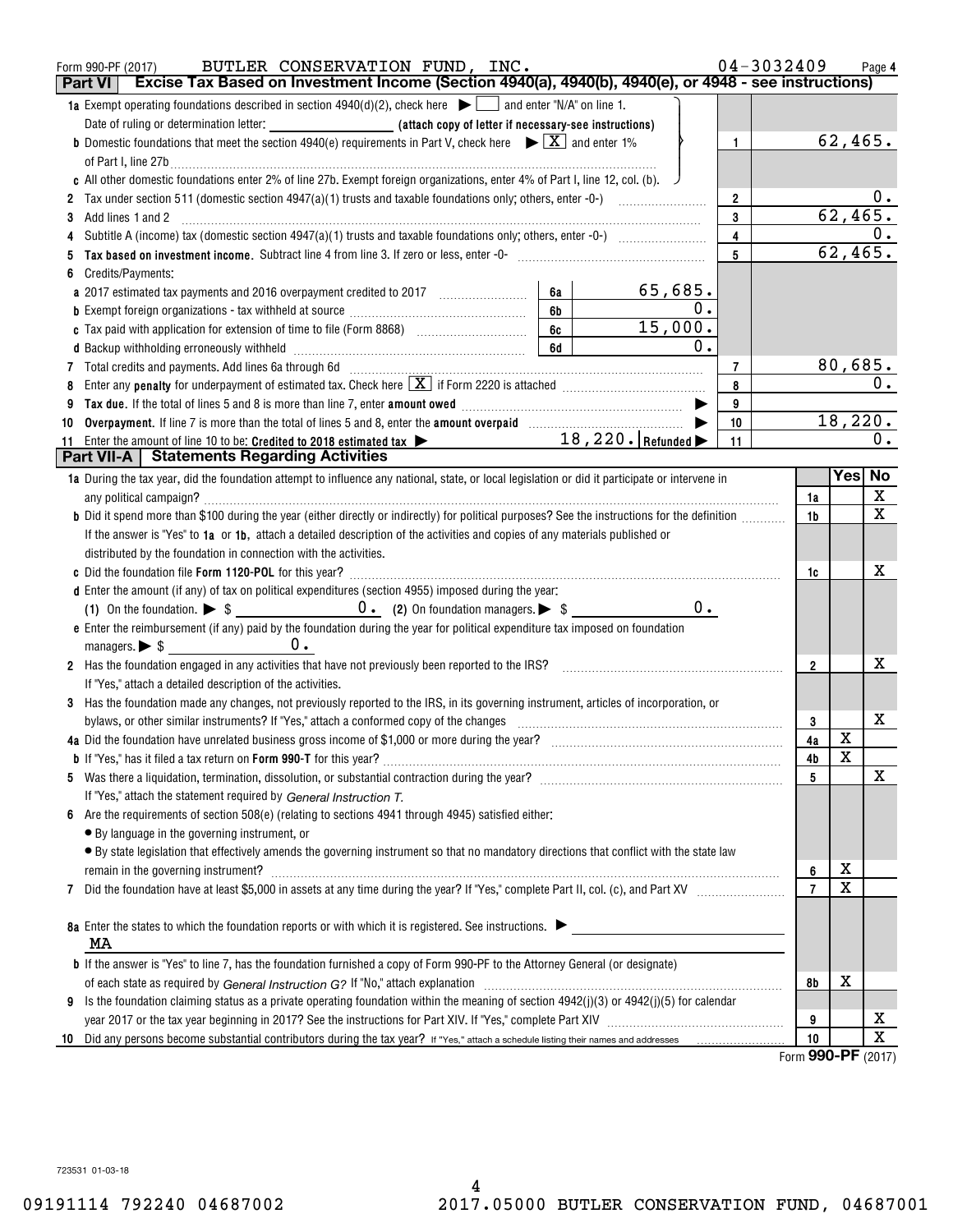| Form 990-PF (2017) |  | BUTLER CONSERVATION FUND, |  | INC. | $04 - 3032409$ | Page |
|--------------------|--|---------------------------|--|------|----------------|------|
|--------------------|--|---------------------------|--|------|----------------|------|

|    |                                       | Part VII-A   Statements Regarding Activities (continued)                                                                                                                                                                                                                                                                                                                     |                |             |    |
|----|---------------------------------------|------------------------------------------------------------------------------------------------------------------------------------------------------------------------------------------------------------------------------------------------------------------------------------------------------------------------------------------------------------------------------|----------------|-------------|----|
|    |                                       |                                                                                                                                                                                                                                                                                                                                                                              |                | Yes         | No |
|    |                                       | 11 At any time during the year, did the foundation, directly or indirectly, own a controlled entity within the meaning of                                                                                                                                                                                                                                                    |                |             |    |
|    |                                       |                                                                                                                                                                                                                                                                                                                                                                              | 11             |             | X  |
|    |                                       | 12 Did the foundation make a distribution to a donor advised fund over which the foundation or a disqualified person had advisory privileges?                                                                                                                                                                                                                                |                |             |    |
|    |                                       | If "Yes," attach statement. See instructions                                                                                                                                                                                                                                                                                                                                 | 12             |             | X  |
| 13 |                                       | Did the foundation comply with the public inspection requirements for its annual returns and exemption application?                                                                                                                                                                                                                                                          | 13             | $\mathbf X$ |    |
|    |                                       | Website address $\triangleright$ N/A                                                                                                                                                                                                                                                                                                                                         |                |             |    |
|    |                                       | Telephone no. $\triangleright$ 212-303-0214<br>14 The books are in care of BLACK RIVER MANAGEMENT CO.                                                                                                                                                                                                                                                                        |                |             |    |
|    |                                       | $\frac{1}{2}$ $\frac{1}{2}$ $\frac{1}{2}$ $\frac{1}{2}$ $\frac{1}{2}$ $\frac{1}{2}$ $\frac{1}{2}$ $\frac{1}{2}$ $\frac{1}{2}$ $\frac{1}{2}$ $\frac{1}{2}$ $\frac{1}{2}$ $\frac{1}{2}$ $\frac{1}{2}$ $\frac{1}{2}$ $\frac{1}{2}$ $\frac{1}{2}$ $\frac{1}{2}$ $\frac{1}{2}$ $\frac{1}{2}$ $\frac{1}{2}$ $\frac{1}{2}$<br>Located at 60 CUTTER MILL RD, STE 214, GREAT NECK, NY |                |             |    |
|    |                                       |                                                                                                                                                                                                                                                                                                                                                                              |                |             |    |
|    |                                       |                                                                                                                                                                                                                                                                                                                                                                              |                | N/A         |    |
|    |                                       |                                                                                                                                                                                                                                                                                                                                                                              |                | Yes No      |    |
| 16 |                                       | At any time during calendar year 2017, did the foundation have an interest in or a signature or other authority over a bank,                                                                                                                                                                                                                                                 |                |             |    |
|    |                                       | securities, or other financial account in a foreign country?                                                                                                                                                                                                                                                                                                                 | 16             |             | X  |
|    |                                       | See the instructions for exceptions and filing requirements for FinCEN Form 114. If "Yes," enter the name of the                                                                                                                                                                                                                                                             |                |             |    |
|    | foreign country $\blacktriangleright$ | Part VII-B   Statements Regarding Activities for Which Form 4720 May Be Required                                                                                                                                                                                                                                                                                             |                |             |    |
|    |                                       |                                                                                                                                                                                                                                                                                                                                                                              |                |             |    |
|    |                                       | File Form 4720 if any item is checked in the "Yes" column, unless an exception applies.                                                                                                                                                                                                                                                                                      |                | Yes   No    |    |
|    |                                       | 1a During the year, did the foundation (either directly or indirectly):                                                                                                                                                                                                                                                                                                      |                |             |    |
|    |                                       | (1) Engage in the sale or exchange, or leasing of property with a disqualified person?                                                                                                                                                                                                                                                                                       |                |             |    |
|    |                                       | (2) Borrow money from, lend money to, or otherwise extend credit to (or accept it from)                                                                                                                                                                                                                                                                                      |                |             |    |
|    |                                       | a disqualified person?                                                                                                                                                                                                                                                                                                                                                       |                |             |    |
|    |                                       | No                                                                                                                                                                                                                                                                                                                                                                           |                |             |    |
|    |                                       | <u>x</u> Yes<br>No<br>(4) Pay compensation to, or pay or reimburse the expenses of, a disqualified person?                                                                                                                                                                                                                                                                   |                |             |    |
|    |                                       | (5) Transfer any income or assets to a disqualified person (or make any of either available                                                                                                                                                                                                                                                                                  |                |             |    |
|    |                                       |                                                                                                                                                                                                                                                                                                                                                                              |                |             |    |
|    |                                       | (6) Agree to pay money or property to a government official? (Exception. Check "No"                                                                                                                                                                                                                                                                                          |                |             |    |
|    |                                       | if the foundation agreed to make a grant to or to employ the official for a period after                                                                                                                                                                                                                                                                                     |                |             |    |
|    |                                       |                                                                                                                                                                                                                                                                                                                                                                              |                |             |    |
|    |                                       | <b>b</b> If any answer is "Yes" to $1a(1)-(6)$ , did any of the acts fail to qualify under the exceptions described in Regulations                                                                                                                                                                                                                                           |                |             |    |
|    |                                       |                                                                                                                                                                                                                                                                                                                                                                              | 1b             |             | X  |
|    |                                       | Organizations relying on a current notice regarding disaster assistance, check here [11,111] contains the controller state of $\blacktriangleright$                                                                                                                                                                                                                          |                |             |    |
|    |                                       | c Did the foundation engage in a prior year in any of the acts described in 1a, other than excepted acts, that were not corrected                                                                                                                                                                                                                                            |                |             |    |
|    |                                       |                                                                                                                                                                                                                                                                                                                                                                              | 1c             |             | X  |
|    |                                       | 2 Taxes on failure to distribute income (section 4942) (does not apply for years the foundation was a private operating foundation                                                                                                                                                                                                                                           |                |             |    |
|    |                                       | defined in section $4942(j)(3)$ or $4942(j)(5)$ :                                                                                                                                                                                                                                                                                                                            |                |             |    |
|    |                                       | a At the end of tax year 2017, did the foundation have any undistributed income (lines 6d and 6e, Part XIII) for tax year(s) beginning                                                                                                                                                                                                                                       |                |             |    |
|    |                                       |                                                                                                                                                                                                                                                                                                                                                                              |                |             |    |
|    |                                       | If "Yes," list the years $\blacktriangleright$                                                                                                                                                                                                                                                                                                                               |                |             |    |
|    |                                       | <b>b</b> Are there any years listed in 2a for which the foundation is <b>not</b> applying the provisions of section $4942(a)(2)$ (relating to incorrect                                                                                                                                                                                                                      |                |             |    |
|    |                                       | valuation of assets) to the year's undistributed income? (If applying section 4942(a)(2) to all years listed, answer "No" and attach                                                                                                                                                                                                                                         |                |             |    |
|    |                                       | N/A<br>statement - see instructions.) 2000 minimum contract and the intervention of the set instructions.                                                                                                                                                                                                                                                                    | 2 <sub>b</sub> |             |    |
|    |                                       | c If the provisions of section $4942(a)(2)$ are being applied to any of the years listed in 2a, list the years here.                                                                                                                                                                                                                                                         |                |             |    |
|    |                                       |                                                                                                                                                                                                                                                                                                                                                                              |                |             |    |
|    |                                       | 3a Did the foundation hold more than a 2% direct or indirect interest in any business enterprise at any time                                                                                                                                                                                                                                                                 |                |             |    |
|    |                                       | Yes $X$ No                                                                                                                                                                                                                                                                                                                                                                   |                |             |    |
|    |                                       | during the year? <b>William Commission Commission Commission</b> Commission Commission Commission Commission<br><b>b</b> If "Yes," did it have excess business holdings in 2017 as a result of (1) any purchase by the foundation or disqualified persons after                                                                                                              |                |             |    |
|    |                                       |                                                                                                                                                                                                                                                                                                                                                                              |                |             |    |
|    |                                       | May 26, 1969; (2) the lapse of the 5-year period (or longer period approved by the Commissioner under section $4943(c)(7)$ ) to dispose                                                                                                                                                                                                                                      |                |             |    |
|    |                                       | of holdings acquired by gift or bequest; or (3) the lapse of the 10-, 15-, or 20-year first phase holding period? (Use Schedule C,                                                                                                                                                                                                                                           |                |             |    |
|    |                                       |                                                                                                                                                                                                                                                                                                                                                                              | 3b             |             | x  |
|    |                                       |                                                                                                                                                                                                                                                                                                                                                                              | 4a             |             |    |
|    |                                       | <b>b</b> Did the foundation make any investment in a prior year (but after December 31, 1969) that could jeopardize its charitable purpose that                                                                                                                                                                                                                              |                |             |    |
|    |                                       |                                                                                                                                                                                                                                                                                                                                                                              | 4b             |             | х  |

**Form 990-PF** (2017)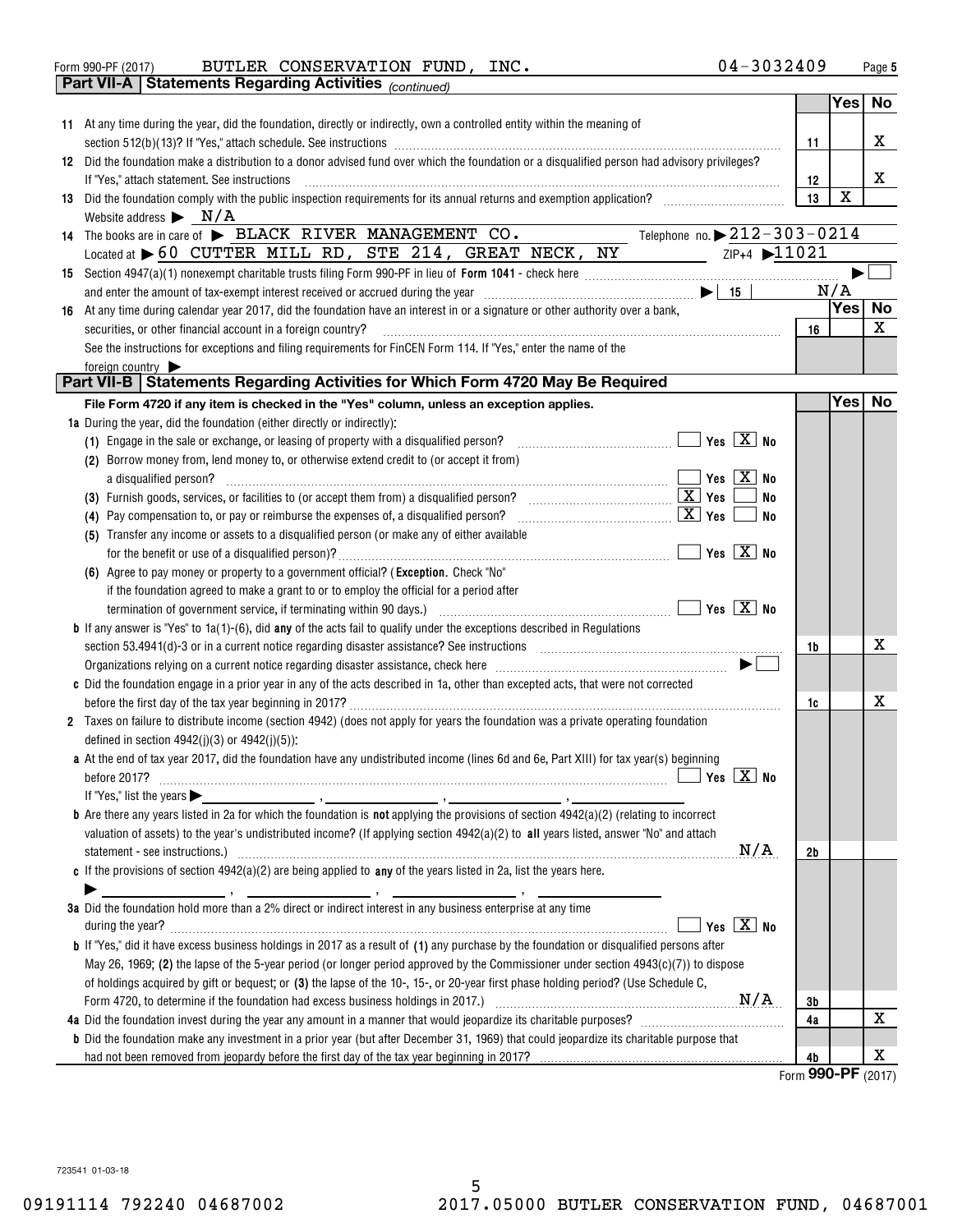| BUTLER CONSERVATION FUND, INC.<br>Form 990-PF (2017)                                                                                                                                                                          |                                                  |                  | $04 - 3032409$                                                 |                    | Page 6         |
|-------------------------------------------------------------------------------------------------------------------------------------------------------------------------------------------------------------------------------|--------------------------------------------------|------------------|----------------------------------------------------------------|--------------------|----------------|
| Part VII-B   Statements Regarding Activities for Which Form 4720 May Be Required                                                                                                                                              |                                                  | (continued)      |                                                                |                    |                |
| 5a During the year, did the foundation pay or incur any amount to:                                                                                                                                                            |                                                  |                  |                                                                |                    | <b>Yes No</b>  |
|                                                                                                                                                                                                                               |                                                  |                  |                                                                |                    |                |
| (2) Influence the outcome of any specific public election (see section 4955); or to carry on, directly or indirectly,                                                                                                         |                                                  |                  |                                                                |                    |                |
|                                                                                                                                                                                                                               |                                                  |                  |                                                                |                    |                |
|                                                                                                                                                                                                                               |                                                  |                  |                                                                |                    |                |
| (4) Provide a grant to an organization other than a charitable, etc., organization described in section                                                                                                                       |                                                  |                  |                                                                |                    |                |
|                                                                                                                                                                                                                               |                                                  |                  |                                                                |                    |                |
| (5) Provide for any purpose other than religious, charitable, scientific, literary, or educational purposes, or for                                                                                                           |                                                  |                  |                                                                |                    |                |
| the prevention of cruelty to children or animals? $\ldots$ $\ldots$ $\ldots$ $\ldots$ $\ldots$ $\ldots$ $\ldots$ $\ldots$ $\ldots$ $\ldots$ $\ldots$ $\ldots$ $\ldots$ $\ldots$ $\ldots$ $\ldots$                             |                                                  |                  |                                                                |                    |                |
| <b>b</b> If any answer is "Yes" to 5a(1)-(5), did any of the transactions fail to qualify under the exceptions described in Regulations                                                                                       |                                                  |                  |                                                                |                    |                |
| section 53.4945 or in a current notice regarding disaster assistance? See instructions [11,111] successive contractions [11] a current notice regarding disaster assistance? See instructions [11] a current material and the |                                                  |                  |                                                                | 5b                 | х              |
| Organizations relying on a current notice regarding disaster assistance, check here <i>manumerandical submanumerandical</i>                                                                                                   |                                                  |                  |                                                                |                    |                |
| c If the answer is "Yes" to question 5a(4), does the foundation claim exemption from the tax because it maintained                                                                                                            |                                                  |                  |                                                                |                    |                |
|                                                                                                                                                                                                                               |                                                  |                  |                                                                |                    |                |
| If "Yes," attach the statement required by Regulations section 53.4945-5(d).                                                                                                                                                  |                                                  |                  |                                                                |                    |                |
| 6a Did the foundation, during the year, receive any funds, directly or indirectly, to pay premiums on                                                                                                                         |                                                  |                  |                                                                |                    |                |
| a personal benefit contract? $\ldots$ No                                                                                                                                                                                      |                                                  |                  |                                                                |                    |                |
| <b>b</b> Did the foundation, during the year, pay premiums, directly or indirectly, on a personal benefit contract? <b>contriently</b> accommodation, during the year, pay premiums, the best of the contract?                |                                                  |                  |                                                                | 6b                 | х              |
| If "Yes" to 6b, file Form 8870.                                                                                                                                                                                               |                                                  |                  |                                                                |                    |                |
| 7a At any time during the tax year, was the foundation a party to a prohibited tax shelter transaction? $\ldots$ $\ldots$ $\ldots$                                                                                            |                                                  |                  |                                                                |                    |                |
|                                                                                                                                                                                                                               |                                                  |                  |                                                                | 7b                 |                |
| Part VIII   Information About Officers, Directors, Trustees, Foundation Managers, Highly<br><b>Paid Employees, and Contractors</b>                                                                                            |                                                  |                  |                                                                |                    |                |
|                                                                                                                                                                                                                               |                                                  |                  |                                                                |                    |                |
| 1 List all officers, directors, trustees, and foundation managers and their compensation.                                                                                                                                     |                                                  | (c) Compensation |                                                                |                    | (e) Expense    |
| (a) Name and address                                                                                                                                                                                                          | (b) Title, and average<br>hours per week devoted | (If not paid,    | (d) Contributions to<br>employee benefit plans<br>and deferred |                    | account, other |
|                                                                                                                                                                                                                               | to position                                      | $enter - 0-$     | compensation                                                   |                    | allowances     |
|                                                                                                                                                                                                                               |                                                  |                  |                                                                |                    |                |
| SEE STATEMENT 11                                                                                                                                                                                                              |                                                  |                  | $0$ .                                                          |                    |                |
|                                                                                                                                                                                                                               |                                                  | 84,963.          |                                                                |                    | 0.             |
|                                                                                                                                                                                                                               |                                                  |                  |                                                                |                    |                |
|                                                                                                                                                                                                                               |                                                  |                  |                                                                |                    |                |
|                                                                                                                                                                                                                               |                                                  |                  |                                                                |                    |                |
|                                                                                                                                                                                                                               |                                                  |                  |                                                                |                    |                |
|                                                                                                                                                                                                                               |                                                  |                  |                                                                |                    |                |
|                                                                                                                                                                                                                               |                                                  |                  |                                                                |                    |                |
|                                                                                                                                                                                                                               |                                                  |                  |                                                                |                    |                |
|                                                                                                                                                                                                                               |                                                  |                  |                                                                |                    |                |
|                                                                                                                                                                                                                               |                                                  |                  |                                                                |                    |                |
| 2 Compensation of five highest-paid employees (other than those included on line 1). If none, enter "NONE."                                                                                                                   | (b) Title, and average                           |                  | (d) Contributions to<br>employee benefit plans                 |                    | (e) Expense    |
| (a) Name and address of each employee paid more than \$50,000                                                                                                                                                                 | hours per week                                   | (c) Compensation | and deferred                                                   |                    | account, other |
|                                                                                                                                                                                                                               | devoted to position                              |                  | compensation                                                   |                    | allowances     |
| <b>NONE</b>                                                                                                                                                                                                                   |                                                  |                  |                                                                |                    |                |
|                                                                                                                                                                                                                               |                                                  |                  |                                                                |                    |                |
|                                                                                                                                                                                                                               |                                                  |                  |                                                                |                    |                |
|                                                                                                                                                                                                                               |                                                  |                  |                                                                |                    |                |
|                                                                                                                                                                                                                               |                                                  |                  |                                                                |                    |                |
|                                                                                                                                                                                                                               |                                                  |                  |                                                                |                    |                |
|                                                                                                                                                                                                                               |                                                  |                  |                                                                |                    |                |
|                                                                                                                                                                                                                               |                                                  |                  |                                                                |                    |                |
|                                                                                                                                                                                                                               |                                                  |                  |                                                                |                    |                |
|                                                                                                                                                                                                                               |                                                  |                  |                                                                |                    |                |
| <b>Total</b> number of other employees paid over \$50,000                                                                                                                                                                     |                                                  |                  |                                                                | Form 990-PF (2017) | 0              |
|                                                                                                                                                                                                                               |                                                  |                  |                                                                |                    |                |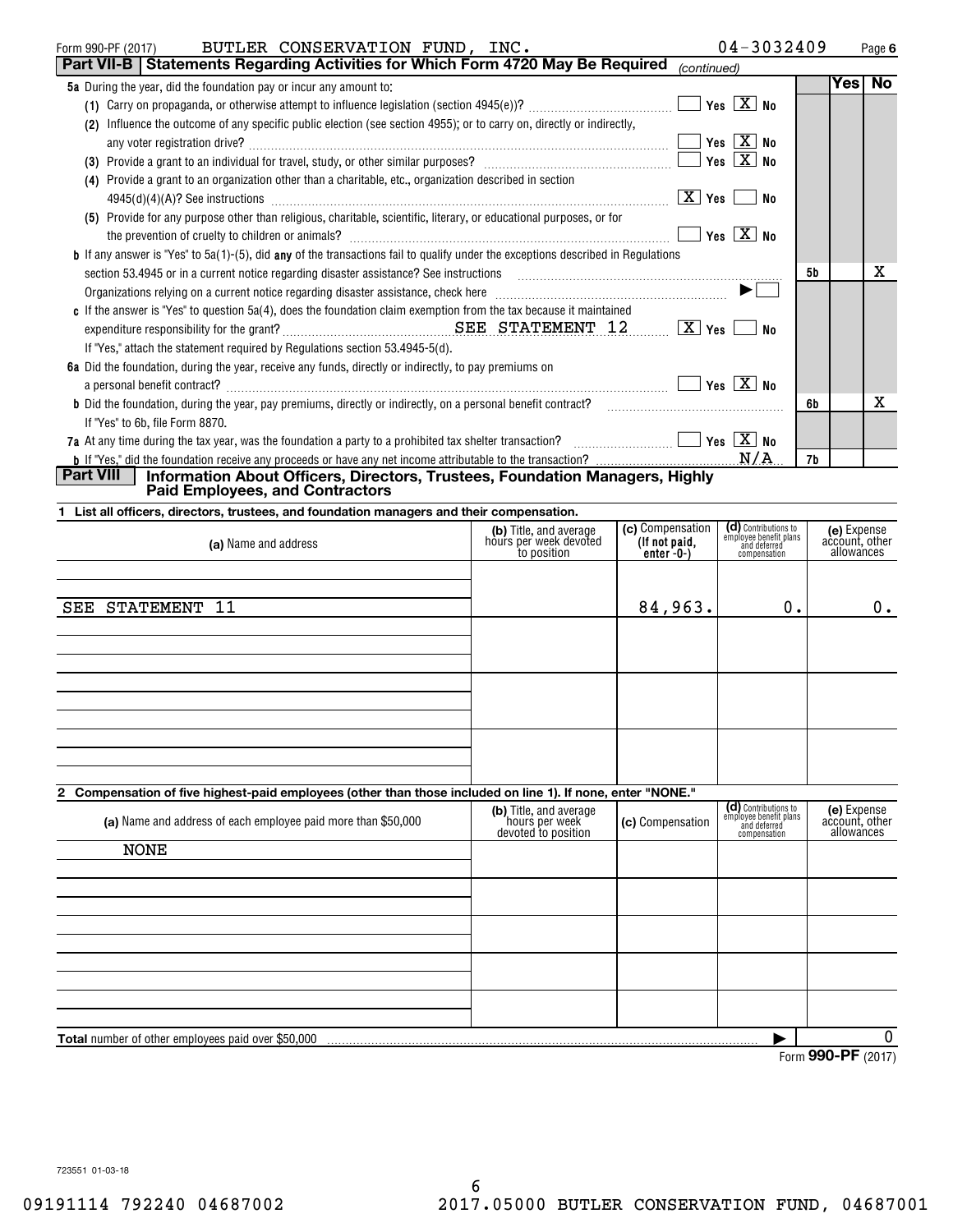| BUTLER CONSERVATION FUND, INC.<br>Form 990-PF (2017)                                                                                            |                        | 04-3032409<br>Page 7     |
|-------------------------------------------------------------------------------------------------------------------------------------------------|------------------------|--------------------------|
| <b>Part VIII</b><br>Information About Officers, Directors, Trustees, Foundation Managers, Highly<br>Paid Employees, and Contractors (continued) |                        |                          |
| 3 Five highest-paid independent contractors for professional services. If none, enter "NONE."                                                   |                        |                          |
| (a) Name and address of each person paid more than \$50,000                                                                                     | (b) Type of service    | (c) Compensation         |
| BLACK RIVER MANAGEMENT CO. - 60 CUTTER MILL                                                                                                     | ADVISORY               |                          |
| ROAD, STE 214, GREAT NECK, NY 11021                                                                                                             | SERVICES/ADMINISTRAT   | 829,182.                 |
| PATTERSON BELKNAP WEBB & TYLER - 1133 AVENUE                                                                                                    |                        |                          |
| OF THE AMERICAS, NEW YORK, NY 10036                                                                                                             | LEGAL FEES             | 190,649.                 |
| DANA BEACH - 60 CUTTER MILL ROAD, STE 212,                                                                                                      |                        |                          |
| GREAT NECK, NY 11021                                                                                                                            | CONSULTING FEES        | 84,963.                  |
| VULCAN VALUE PARTNERS - 2801 HIGHWAY 380                                                                                                        | INVESTMENT             |                          |
| SOUTH, STE 300, BIRMINGHAM, AL 35223                                                                                                            | MANAGEMENT FEES        | 49,840.                  |
| GRASSI & CO                                                                                                                                     |                        |                          |
| 488 MADISON AVENUE, NEW YORK, NY 10022                                                                                                          | <b>ACCOUNTING FEES</b> |                          |
|                                                                                                                                                 |                        | 43,702.<br>$\Omega$<br>▶ |
| <b>Part IX-A   Summary of Direct Charitable Activities</b>                                                                                      |                        |                          |
| List the foundation's four largest direct charitable activities during the tax year. Include relevant statistical information such as the       |                        |                          |
| number of organizations and other beneficiaries served, conferences convened, research papers produced, etc.                                    |                        | Expenses                 |
| $\mathbf 1$                                                                                                                                     |                        |                          |
|                                                                                                                                                 |                        |                          |
| SEE STATEMENT 13                                                                                                                                |                        | 9,644,716.               |
| $\mathbf{2}$                                                                                                                                    |                        |                          |
|                                                                                                                                                 |                        |                          |
|                                                                                                                                                 |                        |                          |
| 3                                                                                                                                               |                        |                          |
|                                                                                                                                                 |                        |                          |
|                                                                                                                                                 |                        |                          |
|                                                                                                                                                 |                        |                          |
|                                                                                                                                                 |                        |                          |
|                                                                                                                                                 |                        |                          |
| Part IX-B Summary of Program-Related Investments                                                                                                |                        |                          |
| Describe the two largest program-related investments made by the foundation during the tax year on lines 1 and 2.                               |                        | Amount                   |
| N/A<br>1 $\sqrt{2}$                                                                                                                             |                        |                          |
|                                                                                                                                                 |                        |                          |
|                                                                                                                                                 |                        |                          |
| 2                                                                                                                                               |                        |                          |
|                                                                                                                                                 |                        |                          |
|                                                                                                                                                 |                        |                          |
| All other program-related investments. See instructions.                                                                                        |                        |                          |
| 3                                                                                                                                               |                        |                          |
|                                                                                                                                                 |                        |                          |
|                                                                                                                                                 |                        |                          |
|                                                                                                                                                 |                        |                          |
|                                                                                                                                                 |                        |                          |
|                                                                                                                                                 |                        |                          |
| Total. Add lines 1 through 3                                                                                                                    | ▶                      | 0.                       |
|                                                                                                                                                 |                        | Form 990-PF (2017)       |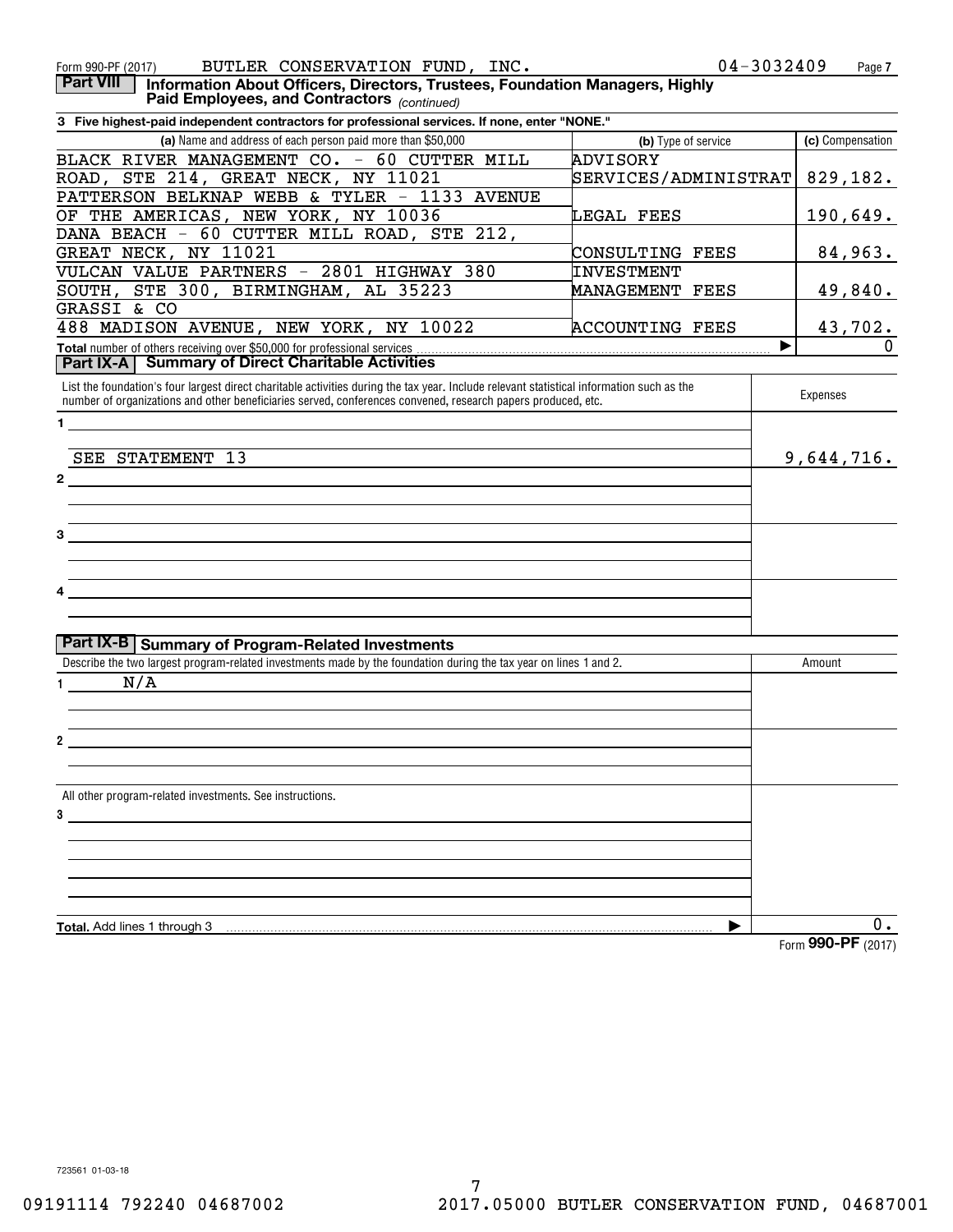| u | $\sqrt{ }$ |
|---|------------|
|   |            |

|                | Part X<br><b>Minimum Investment Return</b> (All domestic foundations must complete this part. Foreign foundations, see instructions.)                                                                                          |                |         |                                           |                               |
|----------------|--------------------------------------------------------------------------------------------------------------------------------------------------------------------------------------------------------------------------------|----------------|---------|-------------------------------------------|-------------------------------|
| 1              | Fair market value of assets not used (or held for use) directly in carrying out charitable, etc., purposes:                                                                                                                    |                |         |                                           |                               |
|                | a Average monthly fair market value of securities [11] matter content to the content of the Average monthly fair market value of securities [11] matter content to the Average monthly fair market value of securities [11] ma |                |         | 1a                                        | 125, 664, 263.                |
|                | b Average of monthly cash balances <b>constructed and all and all and all and all an</b> Average of monthly cash balances                                                                                                      |                |         | 1b                                        | 76, 287.                      |
|                |                                                                                                                                                                                                                                |                |         | 1c                                        |                               |
|                | d Total (add lines 1a, b, and c) manufactured and control and control of the control of the control of the control of the control of the control of the control of the control of the control of the control of the control of |                |         | 1d                                        | 125, 740, 550.                |
|                | e Reduction claimed for blockage or other factors reported on lines 1a and                                                                                                                                                     |                |         |                                           |                               |
|                | 1c (attach detailed explanation) manufacture and according to the set of the set of the set of the set of the set of the set of the set of the set of the set of the set of the set of the set of the set of the set of the se |                | 0.      |                                           |                               |
| $\overline{2}$ |                                                                                                                                                                                                                                |                |         | $\overline{2}$                            | 0.                            |
| 3              | Subtract line 2 from line 1d <b>Machinese and Contract Line 2</b> from line 1d <b>machinese and contract line 2</b> from line 1d                                                                                               |                |         | 3                                         | 125, 740, 550.                |
| 4              |                                                                                                                                                                                                                                |                |         | $\overline{\mathbf{4}}$                   | 1,886,108.                    |
| 5              | Net value of noncharitable-use assets. Subtract line 4 from line 3. Enter here and on Part V, line 4 [11, 11]                                                                                                                  |                |         | 5                                         | 123,854,442.                  |
| 6              | Minimum investment return. Enter 5% of line 5                                                                                                                                                                                  |                |         | 6                                         | 6, 192, 722.                  |
|                | Part $XI$<br><b>Distributable Amount</b> (see instructions) (Section 4942(j)(3) and (j)(5) private operating foundations and certain                                                                                           |                |         |                                           |                               |
|                | and do not complete this part.)<br>foreign organizations, check here $\blacktriangleright$                                                                                                                                     |                |         |                                           |                               |
| 1              |                                                                                                                                                                                                                                |                |         | $\mathbf{1}$                              | 6, 192, 722.                  |
|                |                                                                                                                                                                                                                                |                | 62,465. |                                           |                               |
|                |                                                                                                                                                                                                                                | 2 <sub>b</sub> |         |                                           |                               |
|                | c Add lines 2a and 2b [11] matter contract the contract of the contract of the contract of the contract of the contract of the contract of the contract of the contract of the contract of the contract of the contract of the |                |         | 2c                                        | $62,465.$<br>6,130,257.       |
| 3              |                                                                                                                                                                                                                                |                |         | 3                                         |                               |
| 4              |                                                                                                                                                                                                                                |                |         | 4                                         | $0$ .                         |
| 5              |                                                                                                                                                                                                                                |                |         | 5                                         | 6, 130, 257.                  |
| 6              |                                                                                                                                                                                                                                |                |         | 6                                         | 0.                            |
| 7              |                                                                                                                                                                                                                                |                |         | $\overline{7}$                            | 6, 130, 257.                  |
|                | <b>Part XII</b> Qualifying Distributions (see instructions)                                                                                                                                                                    |                |         |                                           |                               |
|                |                                                                                                                                                                                                                                |                |         |                                           |                               |
| 1              | Amounts paid (including administrative expenses) to accomplish charitable, etc., purposes:                                                                                                                                     |                |         |                                           |                               |
| a              |                                                                                                                                                                                                                                |                |         | 1a                                        | $\frac{18,406,284.}{0.}$      |
| b              | $Program-related investments - total from Part IX-B$                                                                                                                                                                           |                |         | 1b                                        |                               |
| $\overline{2}$ |                                                                                                                                                                                                                                |                |         | $\overline{2}$                            |                               |
| 3              | Amounts set aside for specific charitable projects that satisfy the:                                                                                                                                                           |                |         |                                           |                               |
|                |                                                                                                                                                                                                                                |                |         | 3a                                        |                               |
| b              |                                                                                                                                                                                                                                |                |         | 3 <sub>b</sub><br>$\overline{\mathbf{4}}$ | 18,406,284.                   |
| 4              |                                                                                                                                                                                                                                |                |         |                                           |                               |
| 5              | Foundations that qualify under section 4940(e) for the reduced rate of tax on net investment                                                                                                                                   |                |         |                                           |                               |
| 6              | income. Enter 1% of Part I, line 27b                                                                                                                                                                                           |                |         | 5<br>$6\overline{6}$                      | $\frac{62,465}{18,343,819}$ . |
|                | Note: The amount on line 6 will be used in Part V, column (b), in subsequent years when calculating whether the foundation qualifies for the section                                                                           |                |         |                                           |                               |
|                | 4940(e) reduction of tax in those years.                                                                                                                                                                                       |                |         |                                           |                               |
|                |                                                                                                                                                                                                                                |                |         |                                           |                               |

Form (2017) **990-PF**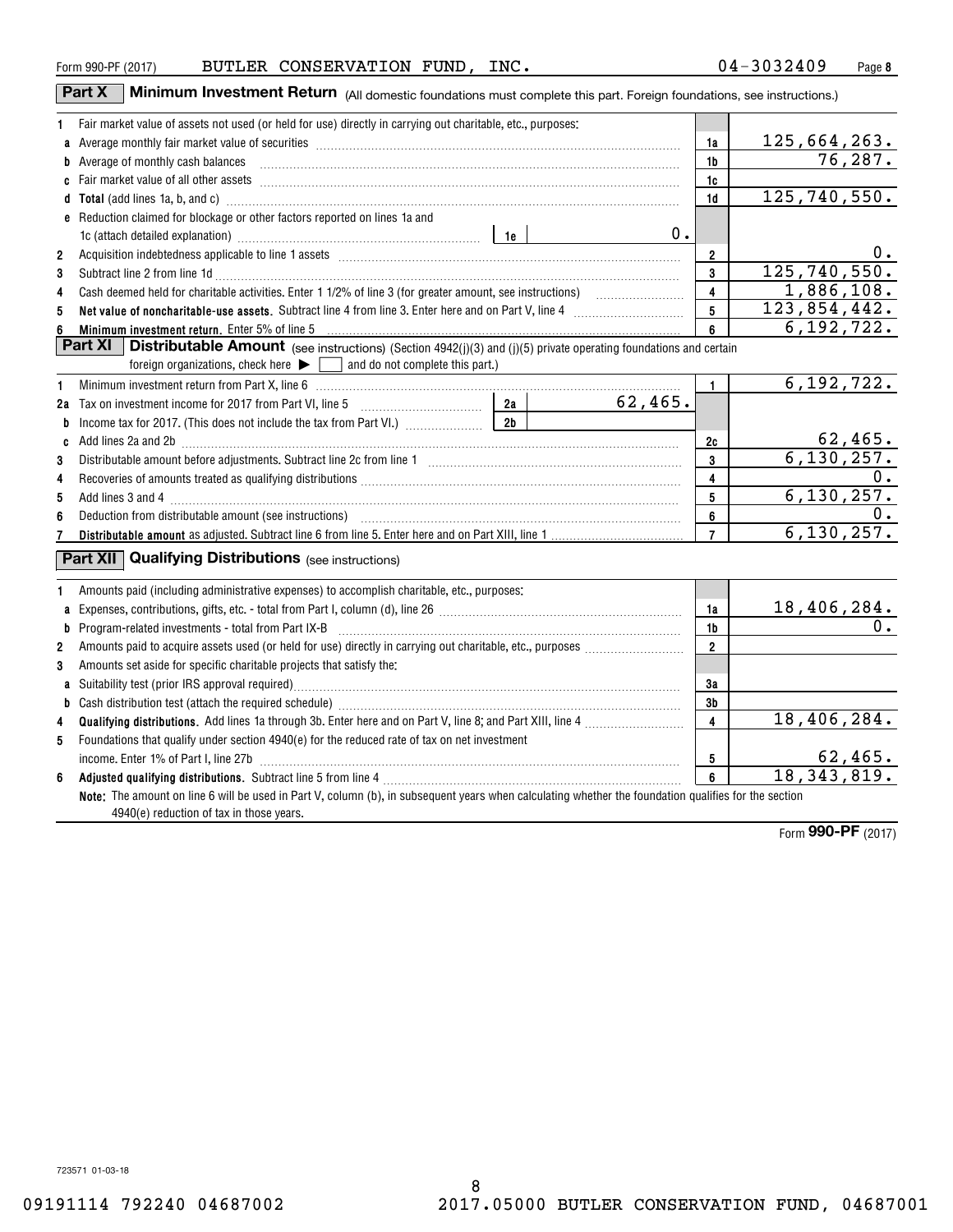## **Part XIII** Undistributed Income (see instructions)

|                                                                                           | (a)<br>Corpus | (b)<br>Years prior to 2016 | (c)<br>2016 | (d)<br>2017          |
|-------------------------------------------------------------------------------------------|---------------|----------------------------|-------------|----------------------|
| 1 Distributable amount for 2017 from Part XI,                                             |               |                            |             |                      |
| line 7 $\frac{1}{2}$                                                                      |               |                            |             | 6, 130, 257.         |
| 2 Undistributed income, if any, as of the end of 2017:                                    |               |                            | 1,732,072.  |                      |
| a Enter amount for 2016 only<br><b>b</b> Total for prior years:                           |               |                            |             |                      |
|                                                                                           |               | 0.                         |             |                      |
| 3 Excess distributions carryover, if any, to 2017:                                        |               |                            |             |                      |
| a From 2012                                                                               |               |                            |             |                      |
| $\ldots \ldots$<br><b>b</b> From 2013<br>.                                                |               |                            |             |                      |
| c From 2014<br>.                                                                          |               |                            |             |                      |
| <b>d</b> From 2015<br>.                                                                   |               |                            |             |                      |
| e From 2016<br>.                                                                          |               |                            |             |                      |
|                                                                                           | Ο.            |                            |             |                      |
| 4 Qualifying distributions for 2017 from                                                  |               |                            |             |                      |
| Part XII, line 4: ▶ \$ 18, 406, 284.                                                      |               |                            |             |                      |
| a Applied to 2016, but not more than line 2a                                              |               |                            | 1,732,072.  |                      |
| <b>b</b> Applied to undistributed income of prior                                         |               |                            |             |                      |
| years (Election required - see instructions)                                              |               | 0.                         |             |                      |
| c Treated as distributions out of corpus                                                  |               |                            |             |                      |
| (Election required - see instructions)                                                    | 0.            |                            |             |                      |
| d Applied to 2017 distributable amount<br>.                                               |               |                            |             | 6, 130, 257.         |
| e Remaining amount distributed out of corpus                                              | 10,543,955.   |                            |             |                      |
| Excess distributions carryover applied to 2017<br>5                                       | 0.            |                            |             | 0.                   |
| (If an amount appears in column (d), the same amount<br>must be shown in column (a).)     |               |                            |             |                      |
| 6<br>Enter the net total of each column as                                                |               |                            |             |                      |
| indicated below:                                                                          |               |                            |             |                      |
| <b>a</b> Corpus. Add lines 3f, 4c, and 4e. Subtract line 5                                | 10,543,955.   |                            |             |                      |
| <b>b</b> Prior years' undistributed income. Subtract                                      |               |                            |             |                      |
|                                                                                           |               | 0.                         |             |                      |
| c Enter the amount of prior years'                                                        |               |                            |             |                      |
| undistributed income for which a notice of<br>deficiency has been issued, or on which     |               |                            |             |                      |
| the section 4942(a) tax has been previously                                               |               |                            |             |                      |
| assessed                                                                                  |               | 0.                         |             |                      |
| d Subtract line 6c from line 6b. Taxable                                                  |               |                            |             |                      |
| amount - see instructions                                                                 |               | 0.                         |             |                      |
| e Undistributed income for 2016. Subtract line                                            |               |                            | 0.          |                      |
| 4a from line 2a. Taxable amount - see instr.                                              |               |                            |             |                      |
| f Undistributed income for 2017. Subtract<br>lines 4d and 5 from line 1. This amount must |               |                            |             |                      |
|                                                                                           |               |                            |             | 0.                   |
| 7 Amounts treated as distributions out of                                                 |               |                            |             |                      |
| corpus to satisfy requirements imposed by                                                 |               |                            |             |                      |
| section 170(b)(1)(F) or 4942(g)(3) (Election                                              |               |                            |             |                      |
| may be required - see instructions)                                                       | $\mathbf 0$ . |                            |             |                      |
| 8 Excess distributions carryover from 2012                                                |               |                            |             |                      |
| not applied on line 5 or line 7                                                           | $\mathbf 0$ . |                            |             |                      |
| 9 Excess distributions carryover to 2018.                                                 |               |                            |             |                      |
| Subtract lines 7 and 8 from line 6a<br>1.1.1.1.1.1.1.1.1                                  | 10,543,955.   |                            |             |                      |
| 10 Analysis of line 9:                                                                    |               |                            |             |                      |
| a Excess from 2013.                                                                       |               |                            |             |                      |
| <b>b</b> Excess from 2014                                                                 |               |                            |             |                      |
| c Excess from 2015 $\ldots$                                                               |               |                            |             |                      |
| <b>d</b> Excess from 2016                                                                 |               |                            |             |                      |
| 10, 543, 955.<br>e Excess from 2017                                                       |               |                            |             |                      |
| 723581 01-03-18                                                                           |               |                            |             | Form 990-PF $(2017)$ |

9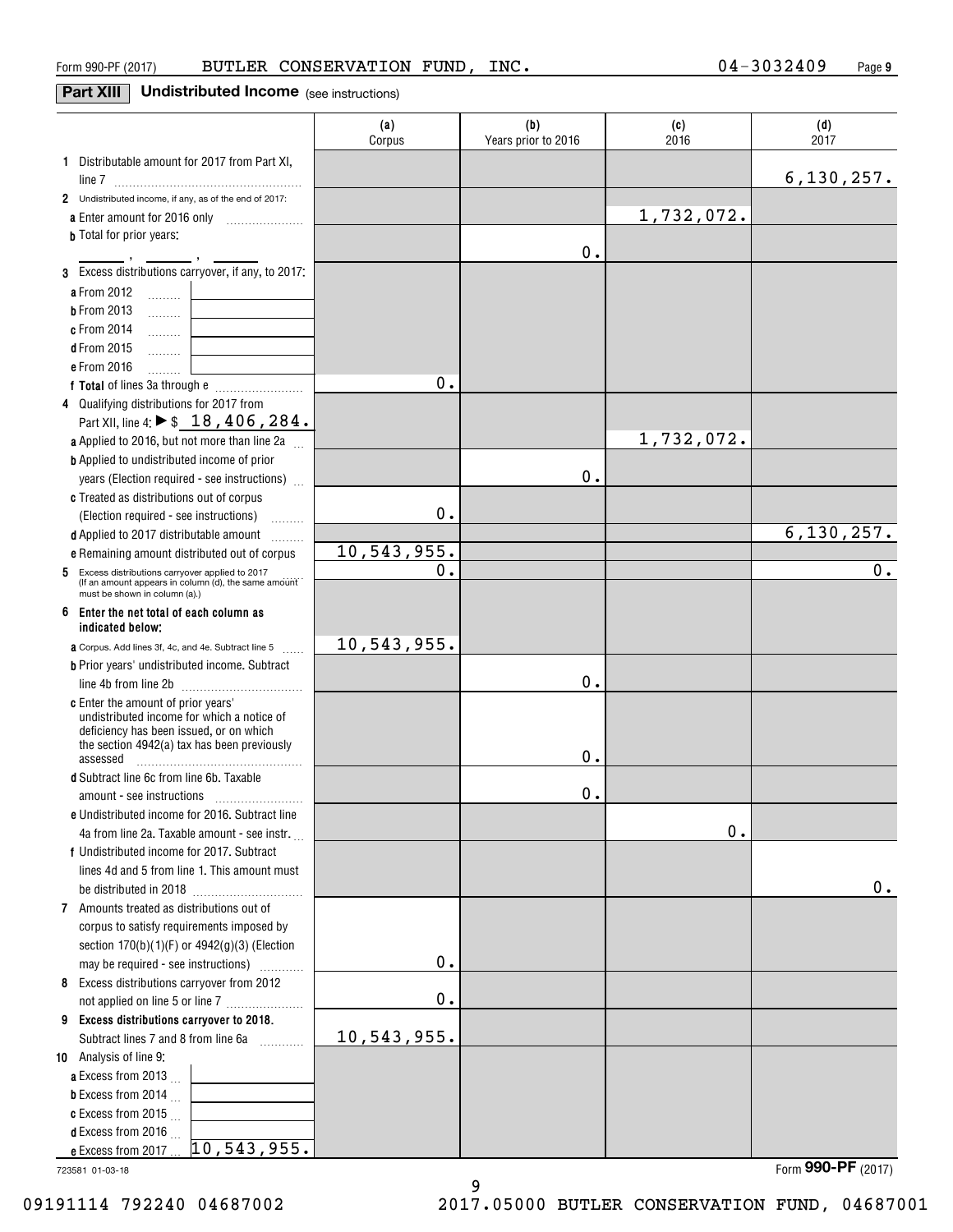| Form 990-PF (2017)                                                                                                   | BUTLER CONSERVATION FUND, INC. |            |               | 04-3032409    | Page 10    |
|----------------------------------------------------------------------------------------------------------------------|--------------------------------|------------|---------------|---------------|------------|
| <b>Part XIV</b> Private Operating Foundations (see instructions and Part VII-A, question 9)                          |                                |            |               | N/A           |            |
| 1 a If the foundation has received a ruling or determination letter that it is a private operating                   |                                |            |               |               |            |
| foundation, and the ruling is effective for 2017, enter the date of the ruling                                       |                                |            | ▶             |               |            |
| <b>b</b> Check box to indicate whether the foundation is a private operating foundation described in section         |                                |            | 1.1.1.1.1.1   | 4942(j)(3) or | 4942(j)(5) |
| 2 a Enter the lesser of the adjusted net                                                                             | Tax year                       |            | Prior 3 years |               |            |
| income from Part I or the minimum                                                                                    | (a) 2017                       | $(b)$ 2016 | $(c)$ 2015    | $(d)$ 2014    | (e) Total  |
| investment return from Part X for                                                                                    |                                |            |               |               |            |
|                                                                                                                      |                                |            |               |               |            |
|                                                                                                                      |                                |            |               |               |            |
| c Qualifying distributions from Part XII,                                                                            |                                |            |               |               |            |
| line 4 for each year listed                                                                                          |                                |            |               |               |            |
| <b>d</b> Amounts included in line 2c not                                                                             |                                |            |               |               |            |
| used directly for active conduct of                                                                                  |                                |            |               |               |            |
| exempt activities                                                                                                    |                                |            |               |               |            |
| e Qualifying distributions made directly                                                                             |                                |            |               |               |            |
| for active conduct of exempt activities.                                                                             |                                |            |               |               |            |
| Subtract line 2d from line 2c                                                                                        |                                |            |               |               |            |
| Complete 3a, b, or c for the<br>3<br>alternative test relied upon:                                                   |                                |            |               |               |            |
| <b>a</b> "Assets" alternative test - enter:                                                                          |                                |            |               |               |            |
| (1) Value of all assets $\ldots$                                                                                     |                                |            |               |               |            |
| (2) Value of assets qualifying                                                                                       |                                |            |               |               |            |
| under section $4942(j)(3)(B)(i)$                                                                                     |                                |            |               |               |            |
| <b>b</b> "Endowment" alternative test - enter<br>2/3 of minimum investment return                                    |                                |            |               |               |            |
| shown in Part X, line 6 for each year                                                                                |                                |            |               |               |            |
| listed                                                                                                               |                                |            |               |               |            |
| c "Support" alternative test - enter:                                                                                |                                |            |               |               |            |
| (1) Total support other than gross<br>investment income (interest,                                                   |                                |            |               |               |            |
| dividends, rents, payments on                                                                                        |                                |            |               |               |            |
| securities loans (section                                                                                            |                                |            |               |               |            |
| $512(a)(5)$ , or royalties)<br>(2) Support from general public                                                       |                                |            |               |               |            |
| and 5 or more exempt                                                                                                 |                                |            |               |               |            |
| organizations as provided in                                                                                         |                                |            |               |               |            |
| section $4942(j)(3)(B)(iii)$<br>.<br>(3) Largest amount of support from                                              |                                |            |               |               |            |
| an exempt organization                                                                                               |                                |            |               |               |            |
| (4) Gross investment income                                                                                          |                                |            |               |               |            |
| Supplementary Information (Complete this part only if the foundation had \$5,000 or more in assets<br><b>Part XV</b> |                                |            |               |               |            |
| at any time during the year-see instructions.)                                                                       |                                |            |               |               |            |

#### **1Information Regarding Foundation Managers:**

**a**List any managers of the foundation who have contributed more than 2% of the total contributions received by the foundation before the close of any tax year (but only if they have contributed more than \$5,000). (See section 507(d)(2).)

#### GILBERT BUTLER

**b**List any managers of the foundation who own 10% or more of the stock of a corporation (or an equally large portion of the ownership of a partnership or other entity) of which the foundation has a 10% or greater interest.

#### NONE

#### **2Information Regarding Contribution, Grant, Gift, Loan, Scholarship, etc., Programs:**

Check here  $\blacktriangleright\boxed{\textbf{X}}$  if the foundation only makes contributions to preselected charitable organizations and does not accept unsolicited requests for funds. If the foundation makes gifts, grants, etc., to individuals or organizations under other conditions, complete items 2a, b, c, and d.

10

**a**The name, address, and telephone number or email address of the person to whom applications should be addressed:

**b**The form in which applications should be submitted and information and materials they should include:

**c**Any submission deadlines:

**d** Any restrictions or limitations on awards, such as by geographical areas, charitable fields, kinds of institutions, or other factors: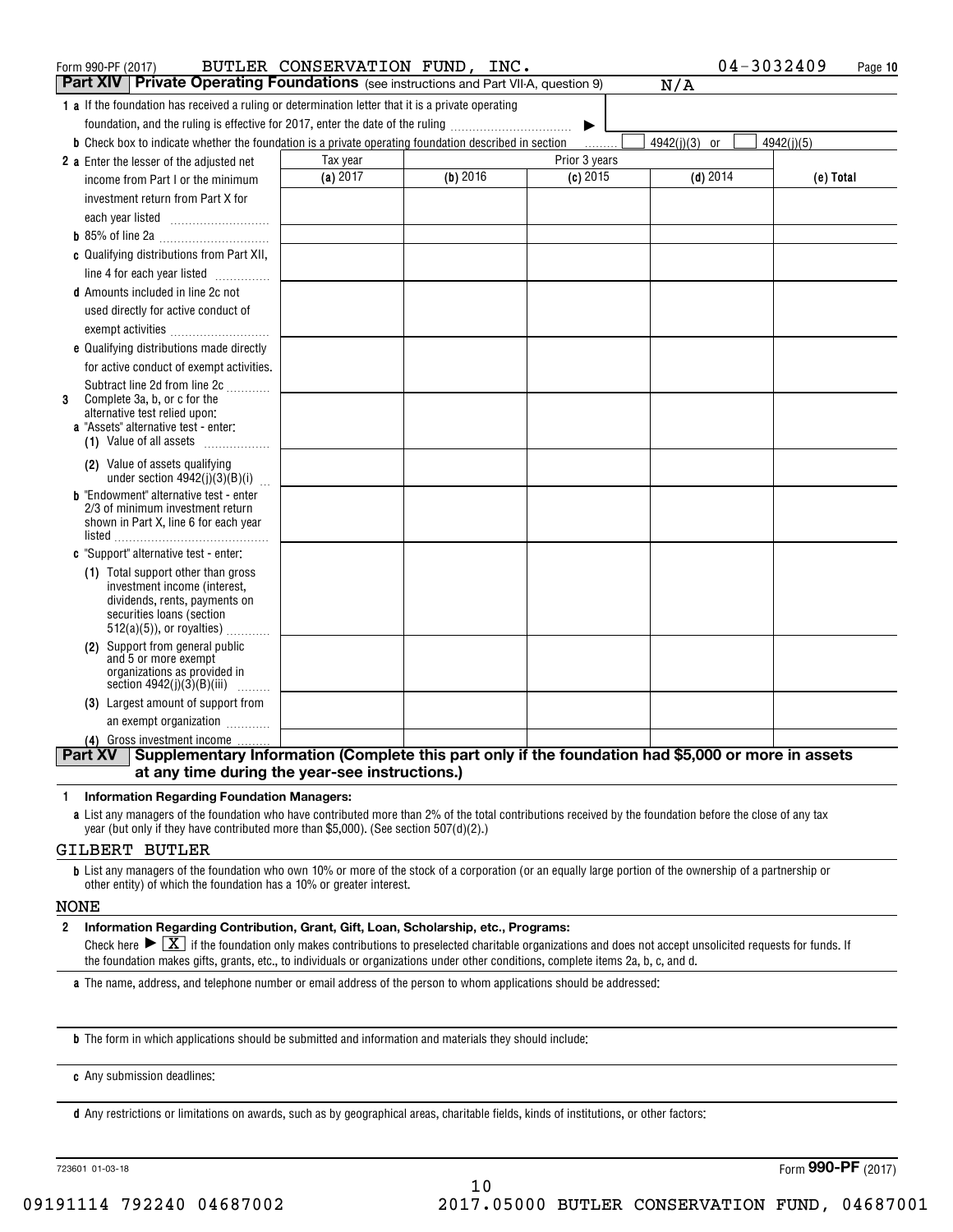Form 990-PF (2017) BUTLER CONSERVATION FUND, INC.  $04-3032409$  Page BUTLER CONSERVATION FUND, INC. 04-3032409

| Part XV<br><b>Supplementary Information</b> (continued)                                     |                                                                                                                    |                               |                                     |               |
|---------------------------------------------------------------------------------------------|--------------------------------------------------------------------------------------------------------------------|-------------------------------|-------------------------------------|---------------|
| Grants and Contributions Paid During the Year or Approved for Future Payment<br>$3^{\circ}$ |                                                                                                                    |                               |                                     |               |
| Recipient<br>Name and address (home or business)                                            | If recipient is an individual,<br>show any relationship to<br>any foundation manager<br>or substantial contributor | Foundation<br>status of       | Purpose of grant or<br>contribution | Amount        |
|                                                                                             |                                                                                                                    | recipient                     |                                     |               |
| a Paid during the year                                                                      |                                                                                                                    |                               |                                     |               |
|                                                                                             |                                                                                                                    |                               |                                     |               |
|                                                                                             |                                                                                                                    |                               |                                     |               |
| 100 MILES                                                                                   | NONE                                                                                                               | PUBLIC CHARITY ENVIRONMENTAL  |                                     |               |
| POST OFFICE BOX 2056                                                                        |                                                                                                                    |                               |                                     |               |
| BRUNSWICK, GA 31520                                                                         |                                                                                                                    |                               |                                     | 25,000.       |
|                                                                                             |                                                                                                                    |                               |                                     |               |
| ADIRONDACK EXPLORER - GET THE WORD                                                          | NONE                                                                                                               | PUBLIC CHARITY ENVIRONMENTAL  |                                     |               |
| OUT                                                                                         |                                                                                                                    |                               |                                     |               |
| 36 CHURCH STREET                                                                            |                                                                                                                    |                               |                                     |               |
| SARANAC LAKE, NY 12983                                                                      |                                                                                                                    |                               |                                     | 2,000.        |
|                                                                                             |                                                                                                                    |                               |                                     |               |
|                                                                                             |                                                                                                                    |                               |                                     |               |
| AMERICAN RIVERS                                                                             | NONE                                                                                                               | PUBLIC CHARITY ENVIRONMENTAL  |                                     |               |
| 1101 14TH STREET, NW, SUITE 1400                                                            |                                                                                                                    |                               |                                     |               |
| WASHINGTON, DC 20005                                                                        |                                                                                                                    |                               |                                     | 127,871.      |
|                                                                                             |                                                                                                                    |                               |                                     |               |
|                                                                                             |                                                                                                                    |                               |                                     |               |
| BANCO DES BOSQUES                                                                           | NONE                                                                                                               | FOREIGN CHARITY ENVIRONMENTAL |                                     |               |
| LA PAMPA 3285, PISO 5                                                                       |                                                                                                                    |                               |                                     |               |
| 1428 BUENOS AIRES, ARGENTINA                                                                |                                                                                                                    |                               |                                     | 1, 321, 325.  |
|                                                                                             |                                                                                                                    |                               |                                     |               |
|                                                                                             |                                                                                                                    |                               |                                     |               |
| BARNSTABLE LAND TRUST                                                                       | NONE                                                                                                               | PUBLIC CHARITY ENVIRONMENTAL  |                                     |               |
| PO BOX 224                                                                                  |                                                                                                                    |                               |                                     |               |
| COTUIT, MA 02635                                                                            |                                                                                                                    |                               |                                     | 1,000.        |
|                                                                                             |                                                                                                                    |                               | $\blacktriangleright$ 3a            | 7,926,635.    |
| <b>b</b> Approved for future payment                                                        |                                                                                                                    |                               |                                     |               |
|                                                                                             |                                                                                                                    |                               |                                     |               |
| <b>NONE</b>                                                                                 |                                                                                                                    |                               |                                     |               |
|                                                                                             |                                                                                                                    |                               |                                     |               |
|                                                                                             |                                                                                                                    |                               |                                     |               |
|                                                                                             |                                                                                                                    |                               |                                     |               |
|                                                                                             |                                                                                                                    |                               |                                     |               |
|                                                                                             |                                                                                                                    |                               |                                     |               |
|                                                                                             |                                                                                                                    |                               |                                     |               |
|                                                                                             |                                                                                                                    |                               |                                     |               |
|                                                                                             |                                                                                                                    |                               |                                     |               |
|                                                                                             |                                                                                                                    |                               |                                     |               |
|                                                                                             |                                                                                                                    |                               |                                     |               |
|                                                                                             |                                                                                                                    |                               |                                     |               |
|                                                                                             |                                                                                                                    |                               |                                     |               |
|                                                                                             |                                                                                                                    |                               |                                     |               |
| <b>Total</b>                                                                                |                                                                                                                    |                               | $\blacktriangleright$ 3b            | $\mathbf 0$ . |

Form (2017) **990-PF**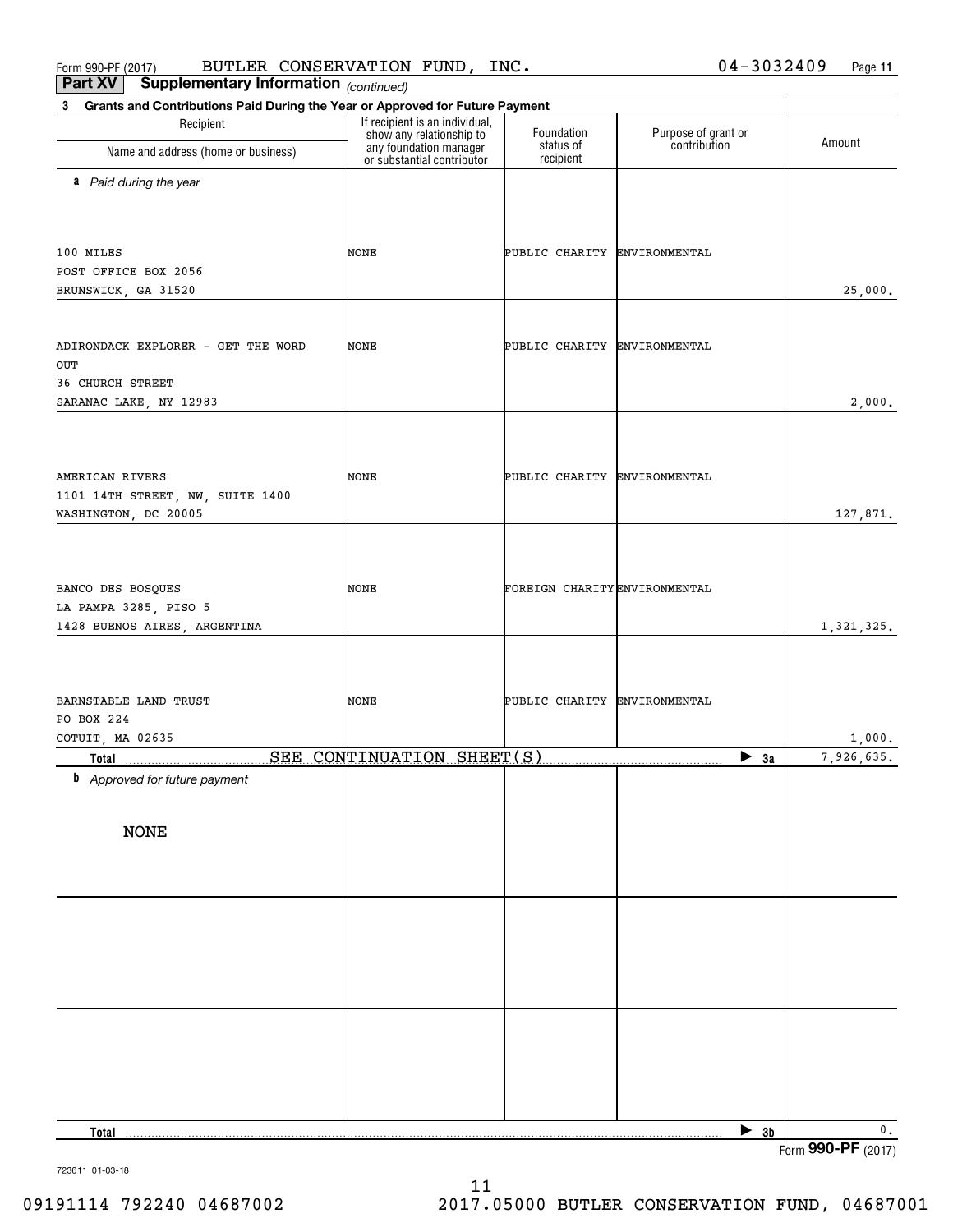## **Part XVI-A Analysis of Income-Producing Activities**

| Enter gross amounts unless otherwise indicated.                                                                                                       | (a)<br>Business | Unrelated business income<br>(b)<br>Amount | (C)<br>Exclu-<br>sion | Excluded by section 512, 513, or 514<br>(d) | (e)<br>Related or exempt |
|-------------------------------------------------------------------------------------------------------------------------------------------------------|-----------------|--------------------------------------------|-----------------------|---------------------------------------------|--------------------------|
| 1 Program service revenue:                                                                                                                            | code            |                                            | code                  | Amount                                      | function income          |
| a<br><u>and the control of the control of the control of</u>                                                                                          |                 |                                            |                       |                                             |                          |
| b                                                                                                                                                     |                 |                                            |                       |                                             |                          |
| C                                                                                                                                                     |                 |                                            |                       |                                             |                          |
| d                                                                                                                                                     |                 |                                            |                       |                                             |                          |
|                                                                                                                                                       |                 |                                            |                       |                                             |                          |
|                                                                                                                                                       |                 |                                            |                       |                                             |                          |
| Fees and contracts from government agencies<br>g                                                                                                      |                 |                                            |                       |                                             |                          |
| 2 Membership dues and assessments [111] Membership dues and assessments                                                                               |                 |                                            |                       |                                             |                          |
| 3 Interest on savings and temporary cash                                                                                                              |                 |                                            |                       |                                             |                          |
|                                                                                                                                                       |                 |                                            |                       |                                             |                          |
| 4 Dividends and interest from securities                                                                                                              |                 |                                            | 14                    | 2, 266, 909.                                |                          |
| 5 Net rental income or (loss) from real estate:                                                                                                       |                 |                                            |                       |                                             |                          |
|                                                                                                                                                       |                 |                                            |                       |                                             |                          |
|                                                                                                                                                       |                 |                                            |                       |                                             |                          |
| 6 Net rental income or (loss) from personal                                                                                                           |                 |                                            |                       |                                             |                          |
|                                                                                                                                                       |                 |                                            |                       |                                             |                          |
|                                                                                                                                                       |                 |                                            | 14                    | 443,770.                                    |                          |
| 8 Gain or (loss) from sales of assets other                                                                                                           |                 |                                            | 18                    |                                             |                          |
|                                                                                                                                                       |                 |                                            |                       | 4,744,584.                                  |                          |
|                                                                                                                                                       |                 |                                            |                       |                                             |                          |
| 10 Gross profit or (loss) from sales of inventory                                                                                                     |                 |                                            |                       |                                             |                          |
| <b>11 Other revenue:</b>                                                                                                                              |                 |                                            |                       |                                             |                          |
| a<br><u> 1989 - Johann John Stein, fransk politik (f. 1989)</u>                                                                                       |                 |                                            |                       |                                             |                          |
| b                                                                                                                                                     |                 |                                            |                       |                                             |                          |
| C<br><u> 1989 - Johann Stein, marwolaethau a bhann an t-Amhainn an t-Amhainn an t-Amhainn an t-Amhainn an t-Amhainn an</u>                            |                 |                                            |                       |                                             |                          |
|                                                                                                                                                       |                 |                                            |                       |                                             |                          |
|                                                                                                                                                       |                 | $\overline{0}$ .                           |                       | 7,455,263.                                  | 0.                       |
|                                                                                                                                                       |                 |                                            |                       |                                             | 7,455,263.               |
| (See worksheet in line 13 instructions to verify calculations.)                                                                                       |                 |                                            |                       |                                             |                          |
|                                                                                                                                                       |                 |                                            |                       |                                             |                          |
| <b>Part XVI-B</b><br>Relationship of Activities to the Accomplishment of Exempt Purposes                                                              |                 |                                            |                       |                                             |                          |
| Explain below how each activity for which income is reported in column (e) of Part XVI-A contributed importantly to the accomplishment of<br>Line No. |                 |                                            |                       |                                             |                          |
| the foundation's exempt purposes (other than by providing funds for such purposes).<br>$\blacktriangledown$                                           |                 |                                            |                       |                                             |                          |
|                                                                                                                                                       |                 |                                            |                       |                                             |                          |
|                                                                                                                                                       |                 |                                            |                       |                                             |                          |
|                                                                                                                                                       |                 |                                            |                       |                                             |                          |
|                                                                                                                                                       |                 |                                            |                       |                                             |                          |
|                                                                                                                                                       |                 |                                            |                       |                                             |                          |
|                                                                                                                                                       |                 |                                            |                       |                                             |                          |
|                                                                                                                                                       |                 |                                            |                       |                                             |                          |
|                                                                                                                                                       |                 |                                            |                       |                                             |                          |
|                                                                                                                                                       |                 |                                            |                       |                                             |                          |
|                                                                                                                                                       |                 |                                            |                       |                                             |                          |
|                                                                                                                                                       |                 |                                            |                       |                                             |                          |
|                                                                                                                                                       |                 |                                            |                       |                                             |                          |
|                                                                                                                                                       |                 |                                            |                       |                                             |                          |
|                                                                                                                                                       |                 |                                            |                       |                                             |                          |
|                                                                                                                                                       |                 |                                            |                       |                                             |                          |

723621 01-03-18

Form (2017) **990-PF**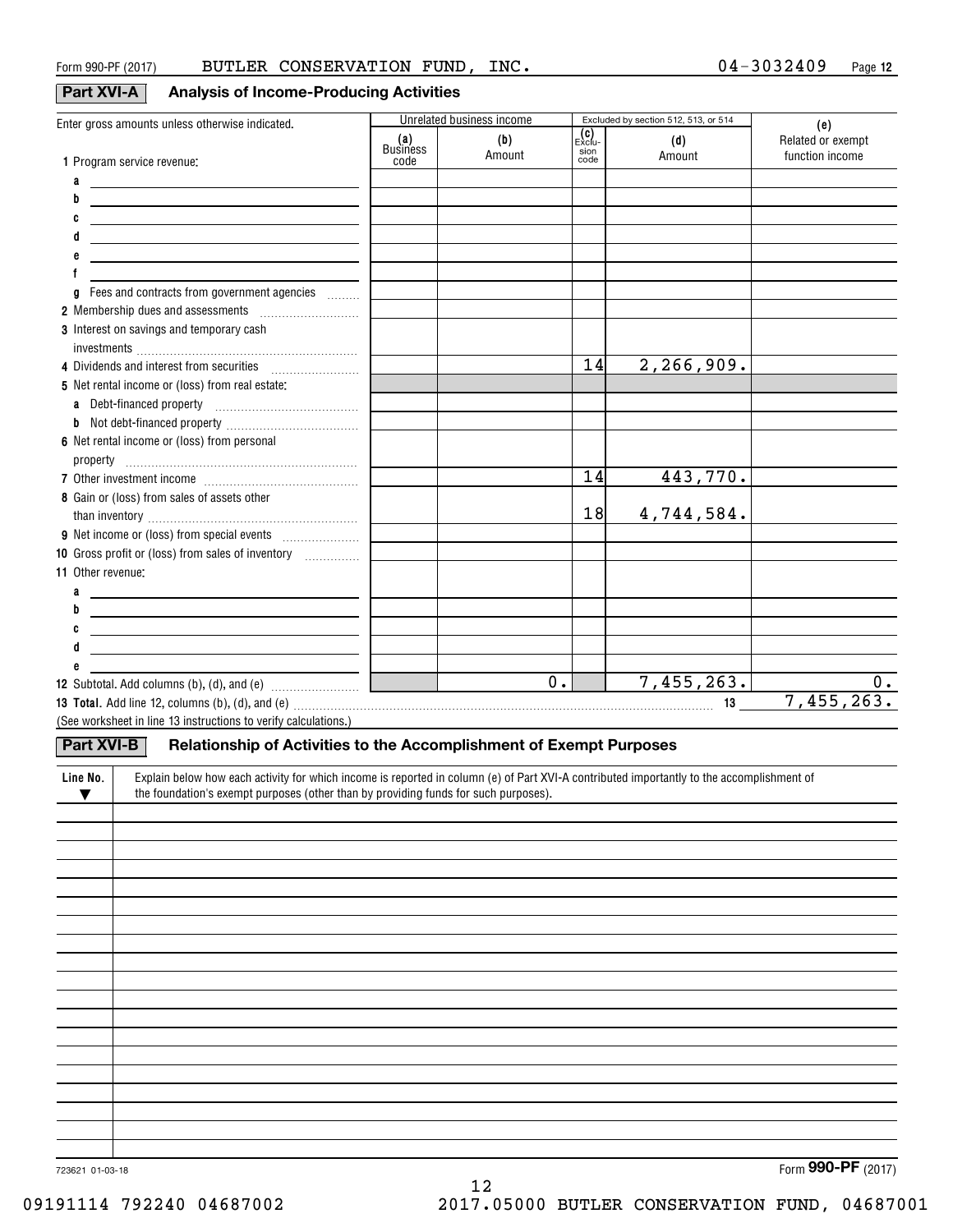|    | $04 - 3032409$<br>BUTLER CONSERVATION FUND, INC.<br>Form 990-PF (2017)                                                                                                                                                                                                                                                                  |       |      | Page 13 |
|----|-----------------------------------------------------------------------------------------------------------------------------------------------------------------------------------------------------------------------------------------------------------------------------------------------------------------------------------------|-------|------|---------|
|    | <b>Part XVII</b><br>Information Regarding Transfers to and Transactions and Relationships With Noncharitable                                                                                                                                                                                                                            |       |      |         |
|    | <b>Exempt Organizations</b>                                                                                                                                                                                                                                                                                                             |       |      |         |
|    | Did the organization directly or indirectly engage in any of the following with any other organization described in section 501(c)                                                                                                                                                                                                      |       | Yes⊺ | No.     |
|    | (other than section $501(c)(3)$ organizations) or in section 527, relating to political organizations?                                                                                                                                                                                                                                  |       |      |         |
|    | <b>a</b> Transfers from the reporting foundation to a noncharitable exempt organization of:                                                                                                                                                                                                                                             |       |      |         |
|    | (1) Cash $\ldots$ $\ldots$ $\ldots$ $\ldots$ $\ldots$ $\ldots$ $\ldots$ $\ldots$ $\ldots$ $\ldots$ $\ldots$ $\ldots$ $\ldots$ $\ldots$ $\ldots$ $\ldots$ $\ldots$ $\ldots$ $\ldots$ $\ldots$ $\ldots$ $\ldots$ $\ldots$ $\ldots$ $\ldots$ $\ldots$ $\ldots$ $\ldots$ $\ldots$ $\ldots$ $\ldots$ $\ldots$ $\ldots$ $\ldots$ $\ldots$ $\$ | 1a(1) |      | х       |
|    |                                                                                                                                                                                                                                                                                                                                         | 1a(2) |      | х       |
| b. | Other transactions:                                                                                                                                                                                                                                                                                                                     |       |      |         |
|    | (1)                                                                                                                                                                                                                                                                                                                                     | 1b(1) |      | х       |
|    | Purchases of assets from a noncharitable exempt organization [11] manufacture manufacture contraction and annufacture manufacture exempt organization [11] manufacture manufacture exempt or game in the set of the set of the<br>(2)                                                                                                   | 1b(2) |      | x       |
|    | (3)                                                                                                                                                                                                                                                                                                                                     | 1b(3) |      | х       |
|    | Reimbursement arrangements [111] Allen and the contract of the contract of the contract of the contract of the contract of the contract of the contract of the contract of the contract of the contract of the contract of the<br>(4)                                                                                                   | 1b(4) |      | х       |
|    | Loans or loan guarantees <b>contract the contract of the contract of the contract of the contract of the contract of the contract of the contract of the contract of the contract of the contract of the contract of the contrac</b><br>(5)                                                                                             | 1b(5) |      | х       |
|    | (6) Performance of services or membership or fundraising solicitations [11] non-content content of services or membership or fundraising solicitations [11] non-content content of the Performance of Services or membership o                                                                                                          | 1b(6) |      | х       |
|    | Sharing of facilities, equipment, mailing lists, other assets, or paid employees                                                                                                                                                                                                                                                        | 1c    |      | х       |

**d** If the answer to any of the above is "Yes," complete the following schedule. Column (b) should always show the fair market value of the goods, other assets, column **(d)** the value of the goods, other assets, or services received. or services given by the reporting foundation. If the foundation received less than fair market value in any transaction or sharing arrangement, show in

| (b) Amount involved<br>(c) Name of noncharitable exempt organization<br>$(a)$ Line no.                                                                                                                                                                                                                                                           |  |                                                                                                                                                                                                                                                          |      |                        |                                                                                                     | $(d)$ Description of transfers, transactions, and sharing arrangements |                                 |                                        |
|--------------------------------------------------------------------------------------------------------------------------------------------------------------------------------------------------------------------------------------------------------------------------------------------------------------------------------------------------|--|----------------------------------------------------------------------------------------------------------------------------------------------------------------------------------------------------------------------------------------------------------|------|------------------------|-----------------------------------------------------------------------------------------------------|------------------------------------------------------------------------|---------------------------------|----------------------------------------|
|                                                                                                                                                                                                                                                                                                                                                  |  |                                                                                                                                                                                                                                                          |      | N/A                    |                                                                                                     |                                                                        |                                 |                                        |
|                                                                                                                                                                                                                                                                                                                                                  |  |                                                                                                                                                                                                                                                          |      |                        |                                                                                                     |                                                                        |                                 |                                        |
|                                                                                                                                                                                                                                                                                                                                                  |  |                                                                                                                                                                                                                                                          |      |                        |                                                                                                     |                                                                        |                                 |                                        |
|                                                                                                                                                                                                                                                                                                                                                  |  |                                                                                                                                                                                                                                                          |      |                        |                                                                                                     |                                                                        |                                 |                                        |
|                                                                                                                                                                                                                                                                                                                                                  |  |                                                                                                                                                                                                                                                          |      |                        |                                                                                                     |                                                                        |                                 |                                        |
|                                                                                                                                                                                                                                                                                                                                                  |  |                                                                                                                                                                                                                                                          |      |                        |                                                                                                     |                                                                        |                                 |                                        |
|                                                                                                                                                                                                                                                                                                                                                  |  |                                                                                                                                                                                                                                                          |      |                        |                                                                                                     |                                                                        |                                 |                                        |
|                                                                                                                                                                                                                                                                                                                                                  |  |                                                                                                                                                                                                                                                          |      |                        |                                                                                                     |                                                                        |                                 |                                        |
|                                                                                                                                                                                                                                                                                                                                                  |  |                                                                                                                                                                                                                                                          |      |                        |                                                                                                     |                                                                        |                                 |                                        |
|                                                                                                                                                                                                                                                                                                                                                  |  |                                                                                                                                                                                                                                                          |      |                        |                                                                                                     |                                                                        |                                 |                                        |
|                                                                                                                                                                                                                                                                                                                                                  |  |                                                                                                                                                                                                                                                          |      |                        |                                                                                                     |                                                                        |                                 |                                        |
|                                                                                                                                                                                                                                                                                                                                                  |  |                                                                                                                                                                                                                                                          |      |                        |                                                                                                     |                                                                        |                                 |                                        |
|                                                                                                                                                                                                                                                                                                                                                  |  |                                                                                                                                                                                                                                                          |      |                        |                                                                                                     |                                                                        |                                 |                                        |
|                                                                                                                                                                                                                                                                                                                                                  |  |                                                                                                                                                                                                                                                          |      |                        |                                                                                                     |                                                                        |                                 |                                        |
|                                                                                                                                                                                                                                                                                                                                                  |  |                                                                                                                                                                                                                                                          |      |                        |                                                                                                     |                                                                        |                                 |                                        |
|                                                                                                                                                                                                                                                                                                                                                  |  | 2a Is the foundation directly or indirectly affiliated with, or related to, one or more tax-exempt organizations described<br>in section 501(c) (other than section 501(c)(3)) or in section 527?<br><b>b</b> If "Yes," complete the following schedule. |      |                        |                                                                                                     |                                                                        |                                 | $\boxed{\text{X}}$ No<br>Yes           |
|                                                                                                                                                                                                                                                                                                                                                  |  | (a) Name of organization                                                                                                                                                                                                                                 |      |                        | (b) Type of organization                                                                            |                                                                        | (c) Description of relationship |                                        |
|                                                                                                                                                                                                                                                                                                                                                  |  | N/A                                                                                                                                                                                                                                                      |      |                        |                                                                                                     |                                                                        |                                 |                                        |
|                                                                                                                                                                                                                                                                                                                                                  |  |                                                                                                                                                                                                                                                          |      |                        |                                                                                                     |                                                                        |                                 |                                        |
|                                                                                                                                                                                                                                                                                                                                                  |  |                                                                                                                                                                                                                                                          |      |                        |                                                                                                     |                                                                        |                                 |                                        |
|                                                                                                                                                                                                                                                                                                                                                  |  |                                                                                                                                                                                                                                                          |      |                        |                                                                                                     |                                                                        |                                 |                                        |
|                                                                                                                                                                                                                                                                                                                                                  |  |                                                                                                                                                                                                                                                          |      |                        |                                                                                                     |                                                                        |                                 |                                        |
| Under penalties of perjury, I declare that I have examined this return, including accompanying schedules and statements, and to the best of my knowledge<br>and belief, it is true, correct, and complete. Declaration of preparer (other than taxpayer) is based on all information of which preparer has any knowledge.<br>Sign<br><b>Here</b> |  |                                                                                                                                                                                                                                                          |      | AND ADMINISTRAT        | May the IRS discuss this<br>return with the preparer<br>shown below? See instr.<br>ΧI<br>Yes<br>No. |                                                                        |                                 |                                        |
| Signature of officer or trustee                                                                                                                                                                                                                                                                                                                  |  |                                                                                                                                                                                                                                                          | Date | Title                  |                                                                                                     |                                                                        |                                 |                                        |
|                                                                                                                                                                                                                                                                                                                                                  |  | Print/Type preparer's name                                                                                                                                                                                                                               |      | Preparer's signature   |                                                                                                     | Date                                                                   | if<br>Check                     | PTIN                                   |
|                                                                                                                                                                                                                                                                                                                                                  |  |                                                                                                                                                                                                                                                          |      |                        |                                                                                                     | self-employed                                                          |                                 |                                        |
| Paid                                                                                                                                                                                                                                                                                                                                             |  | ANTHONY DATTOMA                                                                                                                                                                                                                                          |      | <b>ANTHONY DATTOMA</b> |                                                                                                     |                                                                        |                                 | P00237982                              |
| Preparer<br>Firm's name GRASSI & CO. CPA'S, P.C.<br><b>Use Only</b>                                                                                                                                                                                                                                                                              |  |                                                                                                                                                                                                                                                          |      |                        |                                                                                                     |                                                                        |                                 | Firm's EIN $\triangleright$ 11-3266576 |
|                                                                                                                                                                                                                                                                                                                                                  |  | Firm's address > 488 MADISON AVENUE, 21ST FLOOR                                                                                                                                                                                                          |      |                        |                                                                                                     |                                                                        |                                 |                                        |
|                                                                                                                                                                                                                                                                                                                                                  |  |                                                                                                                                                                                                                                                          |      |                        |                                                                                                     |                                                                        |                                 | Phone no. 212-661-6166                 |
| NEW YORK, NY 10022                                                                                                                                                                                                                                                                                                                               |  |                                                                                                                                                                                                                                                          |      |                        |                                                                                                     |                                                                        |                                 |                                        |

Phone no. 212-661-6166 Form (2017) **990-PF**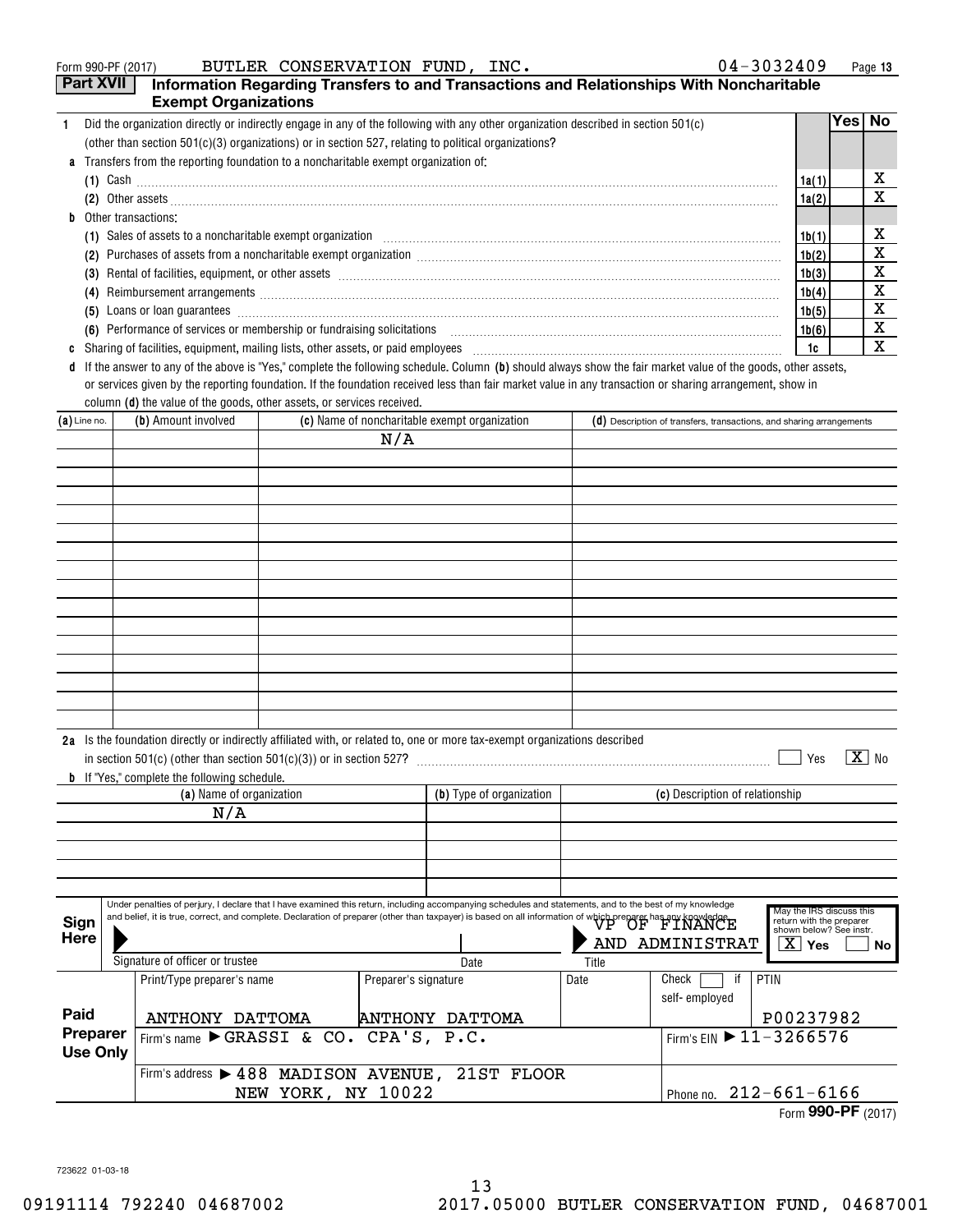| Part XV<br><b>Supplementary Information</b>                                             |                                                                                      |                              |                                     |                      |
|-----------------------------------------------------------------------------------------|--------------------------------------------------------------------------------------|------------------------------|-------------------------------------|----------------------|
| <b>Grants and Contributions Paid During the Year (Continuation)</b><br>3                |                                                                                      |                              |                                     |                      |
| Recipient<br>Name and address (home or business)                                        | If recipient is an individual,<br>show any relationship to<br>any foundation manager | Foundation<br>status of      | Purpose of grant or<br>contribution | Amount               |
|                                                                                         | or substantial contributor                                                           | recipient                    |                                     |                      |
| BUFFALO FIELD CAMPAIGN<br>PO BOX 957<br>WEST YELLOWSTONE, MT 59758                      | NONE                                                                                 | PUBLIC CHARITY ENVIRONMENTAL |                                     | 2,000.               |
|                                                                                         |                                                                                      |                              |                                     |                      |
| BUTLER OUTDOOR EDUCATION FUND<br>60 CUTTER MILL ROAD, SUITE 214<br>GREAT NECK, NY 11021 | NONE                                                                                 | PRIVATE<br>FOUNDATION        | ENVIRONMENTAL                       | 4,891,196.           |
| CENTRAL PARK CONSERVANCY<br>14 EAST 60TH STREET<br>NEW YORK, NY 10022                   | NONE                                                                                 | PUBLIC CHARITY ENVIRONMENTAL |                                     | 500.                 |
| COMMONWEAL CONSERVANCY<br>369 MONTEZUMA AVE. #495<br>SANTA FE, NM 87501                 | NONE                                                                                 | PUBLIC CHARITY ENVIRONMENTAL |                                     | 7,000.               |
|                                                                                         |                                                                                      |                              |                                     |                      |
| CONSERVATION LAW FOUNDATION<br>62 SUMMER STREET<br>BOSTON, MA 02110                     | NONE                                                                                 | PUBLIC CHARITY ENVIRONMENTAL |                                     | 1,000.               |
| CONSERVATION VOTERS OF SOUTH CAROLINA<br>PO BOX 50632<br>COLUMBIA, SC 29250             | NONE                                                                                 | PUBLIC CHARITY ENVIRONMENTAL |                                     | 1,000.               |
| ENVIRONMENTAL DEFENSE FUND<br>301 CONGRESS AVENUE, SUITE 1300<br>AUSTIN, TX 78701       | NONE                                                                                 | PUBLIC CHARITY ENVIRONMENTAL |                                     | 45,000.              |
|                                                                                         |                                                                                      |                              |                                     |                      |
| FRIENDS OF ACADIA<br>PO BOX 45<br>BAR HARBOR, ME 04069                                  | NONE                                                                                 | PUBLIC CHARITY ENVIRONMENTAL |                                     | 5,000.               |
| GREATER YELLOWSTONE COALITION<br>215 SOUTH WALLACE AVENUE<br>BOZEMAN, MT 59715          | NONE                                                                                 | PUBLIC CHARITY ENVIRONMENTAL |                                     | 2,000.               |
| GREENPEACE FUND INC.<br>702 H STREET NW, SUITE 300                                      | NONE                                                                                 | PUBLIC CHARITY ENVIRONMENTAL |                                     |                      |
| WASHINGTON, DC 20001<br>Total from continuation sheets.                                 |                                                                                      |                              |                                     | 2,000.<br>6,449,439. |
|                                                                                         |                                                                                      |                              |                                     |                      |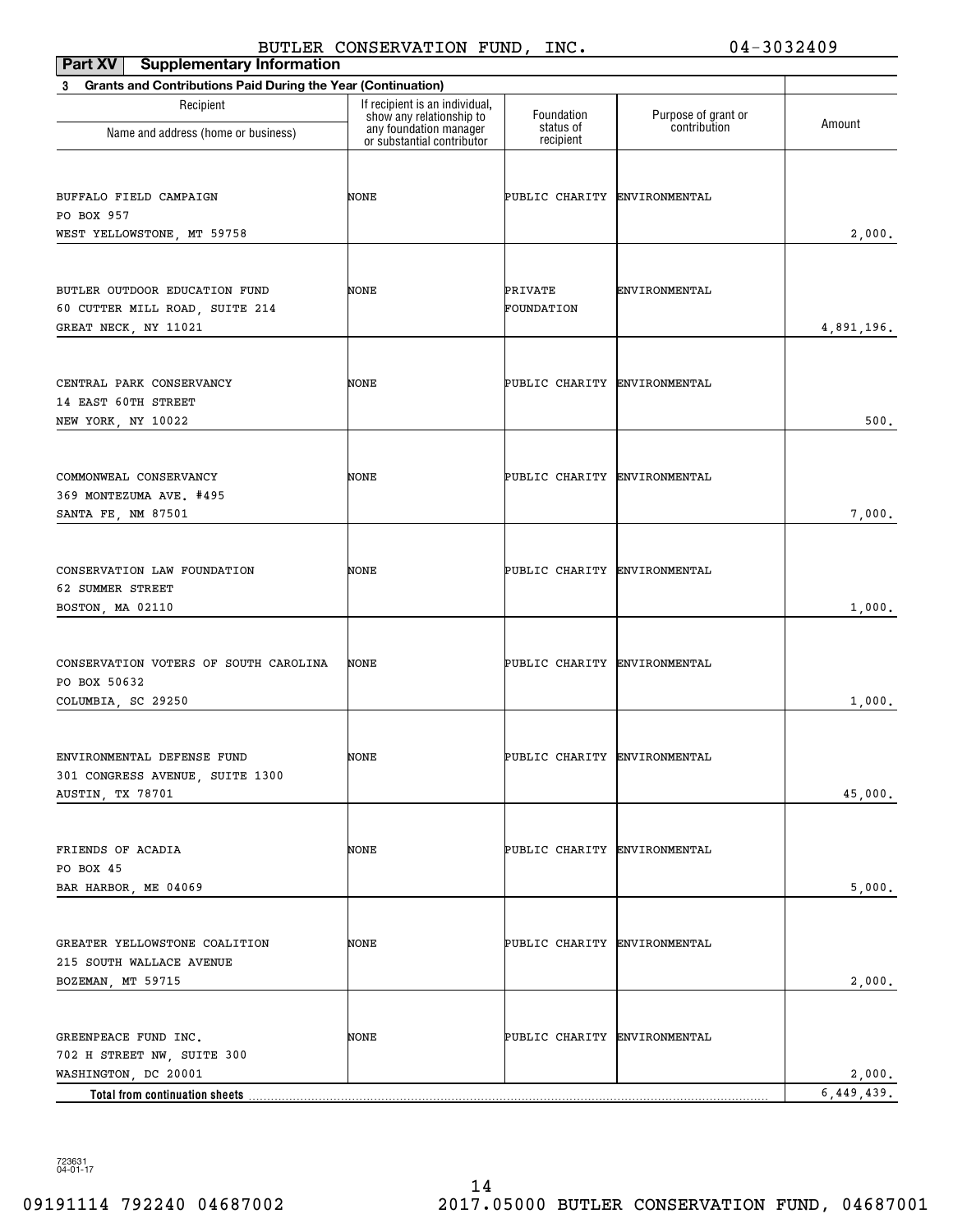| <b>Supplementary Information</b><br>Part XV                                                        | PQ                                                         |                              |                     | v= JVJ4=vJ         |
|----------------------------------------------------------------------------------------------------|------------------------------------------------------------|------------------------------|---------------------|--------------------|
| <b>Grants and Contributions Paid During the Year (Continuation)</b><br>3                           |                                                            |                              |                     |                    |
| Recipient                                                                                          | If recipient is an individual,<br>show any relationship to | Foundation                   | Purpose of grant or |                    |
| Name and address (home or business)                                                                | any foundation manager<br>or substantial contributor       | status of<br>recipient       | contribution        | Amount             |
| IDAHO CONSERVATION LEAGUE<br>710 N 6TH ST                                                          | NONE                                                       | PUBLIC CHARITY ENVIRONMENTAL |                     |                    |
| BOISE, ID 83702                                                                                    |                                                            |                              |                     | 10,000.            |
| LAND TRUST ALLIANCE<br>1660 L STREET, NW, SUITE 1100<br>WASHINGTON, DC 20036                       | NONE                                                       | PUBLIC CHARITY ENVIRONMENTAL |                     | 64,071.            |
| LEWA WILDLIFE CONSERVANCY USA<br>495 MILLER AVENUE, SUITE 301<br>MILL VALLEY, CA 94941             | NONE                                                       | PUBLIC CHARITY ENVIRONMENTAL |                     | 2,500.             |
| LOWCOUNTRY LAND TRUST<br>635 UTLEDGE AVE STE 107<br>CHARLESTON, SC 29403                           | NONE                                                       | PUBLIC CHARITY ENVIRONMENTAL |                     | 10,000.            |
| LUBERON NATURE<br>276, RUE DE LA REPUBLIQUE<br>GOULT, FRANCE                                       | NONE                                                       | FOREIGN CHARITYENVIRONMENTAL |                     | 1,000.             |
| MAINE COAST HERITAGE TRUST<br>1 BOWDOIN MILLS ISLAND, SUITE 201<br>TOPSHAM, ME 04086               | NONE                                                       | PUBLIC CHARITY ENVIRONMENTAL |                     | 25,000.            |
| MAINE ORGANIC FARMERS & GARDENERS<br>ASSOCIATION<br>294 CROSBY BROOK RD                            | NONE                                                       | PUBLIC CHARITY ENVIRONMENTAL |                     |                    |
| UNITY, ME 04988<br>MARIN COMMUNITY FOUNDATION<br>5 HAMILTON LANDING, SUITE 200<br>NOVATO, CA 94949 | NONE                                                       | PUBLIC CHARITY ENVIRONMENTAL |                     | 25,000.<br>74,153. |
| MID-COAST CONSERVANCY<br>36 WATER STREET<br>WISCASSET, ME 04578                                    | NONE                                                       | PUBLIC CHARITY ENVIRONMENTAL |                     | 25,000.            |
| <b>MISSION BLUE</b><br>PO BOX 6882<br>NAPA, CA 94581<br>Total from continuation sheets             | NONE                                                       | PUBLIC CHARITY ENVIRONMENTAL |                     | 1,000.             |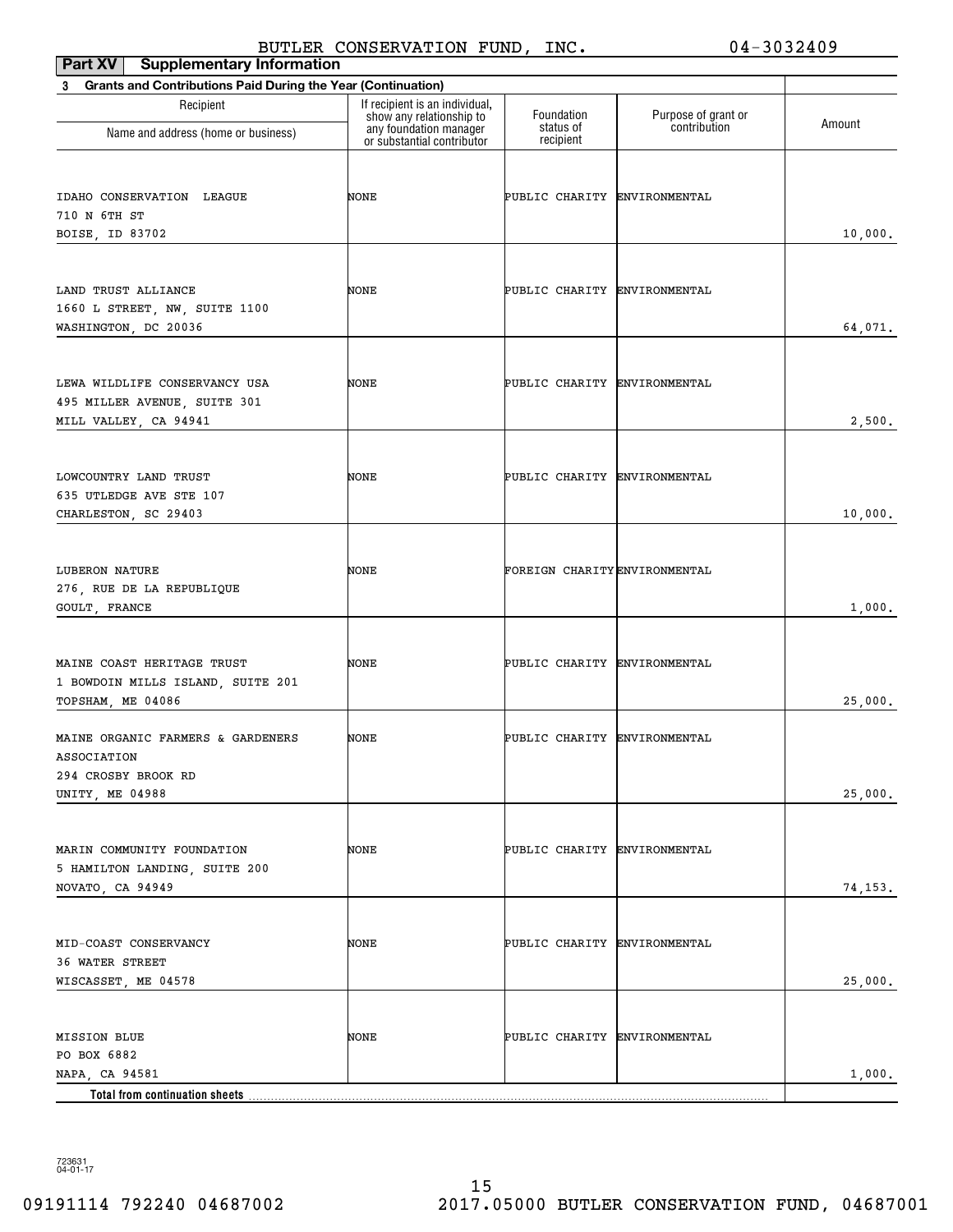BUTLER CONSERVATION FUND, INC. 04-3032409

| Part XV<br><b>Supplementary Information</b>                                           |                                                                                      |                              |                                     |          |
|---------------------------------------------------------------------------------------|--------------------------------------------------------------------------------------|------------------------------|-------------------------------------|----------|
| <b>Grants and Contributions Paid During the Year (Continuation)</b><br>3              |                                                                                      |                              |                                     |          |
| Recipient                                                                             | If recipient is an individual,<br>show any relationship to<br>any foundation manager | Foundation<br>status of      | Purpose of grant or<br>contribution | Amount   |
| Name and address (home or business)                                                   | or substantial contributor                                                           | recipient                    |                                     |          |
| MOHONK PRESERVE<br>PO BOX 715<br>NEW PALTZ, NY 12561                                  | NONE                                                                                 | PUBLIC CHARITY ENVIRONMENTAL |                                     | 155.     |
| NATURAL RESOURCES DEFENSE COUNCIL<br>40 WEST 20TH STREET<br>NEW YORK, NY 10068        | NONE                                                                                 | PUBLIC CHARITY ENVIRONMENTAL |                                     | 125,840. |
| NATURE CONSERVANCY<br>332 EIGHTH AVENUE<br>NEW YORK, NY 10026                         | NONE                                                                                 | PUBLIC CHARITY ENVIRONMENTAL |                                     | 75,000.  |
| NEW YORK BOTANICAL GARDEN<br>2900 SOUTHERN BOULEVARD<br>BRONX, NY 10458               | NONE                                                                                 | PUBLIC CHARITY ENVIRONMENTAL |                                     | 5,000.   |
| OCEAN CONSERVANCY<br>1300 19TH STREET, NW, 8TH FLOOR<br>WASHINGTON, DC 20036          | NONE                                                                                 | PUBLIC CHARITY ENVIRONMENTAL |                                     | 1,000.   |
| OPEN SPACE INSTITUTE LAND TRUST, INC.<br>1350 BROADWAY ROOM 201<br>NEW YORK, NY 10018 | NONE                                                                                 | PUBLIC CHARITY ENVIRONMENTAL |                                     | 283,230. |
| SC COASTAL CONSERVATION LEAGUE<br>328 EAST BAY STREET<br>CHARLESTON, SC 29402         | NONE                                                                                 | PUBLIC CHARITY ENVIRONMENTAL |                                     | 99,898.  |
| SEA SHEPHERD CONSERVATION SOCIETY<br>PO BOX 8628<br>ALEXANDRIA, VA 22306              | NONE                                                                                 | PUBLIC CHARITY ENVIRONMENTAL |                                     | 2,000.   |
| SEEDS OF SOLIDARITY<br>165 CHESTNUT HILL ROAD<br>ORANGE, MA 01364                     | NONE                                                                                 | PUBLIC CHARITY ENVIRONMENTAL |                                     | 2,000.   |
| SOUTH CAROLINA ENVIRONMENTAL LAW<br>PROJECT<br>902 NORTH ST                           | NONE                                                                                 | PUBLIC CHARITY ENVIRONMENTAL |                                     |          |
| BEAUFORT, SC 29902                                                                    |                                                                                      |                              |                                     | 10,000.  |
| Total from continuation sheets.                                                       |                                                                                      |                              |                                     |          |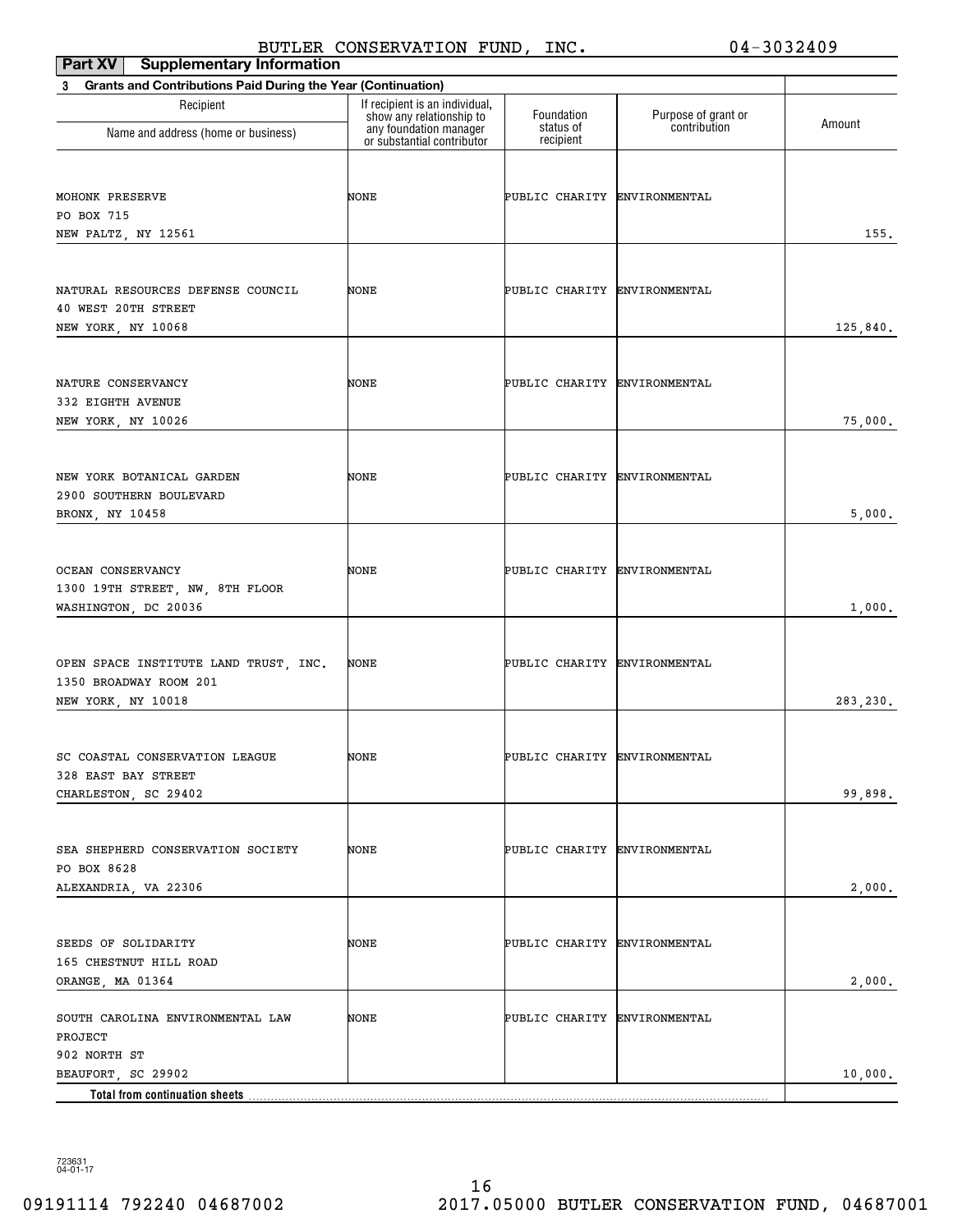| Part XV<br><b>Supplementary Information</b>                                        |                                                            |                              |                                     |           |
|------------------------------------------------------------------------------------|------------------------------------------------------------|------------------------------|-------------------------------------|-----------|
| <b>Grants and Contributions Paid During the Year (Continuation)</b><br>$3^{\circ}$ |                                                            |                              |                                     |           |
| Recipient                                                                          | If recipient is an individual,<br>show any relationship to | Foundation<br>status of      | Purpose of grant or<br>contribution | Amount    |
| Name and address (home or business)                                                | any foundation manager<br>or substantial contributor       | recipient                    |                                     |           |
| SOUTHERN UTAH WILDERNESS ALLIANCE<br>(SUWA)                                        | NONE                                                       | PUBLIC CHARITY ENVIRONMENTAL |                                     |           |
| 425 EAST 100<br>S. SALT LAKE CITY, UT 84111                                        |                                                            |                              |                                     | 1,000.    |
|                                                                                    |                                                            |                              |                                     |           |
| THE 5 GYRES INSTITUTE<br>5792 WEST JEFFERSON BOULEVARD<br>LOS ANGELES, CA 90016    | NONE                                                       | PUBLIC CHARITY ENVIRONMENTAL |                                     | 1,000.    |
|                                                                                    |                                                            |                              |                                     |           |
| THE CONSERVATION FUND<br>PO BOX 256                                                | NONE                                                       | PUBLIC CHARITY ENVIRONMENTAL |                                     |           |
| FREEPORT, ME 04032                                                                 |                                                            |                              |                                     | 251, 114. |
| THE GROWING PROJECT<br>PO BOX 388                                                  | NONE                                                       | PUBLIC CHARITY ENVIRONMENTAL |                                     |           |
| FORT COLLINS, CO 80522                                                             |                                                            |                              |                                     | 1,000.    |
|                                                                                    |                                                            |                              |                                     |           |
| TREES, WATER & PEOPLE<br>633 REMINGTON STREET<br>FORT COLLINS, CO 80524            | NONE                                                       | PUBLIC CHARITY ENVIRONMENTAL |                                     | 1,000.    |
|                                                                                    |                                                            |                              |                                     |           |
| TUG HILL TOMORROW LAND TRUST<br>PO BOX 6063                                        | NONE                                                       | PUBLIC CHARITY ENVIRONMENTAL |                                     |           |
| WATERTOWN, NY 13601                                                                |                                                            |                              |                                     | 10,000.   |
| WATERKEEPER ALLIANCE<br>50 S. BUCKHOUT STREET, SUITE 302                           | NONE                                                       | PUBLIC CHARITY ENVIRONMENTAL |                                     |           |
| IRVINGTON, NY 10533                                                                |                                                            |                              |                                     | 60,050.   |
| WILDLIFE CONSERVATION SOCIETY<br>2300 SOUTHERN BOULEVARD                           | NONE                                                       | PUBLIC CHARITY ENVIRONMENTAL |                                     |           |
| BRONX, NY 10460                                                                    |                                                            |                              |                                     | 325,732.  |
|                                                                                    |                                                            |                              |                                     |           |
|                                                                                    |                                                            |                              |                                     |           |
|                                                                                    |                                                            |                              |                                     |           |
|                                                                                    |                                                            |                              |                                     |           |
|                                                                                    |                                                            |                              |                                     |           |
|                                                                                    |                                                            |                              |                                     |           |
|                                                                                    |                                                            |                              |                                     |           |
|                                                                                    |                                                            |                              |                                     |           |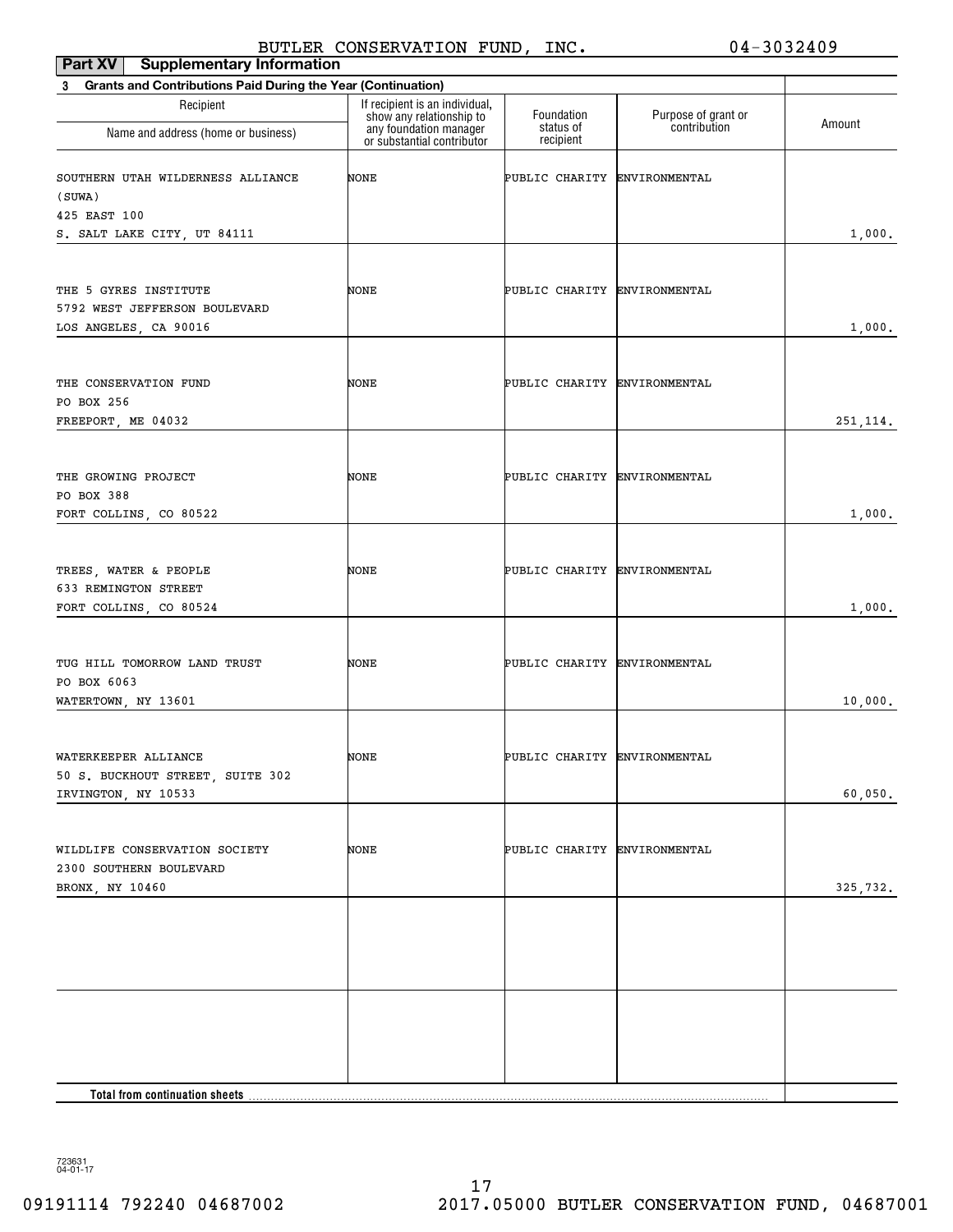| Form | <b>Underpayment of Estimated Tax by Corporations</b><br>2220                                                                                                                                                                                         |    |                                                                         |               |             |               | OMB No. 1545-0123              |
|------|------------------------------------------------------------------------------------------------------------------------------------------------------------------------------------------------------------------------------------------------------|----|-------------------------------------------------------------------------|---------------|-------------|---------------|--------------------------------|
|      | Department of the Treasury                                                                                                                                                                                                                           |    | Attach to the corporation's tax return.                                 |               | FORM 990-PF |               | 2017                           |
| Name | Internal Revenue Service                                                                                                                                                                                                                             |    | Go to www.irs.gov/Form2220 for instructions and the latest information. |               |             |               | Employer identification number |
|      | BUTLER CONSERVATION FUND, INC.                                                                                                                                                                                                                       |    |                                                                         |               |             |               | 04-3032409                     |
|      | Note: Generally, the corporation isn't required to file Form 2220 (see Part II below for exceptions) because the IRS will figure any penalty owed and                                                                                                |    |                                                                         |               |             |               |                                |
|      | bill the corporation. However, the corporation may still use Form 2220 to figure the penalty. If so, enter the amount from page 2, line 38 on the<br>estimated tax penalty line of the corporation's income tax return, but do not attach Form 2220. |    |                                                                         |               |             |               |                                |
|      | <b>Required Annual Payment</b><br>Part I                                                                                                                                                                                                             |    |                                                                         |               |             |               |                                |
|      |                                                                                                                                                                                                                                                      |    |                                                                         |               |             |               |                                |
|      |                                                                                                                                                                                                                                                      |    |                                                                         |               |             | 1.            | 62,465.                        |
|      | 2 a Personal holding company tax (Schedule PH (Form 1120), line 26) included on line 1                                                                                                                                                               |    |                                                                         | 2a            |             |               |                                |
|      | <b>b</b> Look-back interest included on line 1 under section 460(b)(2) for completed long-term                                                                                                                                                       |    |                                                                         |               |             |               |                                |
|      | contracts or section 167(g) for depreciation under the income forecast method <i>mummummmm</i>                                                                                                                                                       |    |                                                                         | 2b            |             |               |                                |
|      |                                                                                                                                                                                                                                                      |    |                                                                         |               |             |               |                                |
|      | d Total. Add lines 2a through 2c                                                                                                                                                                                                                     |    |                                                                         | 2c            |             | 2d            |                                |
|      | 3 Subtract line 2d from line 1. If the result is less than \$500, do not complete or file this form. The corporation                                                                                                                                 |    |                                                                         |               |             |               |                                |
|      | doesn't owe the penalty                                                                                                                                                                                                                              |    |                                                                         |               |             | 3             | 62,465.                        |
| 4    | Enter the tax shown on the corporation's 2016 income tax return. See instructions. Caution: If the tax is zero                                                                                                                                       |    |                                                                         |               |             |               |                                |
|      | or the tax year was for less than 12 months, skip this line and enter the amount from line 3 on line 5                                                                                                                                               |    |                                                                         |               |             | 4             | 12,315.                        |
|      |                                                                                                                                                                                                                                                      |    |                                                                         |               |             |               |                                |
|      | 5 Required annual payment. Enter the smaller of line 3 or line 4. If the corporation is required to skip line 4,                                                                                                                                     |    |                                                                         |               |             |               |                                |
|      | enter the amount from line 3<br>Part II<br><b>Reasons for Filing -</b> Check the boxes below that apply. If any boxes are checked, the corporation must file Form 2220                                                                               |    |                                                                         |               |             | 5             | 12,315.                        |
|      | even if it doesn't owe a penalty. See instructions.                                                                                                                                                                                                  |    |                                                                         |               |             |               |                                |
| 6    | The corporation is using the adjusted seasonal installment method.                                                                                                                                                                                   |    |                                                                         |               |             |               |                                |
| 7    | The corporation is using the annualized income installment method.                                                                                                                                                                                   |    |                                                                         |               |             |               |                                |
|      | х<br>The corporation is a "large corporation" figuring its first required installment based on the prior year's tax.                                                                                                                                 |    |                                                                         |               |             |               |                                |
|      | Part III   Figuring the Underpayment                                                                                                                                                                                                                 |    |                                                                         |               |             |               |                                |
|      |                                                                                                                                                                                                                                                      |    | (a)                                                                     | (b)           | (c)         |               | (d)                            |
| 9    | Installment due dates. Enter in columns (a) through<br>(d) the 15th day of the 4th (Form 990-PF filers:                                                                                                                                              |    |                                                                         |               |             |               |                                |
|      | Use 5th month), 6th, 9th, and 12th months of the                                                                                                                                                                                                     | 9  | 05/15/17                                                                | 06/15/17      | 09/15/17    |               | 12/15/17                       |
| 10   | Required installments. If the box on line 6 and/or line 7                                                                                                                                                                                            |    |                                                                         |               |             |               |                                |
|      | above is checked, enter the amounts from Sch A, line 38. If                                                                                                                                                                                          |    |                                                                         |               |             |               |                                |
|      | the box on line 8 (but not 6 or 7) is checked, see instructions                                                                                                                                                                                      |    |                                                                         |               |             |               |                                |
|      | for the amounts to enter. If none of these boxes are checked,                                                                                                                                                                                        |    |                                                                         |               |             |               |                                |
|      | enter 25% (0.25) of line 5 above in each column<br>.                                                                                                                                                                                                 | 10 | 3,079.                                                                  | 28,154.       | 15,616.     |               | 15,616.                        |
| 11   | Estimated tax paid or credited for each period. For                                                                                                                                                                                                  |    |                                                                         |               |             |               |                                |
|      | column (a) only, enter the amount from line 11 on line 15.                                                                                                                                                                                           |    |                                                                         |               |             |               |                                |
|      | See instructions                                                                                                                                                                                                                                     | 11 | 32,685.                                                                 |               | 33,000.     |               |                                |
|      | Complete lines 12 through 18 of one column<br>before going to the next column.                                                                                                                                                                       |    |                                                                         |               |             |               |                                |
| 12   | Enter amount, if any, from line 18 of the preceding column                                                                                                                                                                                           | 12 |                                                                         | 29,606.       | 1,452.      |               | 18,836.                        |
| 13   |                                                                                                                                                                                                                                                      | 13 |                                                                         | 29,606.       | 34,452.     |               | 18,836.                        |
| 14   | Add amounts on lines 16 and 17 of the preceding column                                                                                                                                                                                               | 14 |                                                                         |               |             |               |                                |
| 15   | Subtract line 14 from line 13. If zero or less, enter -0-                                                                                                                                                                                            | 15 | 32,685.                                                                 | 29,606.       | 34,452.     |               | 18,836.                        |
| 16   | If the amount on line 15 is zero, subtract line 13 from line                                                                                                                                                                                         |    |                                                                         |               |             |               |                                |
|      |                                                                                                                                                                                                                                                      | 16 |                                                                         | $\mathbf 0$ . |             | $\mathbf 0$ . |                                |
| 17   | <b>Underpayment.</b> If line 15 is less than or equal to line 10,                                                                                                                                                                                    |    |                                                                         |               |             |               |                                |
|      | subtract line 15 from line 10. Then go to line 12 of the next                                                                                                                                                                                        | 17 |                                                                         |               |             |               |                                |
| 18   | Overpayment. If line 10 is less than line 15, subtract line 10                                                                                                                                                                                       |    |                                                                         |               |             |               |                                |
|      | from line 15. Then go to line 12 of the next column                                                                                                                                                                                                  | 18 | 29,606.                                                                 | 1,452.        | 18,836.     |               |                                |

**Go to Part IV on page 2 to figure the penalty. Do not go to Part IV if there are no entries on line 17 - no penalty is owed.**

**For Paperwork Reduction Act Notice, see separate instructions.** LHA

Form 2220 (2017)

712801 02-07-18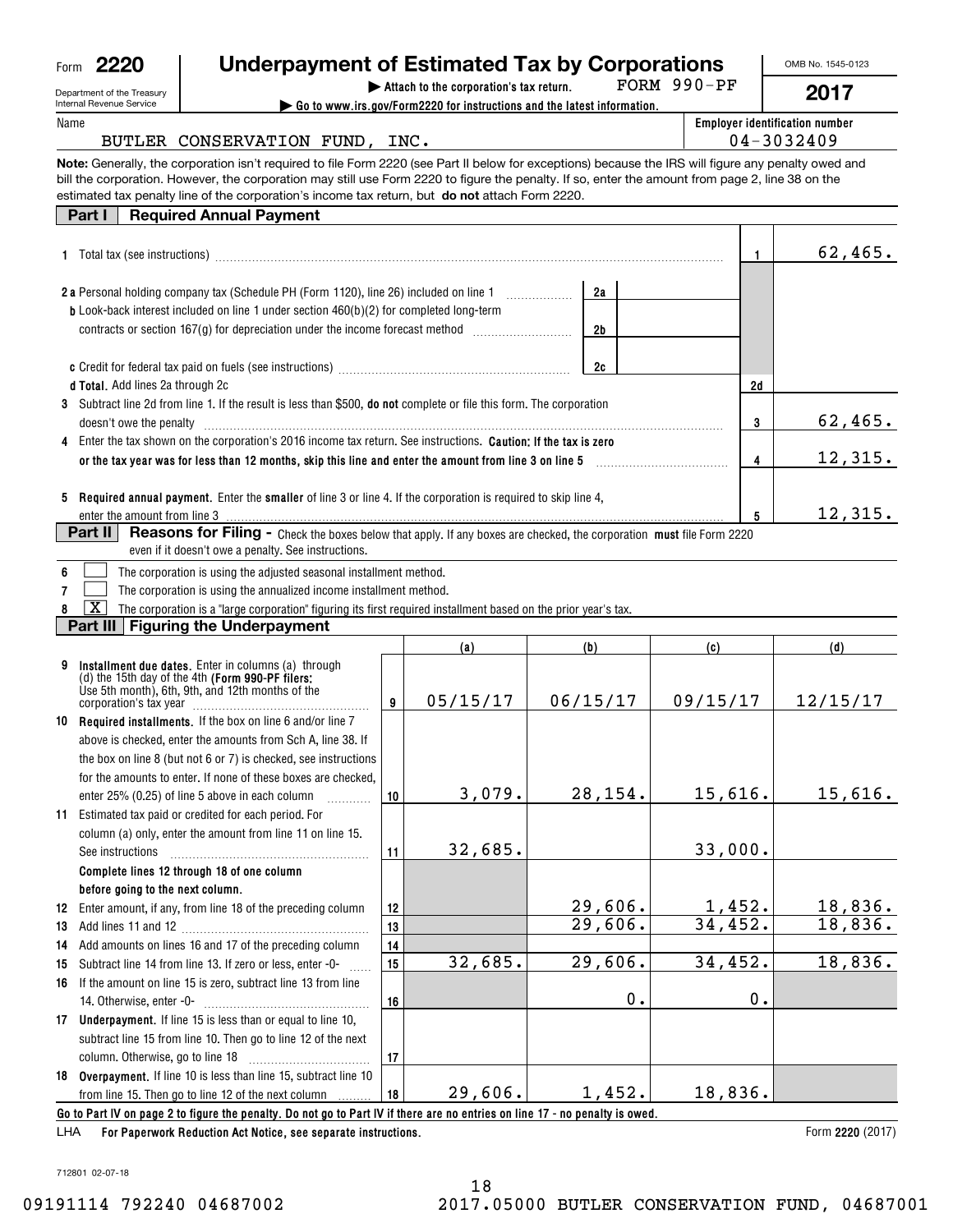## **Part IV Figuring the Penalty**

|    |                                                                                                                                                                                                                                                                                                                                    |                 | (a) | (b) | (c) |    | (d)             |  |  |
|----|------------------------------------------------------------------------------------------------------------------------------------------------------------------------------------------------------------------------------------------------------------------------------------------------------------------------------------|-----------------|-----|-----|-----|----|-----------------|--|--|
|    | 19 Enter the date of payment or the 15th day of the 4th month<br>after the close of the tax year, whichever is earlier.<br>(C Corporations with tax years ending June 30<br>and S corporations: Use 3rd month instead of 4th month.<br>Form 990-PF and Form 990-T filers: Use 5th month<br>instead of 4th month.) See instructions | 19              |     |     |     |    |                 |  |  |
|    | .<br>20 Number of days from due date of installment on line 9 to the                                                                                                                                                                                                                                                               |                 |     |     |     |    |                 |  |  |
|    | date shown on line 19                                                                                                                                                                                                                                                                                                              | 20              |     |     |     |    |                 |  |  |
|    |                                                                                                                                                                                                                                                                                                                                    |                 |     |     |     |    |                 |  |  |
|    | 21 Number of days on line 20 after 4/15/2017 and before 7/1/2017                                                                                                                                                                                                                                                                   | 21              |     |     |     |    |                 |  |  |
|    | 22 Underpayment on line 17 x Number of days on line 21 x 4% (0.04)<br>365                                                                                                                                                                                                                                                          | $22$   \$       |     | S   | \$  |    |                 |  |  |
|    | 23 Number of days on line 20 after 06/30/2017 and before 10/1/2017                                                                                                                                                                                                                                                                 | 23              |     |     |     |    |                 |  |  |
|    | 24 Underpayment on line 17 x Number of days on line 23 x 4% (0.04)<br>365                                                                                                                                                                                                                                                          | 24              | -\$ | \$  | \$  |    | \$              |  |  |
|    | 25 Number of days on line 20 after 9/30/2017 and before 1/1/2018                                                                                                                                                                                                                                                                   | 25              |     |     |     |    |                 |  |  |
|    | 26 Underpayment on line 17 x Number of days on line 25 x 4% (0.04)<br>365                                                                                                                                                                                                                                                          | 26 <sub>1</sub> | -\$ | \$  | \$  |    | \$              |  |  |
| 27 | Number of days on line 20 after 12/31/2017 and before 4/1/2018                                                                                                                                                                                                                                                                     | 27              |     |     |     |    |                 |  |  |
|    | 28 Underpayment on line 17 x Number of days on line 27 x 4% (0.04)<br>365                                                                                                                                                                                                                                                          | 28              | 8   | \$  | \$  |    |                 |  |  |
| 29 | Number of days on line 20 after 3/31/2018 and before 7/1/2018                                                                                                                                                                                                                                                                      | 29              |     |     |     |    |                 |  |  |
|    | 30 Underpayment on line 17 x Number of days on line 29 x $*$ %<br>365                                                                                                                                                                                                                                                              | 30 I            | 8   | \$  | \$  |    | \$              |  |  |
|    | 31 Number of days on line 20 after 6/30/2018 and before 10/1/2018                                                                                                                                                                                                                                                                  | 31              |     |     |     |    |                 |  |  |
|    | 32 Underpayment on line 17 x Number of days on line 31 x $*$ %<br>365                                                                                                                                                                                                                                                              | 32   \$         |     | \$  | \$  |    | \$              |  |  |
|    | 33 Number of days on line 20 after 9/30/2018 and before 1/1/2019                                                                                                                                                                                                                                                                   | 33              |     |     |     |    |                 |  |  |
|    | 34 Underpayment on line 17 x Number of days on line 33 x $*$ %<br>365                                                                                                                                                                                                                                                              | $34 \mid S$     |     | \$  | \$  |    | \$              |  |  |
|    | 35 Number of days on line 20 after 12/31/2018 and before 3/16/2019                                                                                                                                                                                                                                                                 | 35              |     |     |     |    |                 |  |  |
|    | 36 Underpayment on line 17 x Number of days on line 35 x $*$ %<br>.<br>365                                                                                                                                                                                                                                                         | $36 \mid$ \$    |     | \$  | \$  |    | \$              |  |  |
|    | 37 Add lines 22, 24, 26, 28, 30, 32, 34, and 36                                                                                                                                                                                                                                                                                    | $37 \mid$ \$    |     | \$  | \$  |    | \$              |  |  |
|    | 38 Penalty. Add columns (a) through (d) of line 37. Enter the total here and on Form 1120, line 33;                                                                                                                                                                                                                                |                 |     |     |     |    |                 |  |  |
|    | or the comparable line for other income tax returns                                                                                                                                                                                                                                                                                |                 |     |     |     | 38 | 0.<br><b>\$</b> |  |  |
|    | * Use the penalty interest rate for each calendar quarter, which the IRS will determine during the first month in the preceding quarter.<br>These rates are published quarterly in an IRS News Release and in a revenue ruling in the Internal Revenue Bulletin. To obtain this                                                    |                 |     |     |     |    |                 |  |  |

information on the Internet, access the IRS website at **www.irs.gov**. You can also call 1-800-829-4933 to get interest rate information.

**2220**  Form (2017)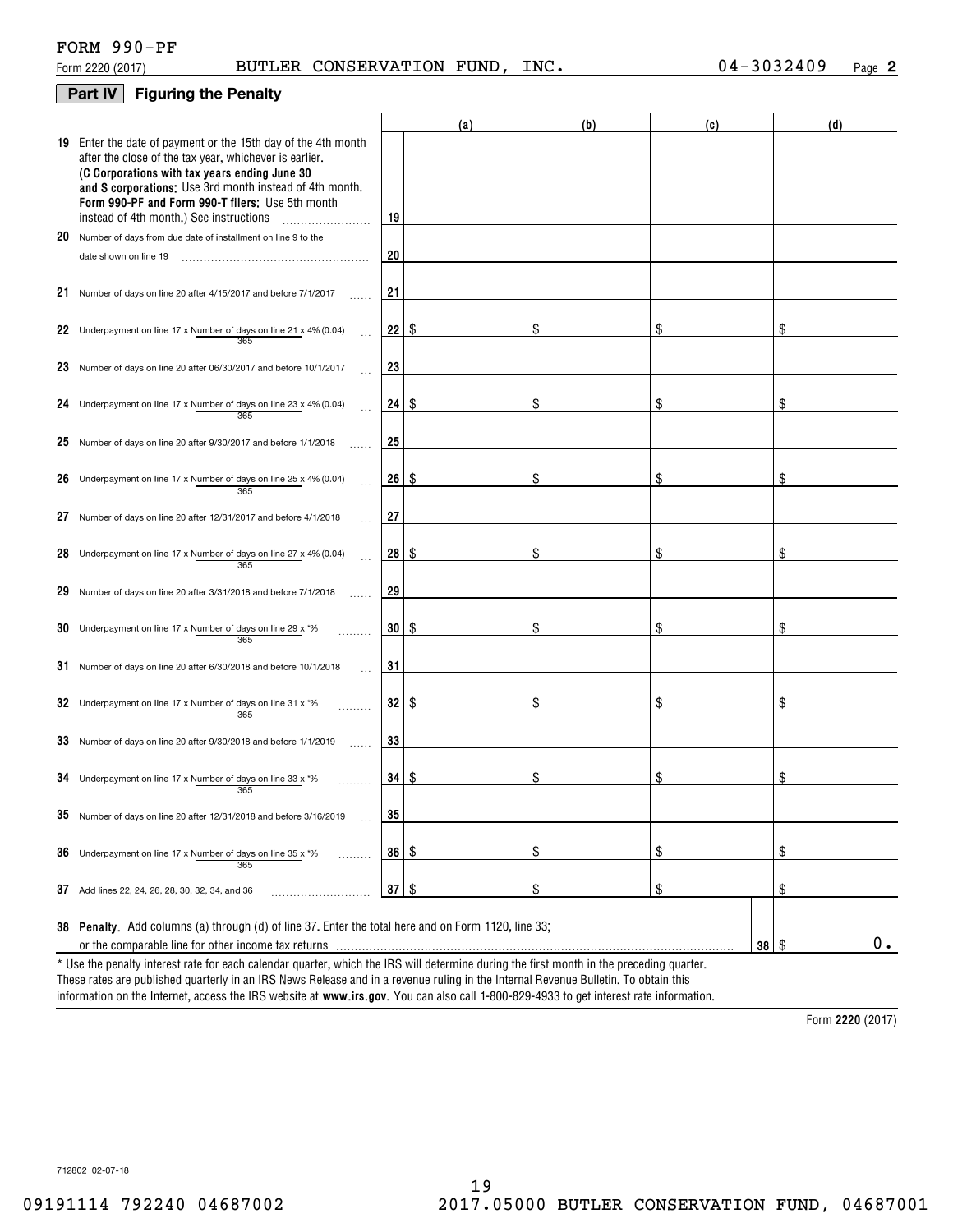| FORM 990-PF                               |                 | DIVIDENDS AND INTEREST FROM SECURITIES |                                    |                                   | STATEMENT 1                   |
|-------------------------------------------|-----------------|----------------------------------------|------------------------------------|-----------------------------------|-------------------------------|
| SOURCE                                    | GROSS<br>AMOUNT | CAPITAL<br>GAINS<br><b>DIVIDENDS</b>   | (A)<br><b>REVENUE</b><br>PER BOOKS | (B)<br>NET INVEST-<br>MENT INCOME | (C)<br>ADJUSTED<br>NET INCOME |
| DIVIDENDS FROM<br>PASSTHROUGH<br>ENTITIES | 1,328,781.      | $0$ .                                  | 1,328,781.                         | 1,328,781.                        |                               |
| VARIOUS NOMINEE<br><b>ACCOUNTS</b>        | 938,128.        | 0.                                     | 938,128.                           | 938,128.                          |                               |
| TO PART I, LINE 4                         | 2,266,909.      | 0.                                     | 2,266,909.                         | 2,266,909.                        |                               |
|                                           |                 |                                        |                                    |                                   |                               |

}}}}}}}}}}}}}}}}}}}}}}}}}}}}}} }}}}}}}}}}

~~~~~~~~~~~~~~~~~~~~~~~~~~~~~~~~~~~~~~~~~~~~~~~~~~~~~~~~~~~~~~~~~~~~~~~~~~~~~~

| FORM 990-PF                                                   | OTHER INCOME                |                                   | STATEMENT <sub>2</sub>        |
|---------------------------------------------------------------|-----------------------------|-----------------------------------|-------------------------------|
| DESCRIPTION                                                   | (A)<br>REVENUE<br>PER BOOKS | (B)<br>NET INVEST-<br>MENT INCOME | (C)<br>ADJUSTED<br>NET INCOME |
| ROYALTY FROM PASSTHROUGH ENTITIES<br>INCOME FROM FLOW THROUGH | 6,183.                      | 6,183.                            |                               |
| PARTNERSHIPS                                                  | 112,768.                    | 112,768.                          |                               |
| EXCISE TAX NET OVERPAYMENT                                    | 28,576.                     | 28,576.                           |                               |
| FOREIGN TAXES REFUND                                          | 296, 243.                   | 296,243.                          |                               |
| TOTAL TO FORM 990-PF, PART I, LINE 11                         | 443,770.                    | 443,770.                          |                               |
|                                                               |                             |                                   |                               |
|                                                               |                             |                                   |                               |

| FORM $990-PF$              | LEGAL FEES                          |                                     | STATEMENT 3                   |                                      |  |
|----------------------------|-------------------------------------|-------------------------------------|-------------------------------|--------------------------------------|--|
| DESCRIPTION                | (A)<br><b>EXPENSES</b><br>PER BOOKS | B)<br>INVEST-<br>NET<br>MENT INCOME | (C)<br>ADJUSTED<br>NET INCOME | (D)<br>CHARITABLE<br><b>PURPOSES</b> |  |
| LEGAL FEES                 | 206, 421.                           | 103, 210.                           |                               | 103, 211.                            |  |
| TO FM 990-PF, PG 1, LN 16A | 206, 421.                           | 103, 210.                           |                               | 103, 211.                            |  |

~~~~~~~~~~~~~~~~~~~~~~~~~~~~~~~~~~~~~~~~~~~~~~~~~~~~~~~~~~~~~~~~~~~~~~~~~~~~~~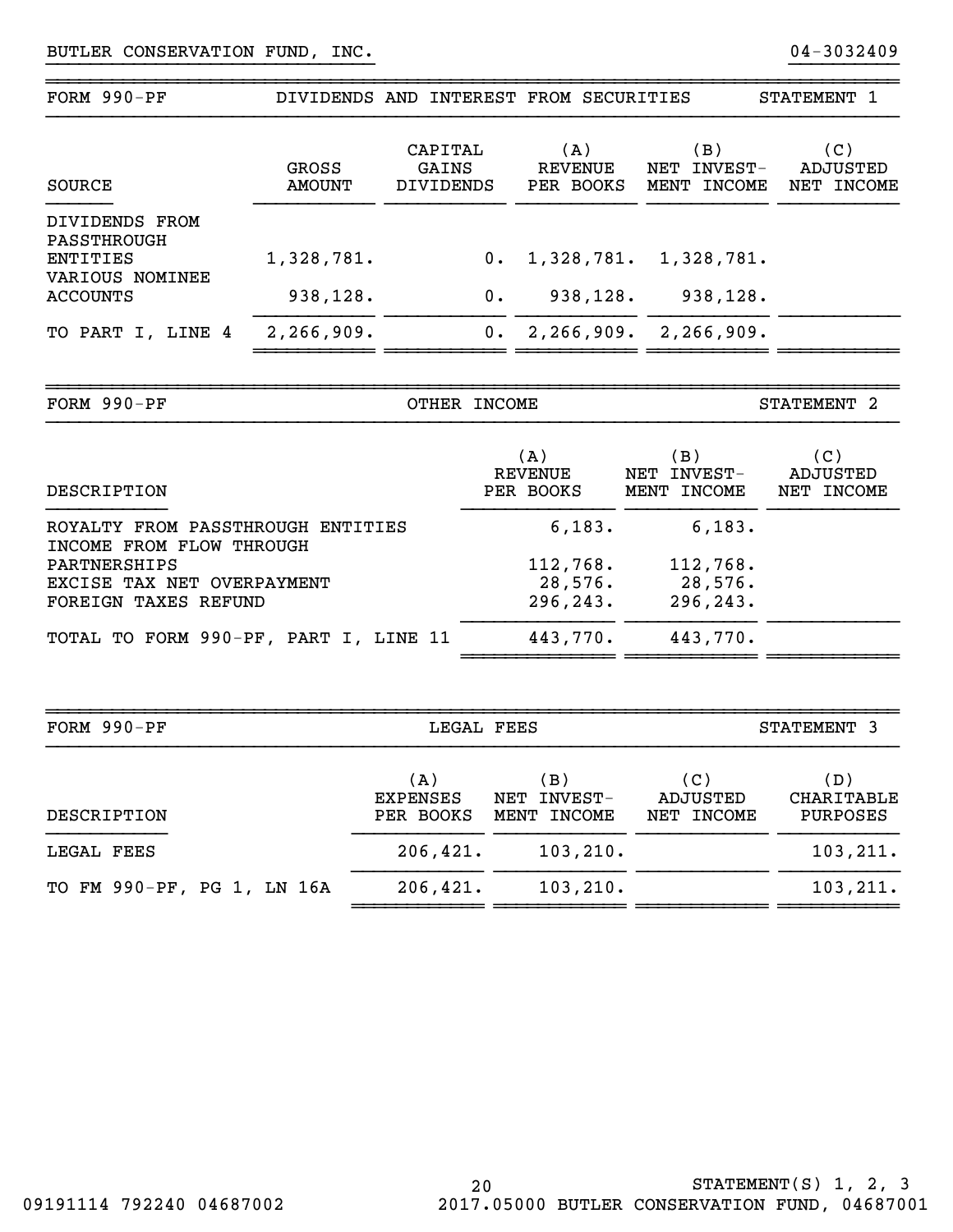| FORM 990-PF                                                        | <b>ACCOUNTING FEES</b>              |                                   | STATEMENT 4                          |                                      |  |
|--------------------------------------------------------------------|-------------------------------------|-----------------------------------|--------------------------------------|--------------------------------------|--|
| DESCRIPTION                                                        | (A)<br><b>EXPENSES</b><br>PER BOOKS | (B)<br>NET INVEST-<br>MENT INCOME | (C)<br>ADJUSTED<br>NET INCOME        | (D)<br>CHARITABLE<br><b>PURPOSES</b> |  |
| <b>ACCOUNTING FEES</b>                                             | 102,909.                            | 51,454.                           |                                      | 51,455.                              |  |
| TO FORM 990-PF, PG 1, LN 16B                                       | 102,909.                            | 51,454.                           |                                      | 51,455.                              |  |
| FORM 990-PF                                                        | OTHER PROFESSIONAL FEES             |                                   |                                      | STATEMENT 5                          |  |
| DESCRIPTION                                                        | (A)<br><b>EXPENSES</b><br>PER BOOKS | (B)<br>NET INVEST-<br>MENT INCOME | (C)<br><b>ADJUSTED</b><br>NET INCOME | (D)<br><b>CHARITABLE</b><br>PURPOSES |  |
| OTHER PROFESSIONAL FEES<br><b>INVESTMENT FEES</b>                  | 320,006.<br>941,435.                | 31,305.<br>941,435.               |                                      | 288,701.<br>0.                       |  |
| TO FORM 990-PF, PG 1, LN 16C                                       | 1,261,441.                          | 972,740.                          |                                      | 288,701.                             |  |
| FORM 990-PF                                                        | <b>TAXES</b>                        |                                   |                                      | STATEMENT 6                          |  |
|                                                                    | (A)<br><b>EXPENSES</b>              | (B)<br>NET INVEST-                | (C)<br>ADJUSTED                      | (D)<br>CHARITABLE                    |  |
| DESCRIPTION<br>PROPERTY TAX                                        | PER BOOKS<br>2,758.                 | MENT INCOME<br>0.                 | NET INCOME                           | PURPOSES<br>2,758.                   |  |
| <b>FILING FEE</b><br>MA PC                                         | 500.                                | 0.                                |                                      | 0.                                   |  |
| TO FORM 990-PF, PG 1, LN 18                                        | 3,258.                              | 0.                                |                                      | 2,758.                               |  |
| FORM 990-PF                                                        | OTHER EXPENSES                      |                                   |                                      | STATEMENT 7                          |  |
|                                                                    |                                     |                                   |                                      |                                      |  |
| DESCRIPTION                                                        | (A)<br><b>EXPENSES</b><br>PER BOOKS | (B)<br>NET INVEST-<br>MENT INCOME | (C)<br><b>ADJUSTED</b><br>NET INCOME | (D)<br>CHARITABLE<br>PURPOSES        |  |
| <b>BANK FEES</b><br>CHARITABLE RELATED EXPENSES<br>OFFICE EXPENSES | 742.<br>26,491.<br>135,256.         | 742.<br>0.<br>62,611.             |                                      | 0.<br>26,491.<br>62,612.             |  |
| LANDSCAPE CONSERVATION<br>PROJECT EXPENSES                         | 9,644,716.                          | 0.                                |                                      | 9,644,716.                           |  |
| TO FORM 990-PF, PG 1, LN 23                                        | 9,807,205.                          | 63,353.                           |                                      | 9,733,819.                           |  |

~~~~~~~~~~~ ~~~~~~~~~~~~ ~~~~~~~~~~~~ ~~~~~~~~~~~

}}}}}}}}}}}}}}}}}}}}}}}}}}}}}} }}}}}}}}}}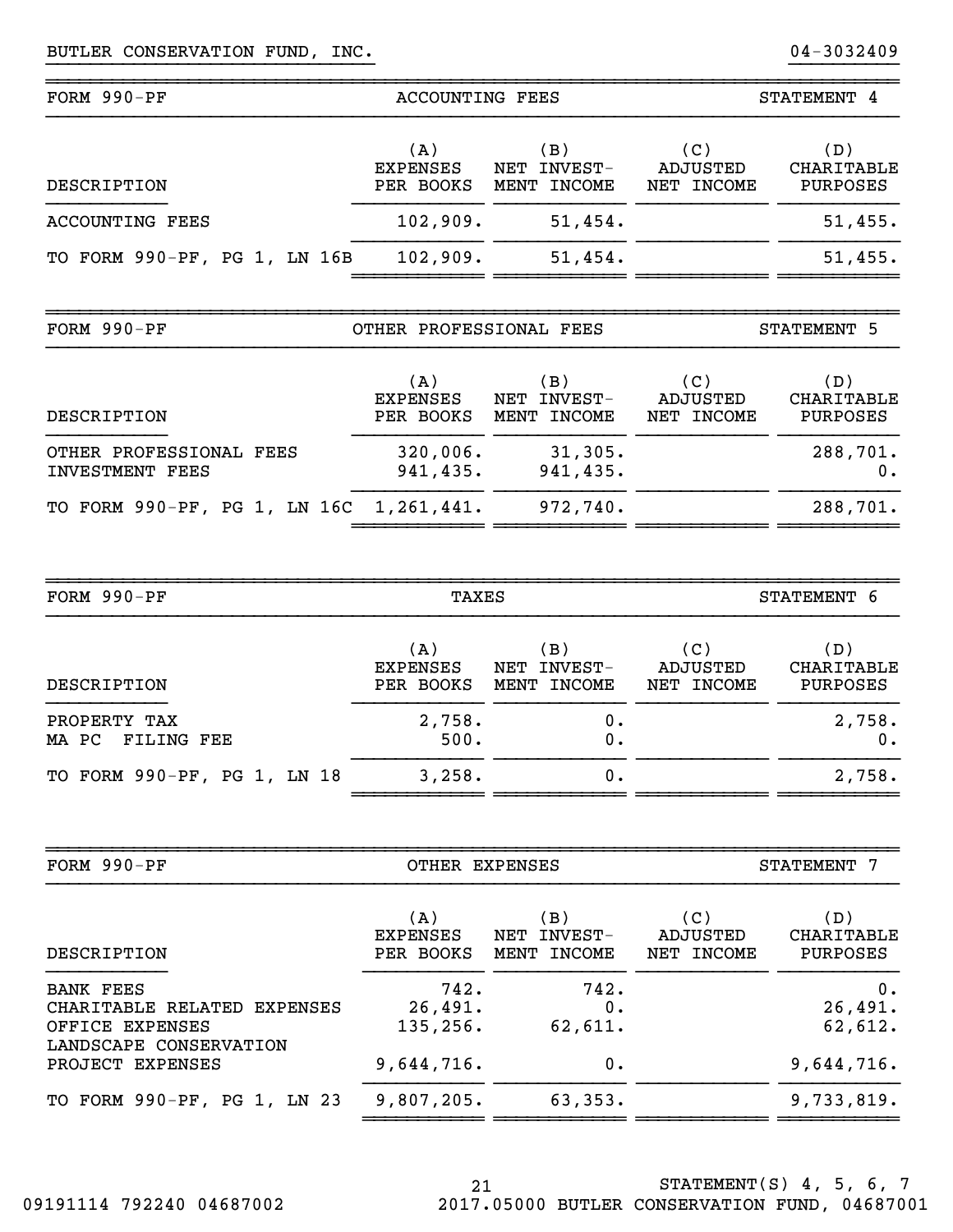}}}}}}}}}}}}}} }}}}}}}}}}}}}}

| FORM $990-PF$                                                                                                          |                                                     | STATEMENT 8                                         |                             |
|------------------------------------------------------------------------------------------------------------------------|-----------------------------------------------------|-----------------------------------------------------|-----------------------------|
| DESCRIPTION                                                                                                            |                                                     | <b>BOOK VALUE</b>                                   | <b>FAIR MARKET</b><br>VALUE |
| MASTER LIMITED PARTNERSHIPS<br>OTHER INVESTMENTS<br>GLOBAL HIGH YIELD SECURITIES/ETF<br><b>INVESTMENTS</b><br>IN REITS | 35,969,708.<br>5,141,479.<br>4,404,272.<br>778,504. | 35,969,708.<br>5,141,479.<br>4,404,272.<br>778,504. |                             |
| TOTAL TO FORM 990-PF, PART II, LINE 10B                                                                                |                                                     | 46, 293, 963.                                       | 46,293,963.                 |
| FORM $990-PF$                                                                                                          | <b>INVESTMENTS</b><br>OTHER                         |                                                     | STATEMENT 9                 |
| DESCRIPTION                                                                                                            | VALUATION<br>METHOD                                 | <b>BOOK VALUE</b>                                   | <b>FAIR MARKET</b><br>VALUE |
| PARTNERSHIP<br>INVESTMENTS & MONEY<br>MANAGERS                                                                         | FMV                                                 | 13,740,357.                                         | 13,740,357.                 |

}}}}}}}}}}}}}}}}}}}}}}}}}}}}}} }}}}}}}}}}

TOTAL TO FORM 990-PF, PART II, LINE 13 13,740,357. 13,740,357.

| FORM $990-PF$                                                                                       | OTHER ASSETS                          |                                         |                                         |  |  |
|-----------------------------------------------------------------------------------------------------|---------------------------------------|-----------------------------------------|-----------------------------------------|--|--|
| DESCRIPTION                                                                                         | <b>BEGINNING OF</b><br>YR BOOK VALUE  | END OF YEAR<br><b>BOOK VALUE</b>        | <b>FAIR MARKET</b><br>VALUE             |  |  |
| SECURITY DEPOSIT - GREAT NECK<br>RECEIVABLE FROM BROKERS<br>INTEREST RECEIVABLE<br>OTHER RECEIVABLE | 7,308.<br>68,804.<br>7,749.<br>2,659. | 7,308.<br>119,737.<br>27,053.<br>5,166. | 7,308.<br>119,737.<br>27,053.<br>5,166. |  |  |
| RECEIVABLE FROM NB SECONDARY<br>OPPORTUNITIES FUND                                                  | 0.                                    | 24,616.                                 | 24,616.                                 |  |  |
| TO FORM 990-PF, PART II, LINE 15                                                                    | 86,520.                               | 183,880.                                | 183,880.                                |  |  |

~~~~~~~~~~~~~~ ~~~~~~~~~~~~~~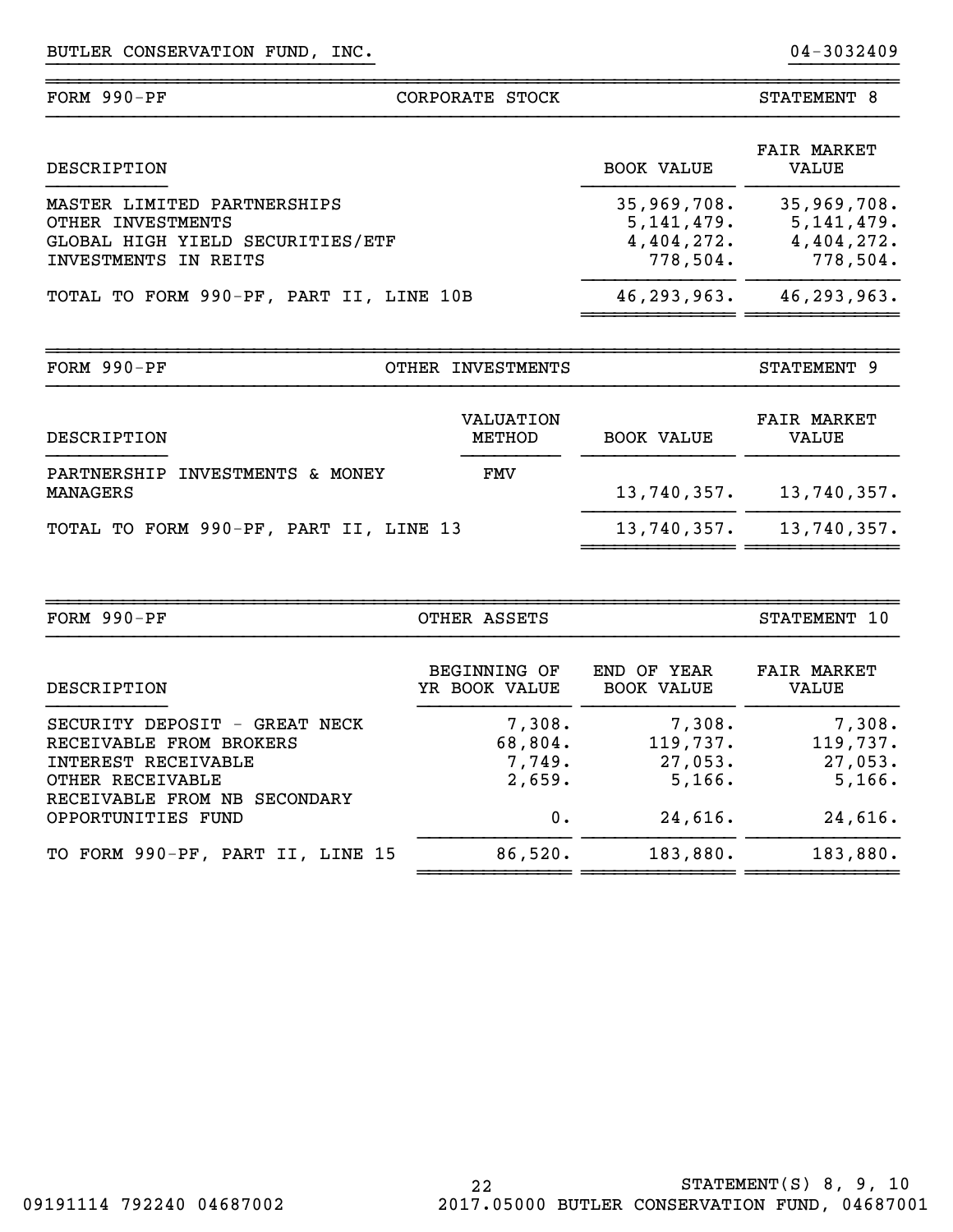## FORM 990-PF PART VIII - LIST OF OFFICERS, DIRECTORS STATEMENT 11 TRUSTEES AND FOUNDATION MANAGERS

}}}}}}}}}}}}}}}}}}}}}}}}}}}}}} }}}}}}}}}}

~~~~~~~~~~~~~~~~~~~~~~~~~~~~~~~~~~~~~~~~~~~~~~~~~~~~~~~~~~~~~~~~~~~~~~~~~~~~~~

| NAME AND ADDRESS                                                                      | TITLE AND COMPEN- BEN PLAN EXPENSE<br>AVRG HRS/WK SATION CONTRIB ACCOUNT |         | <b>EMPLOYEE</b>                   |                             |
|---------------------------------------------------------------------------------------|--------------------------------------------------------------------------|---------|-----------------------------------|-----------------------------|
| <b>GILBERT BUTLER</b>                                                                 | PRESIDENT & TREASURER                                                    |         |                                   |                             |
| C/O BUTLER CONSERVATION FUND, 60<br>CUTTER MILL ROAD, STE 212<br>GREAT NECK, NY 11021 | 5.00                                                                     |         | 0.                                | $\overline{\phantom{a}}$ 0. |
| CHRISTOPHER ELLIMAN (THRU<br>$08 - 16 - 17$                                           | VICE CHAIR                                                               |         |                                   |                             |
| C/O BUTLER CONSERVATION FUND, 60<br>CUTTER MILL ROAD, STE 212<br>GREAT NECK, NY 11021 | 1.00                                                                     |         | 0.                                | 0.                          |
| ANTHONY P. GRASSI                                                                     | <b>CHAIRMAN</b>                                                          |         |                                   |                             |
| C/O BUTLER CONSERVATION FUND, 60<br>CUTTER MILL ROAD, STE 212<br>GREAT NECK, NY 11021 | 2.00                                                                     | 0.      | 0.                                | $\overline{\mathbf{0}}$ .   |
| DANA BEACH                                                                            | <b>DIRECTOR</b>                                                          |         |                                   |                             |
| C/O BUTLER CONSERVATION FUND, 60<br>CUTTER MILL ROAD, STE 212<br>GREAT NECK, NY 11021 | 3.00                                                                     | 84,963. | 0.                                | $\overline{\phantom{a}}$ 0. |
| KRISTINE TOMPKINS                                                                     | <b>DIRECTOR</b>                                                          |         |                                   |                             |
| C/O BUTLER CONSERVATION FUND, 60<br>CUTTER MILL ROAD, STE 212<br>GREAT NECK, NY 11021 | 0.50                                                                     |         | 0.<br>0.<br>0.<br>$0 \cdot$<br>0. | 0.                          |
| TOMER INBAR                                                                           | SECRETARY                                                                |         |                                   |                             |
| C/O BUTLER CONSERVATION FUND, 60<br>CUTTER MILL ROAD, STE 212<br>GREAT NECK, NY 11021 | 5.00                                                                     |         | $0 \cdot$                         | 0.                          |
| DHRUVIKA PATEL AMIN                                                                   | VP OF ACCOUNTING & ADMIN                                                 |         |                                   |                             |
| C/O BUTLER CONSERVATION FUND, 60<br>CUTTER MILL ROAD, STE 212<br>GREAT NECK, NY 11021 | 5.00                                                                     | 0.      | $0$ .                             | 0.                          |
| TOTALS INCLUDED ON 990-PF, PAGE 6, PART VIII                                          |                                                                          | 84,963. | $0$ .                             | 0.                          |
|                                                                                       |                                                                          |         |                                   |                             |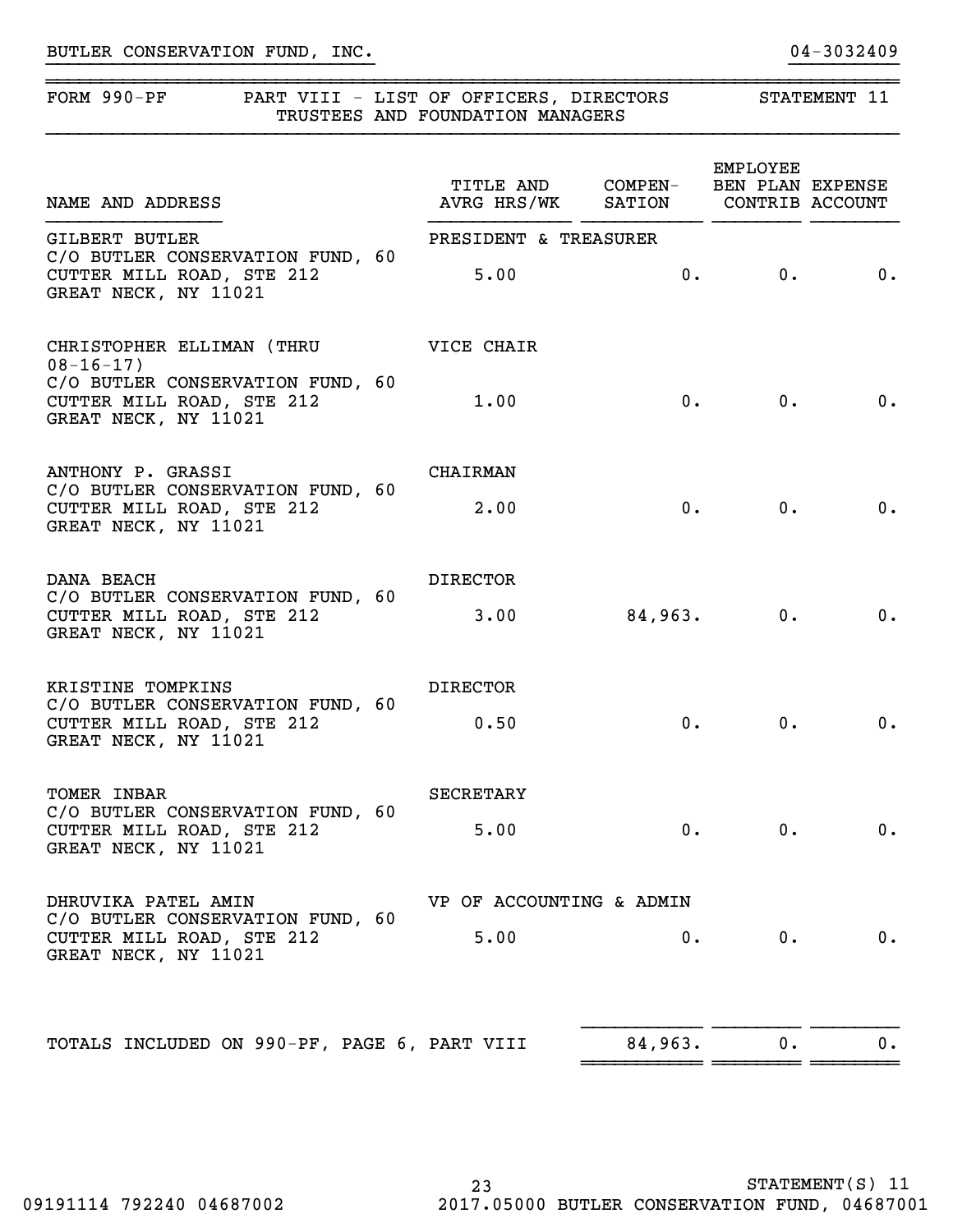| FORM 990-PF | EXPENDITURE RESPONSIBILITY STATEMENT |  |
|-------------|--------------------------------------|--|
|             | PART VII-B, LINE 5C                  |  |

}}}}}}}}}}}}}}}}}}}}}}}}}}}}}} }}}}}}}}}}

~~~~~~~~~~~~~~~~~~~~~~~~~~~~~~~~~~~~~~~~~~~~~~~~~~~~~~~~~~~~~~~~~~~~~~~~~~~~~~

STATEMENT 12

GRANTEE'S NAME

BUTLER OUTDOOR EDUCATION FUND

GRANTEE'S ADDRESS

60 CUTTER MILL ROAD, SUITE 214 GREAT NECK, NY 11021

| GRANT AMOUNT | DATE OF GRANT | AMOUNT EXPENDED | VERIFICATION DATE |
|--------------|---------------|-----------------|-------------------|
| 4,891,196.   | 12/31/17      | 4,891,196.      | 05/15/18          |

PURPOSE OF GRANT

TO FUND OUTDOOR EDUCATION FOR SCHOOL AGED CHILDREN IN MAINE, UPSTATE NEW YORK, AND SOUTH CAROLINA

DATES OF REPORTS BY GRANTEE

05/15/2018

ANY DIVERSION BY GRANTEE }}}}}}}}}}}}}}}}}}}}}}}}

TO THE FOUNDATION'S KNOWLEDGE, THE GRANTEE HAS NOT DIVERTED ANY PORTION

RESULTS OF VERIFICATION

ON MAY 15, 2018, THE GRANTEE PROVIDED THE FOUNDATION WITH A FINAL REPORT WITH RESPECT TO ALL EXPENDITURES MADE FROM THE GRANT FUNDS AND INDICATING THE PROGRESS MADE TOWARD THE GOALS OF THE GRANT.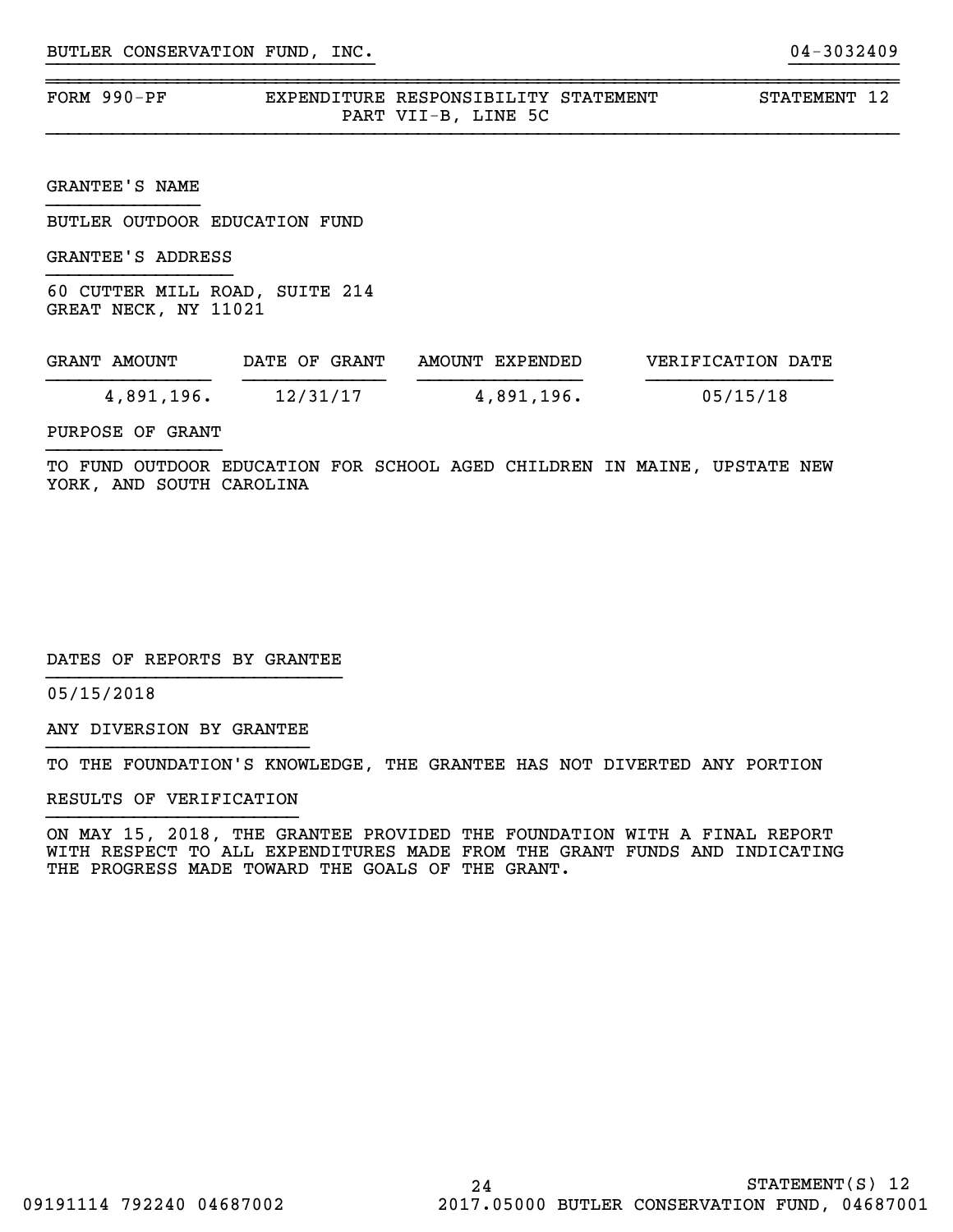### GRANTEE'S NAME

BANCO DE BOSQUES

#### GRANTEE'S ADDRESS

LA PAMPA 3285, PISO 5 1428 BUENOS AIRES, ARGENTINA

| GRANT AMOUNT | DATE OF GRANT | AMOUNT EXPENDED | VERIFICATION DATE |
|--------------|---------------|-----------------|-------------------|
| 1,321,325.   | 12/31/17      | 1,321,325.      | 05/15/18          |

}}}}}}}}}}}}}}}}}}}}}}}}}}}}}} }}}}}}}}}}

### PURPOSE OF GRANT

TO FUND CONSERVATION ACTIVITIES IN ARGENTINA.

#### DATES OF REPORTS BY GRANTEE

05/15/2018

ANY DIVERSION BY GRANTEE }}}}}}}}}}}}}}}}}}}}}}}}

TO THE FOUNDATION'S KNOWLEDGE, THE GRANTEE HAS NOT DIVERTED ANY PORTION

RESULTS OF VERIFICATION

ON MAY 15, 2018, THE GRANTEE PROVIDED THE FOUNDATION WITH A FINAL REPORT WITH RESPECT TO ALL EXPENDITURES MADE FROM THE GRANT FUNDS AND INDICATING THE PROGRESS MADE TOWARD THE GOALS OF THE GRANT.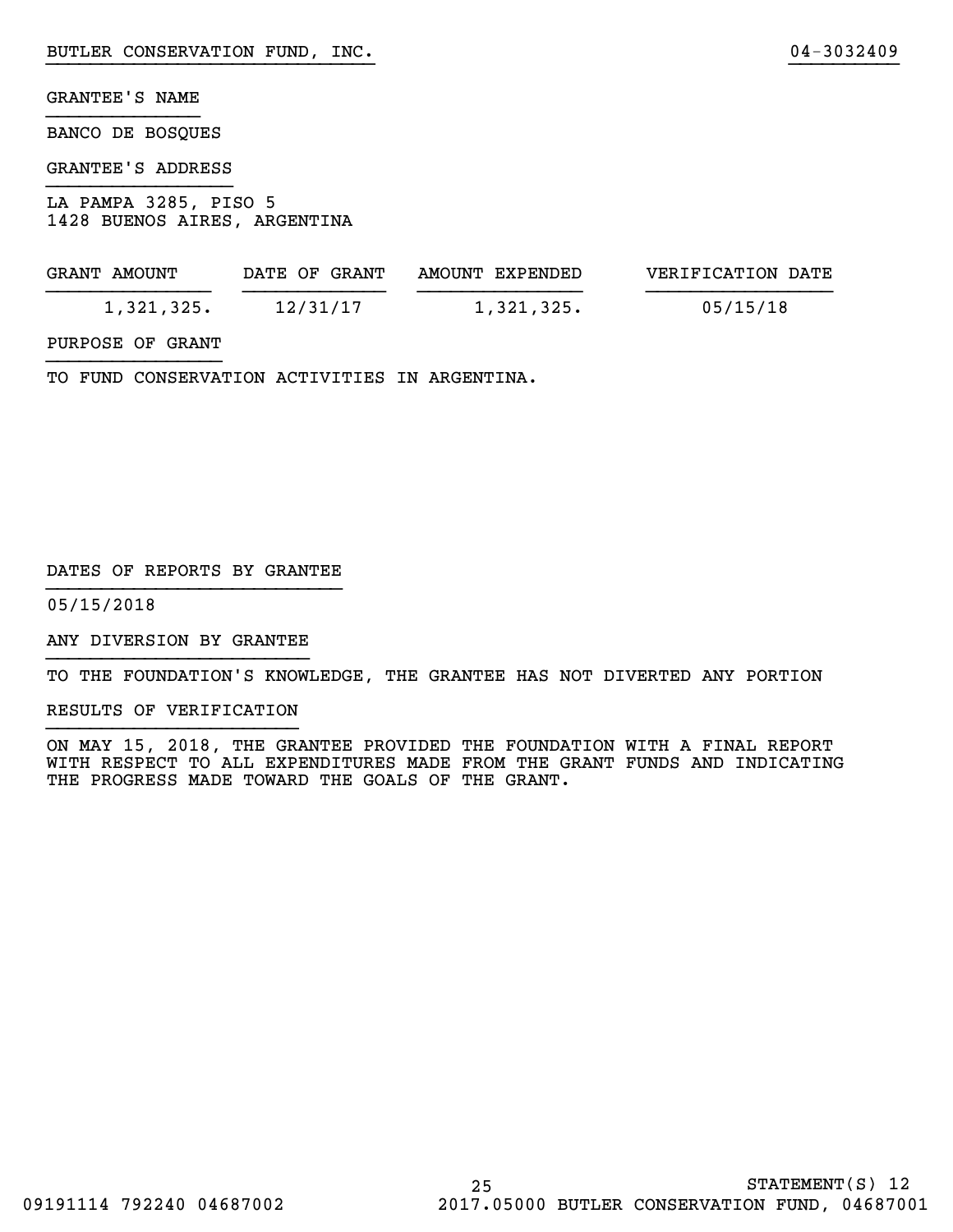## GRANTEE'S NAME

#### LUBERON NATURE

#### GRANTEE'S ADDRESS

276, RUE DE LA REPUBLIQUE GOULT, FRANCE, 84220

| GRANT AMOUNT | DATE OF GRANT | AMOUNT EXPENDED | VERIFICATION DATE |
|--------------|---------------|-----------------|-------------------|
| 1,000.       | 12/31/17      | 1,000.          | 05/15/18          |

}}}}}}}}}}}}}}}}}}}}}}}}}}}}}} }}}}}}}}}}

### PURPOSE OF GRANT

TO FUND CONSERVATION ACTIVITIES IN FRANCE.

#### DATES OF REPORTS BY GRANTEE

05/15/2018

ANY DIVERSION BY GRANTEE }}}}}}}}}}}}}}}}}}}}}}}}

TO THE FOUNDATION'S KNOWLEDGE, THE GRANTEE HAS NOT DIVERTED ANY PORTION

RESULTS OF VERIFICATION

ON MAY 15, 2018, THE GRANTEE PROVIDED THE FOUNDATION WITH A FINAL REPORT WITH RESPECT TO ALL EXPENDITURES MADE FROM THE GRANT FUNDS AND INDICATING THE PROGRESS MADE TOWARD THE GOALS OF THE GRANT.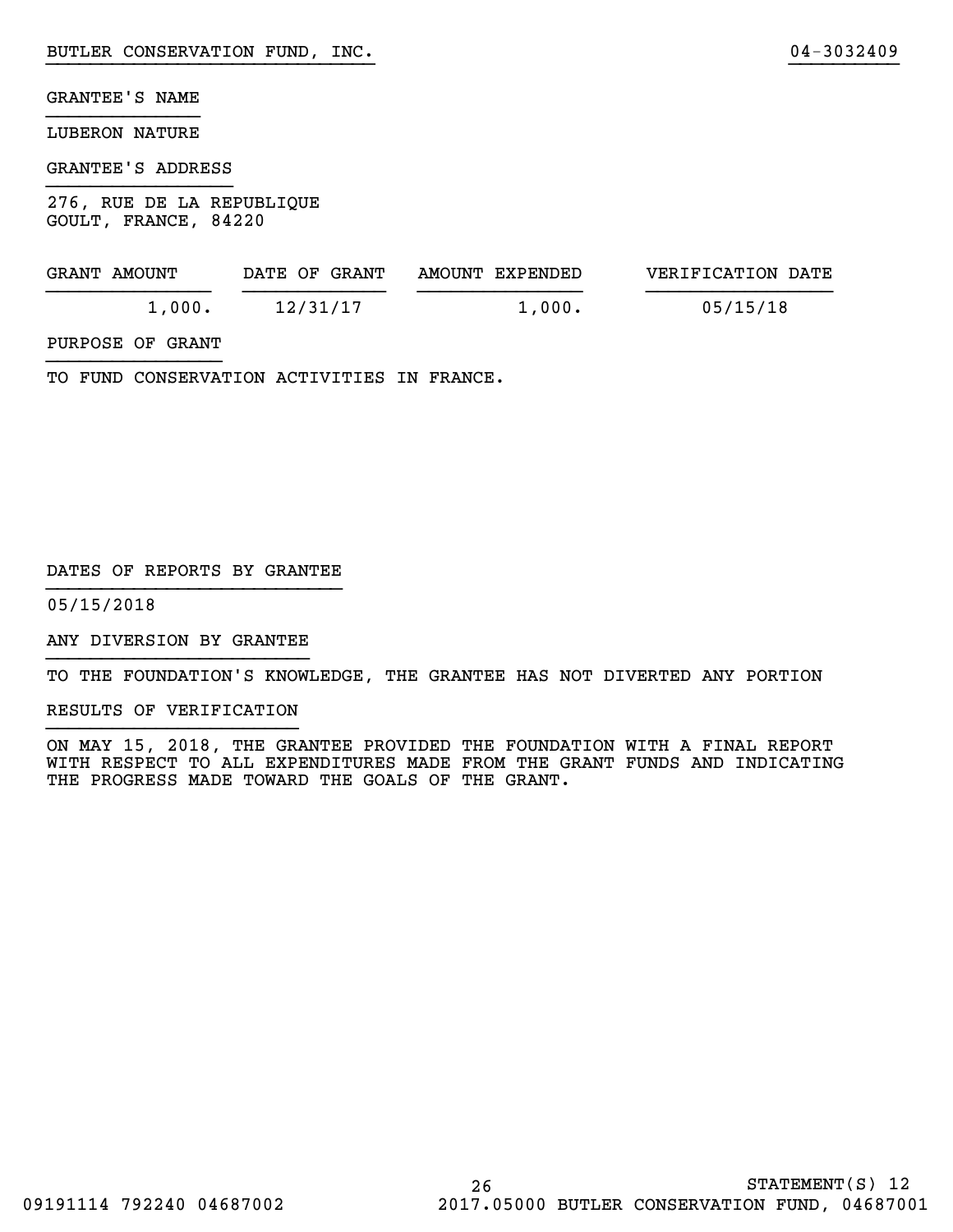~~~~~~~~~~~~~~~~~~~~~~~~~~~~~~~~~~~~~~~~~~~~~~~~~~~~~~~~~~~~~~~~~~~~~~~~~~~~~~FORM 990-PF SUMMARY OF DIRECT CHARITABLE ACTIVITIES STATEMENT 13

}}}}}}}}}}}}}}}}}}}}}}}}}}}}}} }}}}}}}}}}

#### ACTIVITY ONE

AN INITIATVE THAT HAS BECOME AN INTEGRAL PART OF BCF IS LANDSCAPE-SCALE INFRASTRUCTURE PROJECTS, INVOLVING OWNERSHIP AND MANAGEMENT OF LAND AND FACILITIES. THE CREATION OF PUBLIC RECREATION INFRASTRUCTURE ON LARGE TRACTS OF CONSERVED LAND IS TO FOSTER AND PROMOTE PUBLIC ACCESS TO AND USE,ENJOYMENT,AND NON-MOTORIZED TRAVEL ON SUCH LAND.

EXPENSES

TO FORM 990-PF, PART IX-A, LINE 1 9,644,716.

}}}}}}}}}}}}}}

~~~~~~~~~~~~~~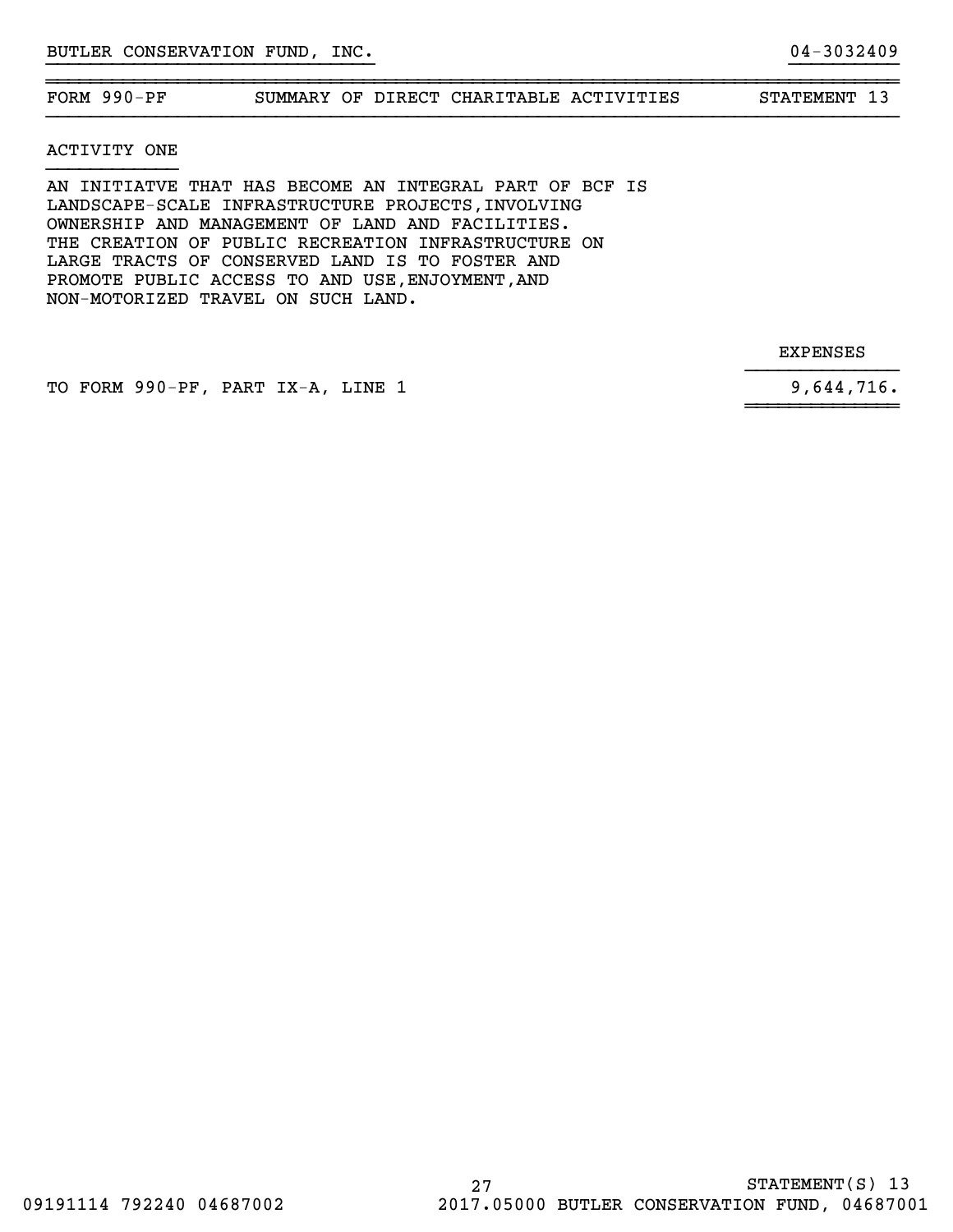|                                                                                                                       |                                                                                                                                                                                                                                                                                                                                                                |                                                    | EXTENDED TO NOVEMBER 15, 2018                                                                                  |                      |                                                                                                                                                                                                                                                                                                                                                                                                                                   |                                                |                 |                                                               |
|-----------------------------------------------------------------------------------------------------------------------|----------------------------------------------------------------------------------------------------------------------------------------------------------------------------------------------------------------------------------------------------------------------------------------------------------------------------------------------------------------|----------------------------------------------------|----------------------------------------------------------------------------------------------------------------|----------------------|-----------------------------------------------------------------------------------------------------------------------------------------------------------------------------------------------------------------------------------------------------------------------------------------------------------------------------------------------------------------------------------------------------------------------------------|------------------------------------------------|-----------------|---------------------------------------------------------------|
| Form $990 - T$                                                                                                        | <b>Exempt Organization Business Income Tax Return</b><br>OMB No. 1545-0687                                                                                                                                                                                                                                                                                     |                                                    |                                                                                                                |                      |                                                                                                                                                                                                                                                                                                                                                                                                                                   |                                                |                 |                                                               |
|                                                                                                                       |                                                                                                                                                                                                                                                                                                                                                                |                                                    | (and proxy tax under section 6033(e))                                                                          |                      |                                                                                                                                                                                                                                                                                                                                                                                                                                   |                                                |                 |                                                               |
|                                                                                                                       |                                                                                                                                                                                                                                                                                                                                                                | For calendar year 2017 or other tax year beginning |                                                                                                                |                      | , and ending                                                                                                                                                                                                                                                                                                                                                                                                                      |                                                |                 |                                                               |
| Department of the Treasury<br>Internal Revenue Service                                                                |                                                                                                                                                                                                                                                                                                                                                                |                                                    |                                                                                                                |                      | Go to www.irs.gov/Form990T for instructions and the latest information.<br>bo not enter SSN numbers on this form as it may be made public if your organization is a 501(c)(3).                                                                                                                                                                                                                                                    |                                                |                 | Open to Public Inspection for<br>501(c)(3) Organizations Only |
| Check box if                                                                                                          |                                                                                                                                                                                                                                                                                                                                                                |                                                    | Name of organization $($ $\Box$ Check box if name changed and see instructions.)                               |                      |                                                                                                                                                                                                                                                                                                                                                                                                                                   |                                                |                 | Employer identification number                                |
| address changed                                                                                                       |                                                                                                                                                                                                                                                                                                                                                                |                                                    |                                                                                                                |                      |                                                                                                                                                                                                                                                                                                                                                                                                                                   |                                                |                 | (Employees' trust, see<br>instructions.)                      |
| <b>B</b> Exempt under section                                                                                         | Print                                                                                                                                                                                                                                                                                                                                                          |                                                    | BUTLER CONSERVATION FUND, INC.                                                                                 |                      |                                                                                                                                                                                                                                                                                                                                                                                                                                   |                                                |                 | $04 - 3032409$                                                |
| $X \mid 501(c)$ (3)                                                                                                   | 0ľ                                                                                                                                                                                                                                                                                                                                                             |                                                    | Number, street, and room or suite no. If a P.O. box, see instructions.                                         |                      |                                                                                                                                                                                                                                                                                                                                                                                                                                   |                                                |                 | F Unrelated business activity codes<br>(See instructions.)    |
| 7220(e)<br>408(e)                                                                                                     | Type                                                                                                                                                                                                                                                                                                                                                           |                                                    | 60 CUTTER MILL ROAD, SUITE 212                                                                                 |                      |                                                                                                                                                                                                                                                                                                                                                                                                                                   |                                                |                 |                                                               |
| 30(a)<br>408A                                                                                                         |                                                                                                                                                                                                                                                                                                                                                                |                                                    | City or town, state or province, country, and ZIP or foreign postal code                                       |                      |                                                                                                                                                                                                                                                                                                                                                                                                                                   |                                                |                 |                                                               |
| 529(a)                                                                                                                |                                                                                                                                                                                                                                                                                                                                                                | GREAT NECK, NY 11021                               |                                                                                                                |                      |                                                                                                                                                                                                                                                                                                                                                                                                                                   |                                                | 525990          |                                                               |
| C Book value of all assets<br>116, 152, 824. G Check organization type $\sqrt{\frac{X}{N}}$ 501(c) corporation        |                                                                                                                                                                                                                                                                                                                                                                |                                                    |                                                                                                                |                      |                                                                                                                                                                                                                                                                                                                                                                                                                                   |                                                |                 |                                                               |
| $\mathsf H$ Describe the organization's primary unrelated business activity. $\blacktriangleright$                    |                                                                                                                                                                                                                                                                                                                                                                |                                                    |                                                                                                                |                      | $501(c)$ trust<br>SEE STATEMENT 14                                                                                                                                                                                                                                                                                                                                                                                                | $401(a)$ trust                                 |                 | Other trust                                                   |
| During the tax year, was the corporation a subsidiary in an affiliated group or a parent-subsidiary controlled group? |                                                                                                                                                                                                                                                                                                                                                                |                                                    |                                                                                                                |                      |                                                                                                                                                                                                                                                                                                                                                                                                                                   |                                                | Yes             | $\boxed{\text{X}}$ No                                         |
| If "Yes," enter the name and identifying number of the parent corporation. $\blacktriangleright$                      |                                                                                                                                                                                                                                                                                                                                                                |                                                    |                                                                                                                |                      |                                                                                                                                                                                                                                                                                                                                                                                                                                   |                                                |                 |                                                               |
| J The books are in care of $\blacktriangleright$ BLACK RIVER MANAGEMENT CO.                                           |                                                                                                                                                                                                                                                                                                                                                                |                                                    |                                                                                                                |                      |                                                                                                                                                                                                                                                                                                                                                                                                                                   | Telephone number $\triangleright$ 212-303-0214 |                 |                                                               |
| Part I                                                                                                                |                                                                                                                                                                                                                                                                                                                                                                | <b>Unrelated Trade or Business Income</b>          |                                                                                                                |                      | (A) Income                                                                                                                                                                                                                                                                                                                                                                                                                        | (B) Expenses                                   |                 | (C) Net                                                       |
| <b>1a</b> Gross receipts or sales                                                                                     |                                                                                                                                                                                                                                                                                                                                                                |                                                    |                                                                                                                |                      |                                                                                                                                                                                                                                                                                                                                                                                                                                   |                                                |                 |                                                               |
| Less returns and allowances                                                                                           |                                                                                                                                                                                                                                                                                                                                                                |                                                    | c Balance                                                                                                      | 1c                   |                                                                                                                                                                                                                                                                                                                                                                                                                                   |                                                |                 |                                                               |
| 2                                                                                                                     |                                                                                                                                                                                                                                                                                                                                                                |                                                    |                                                                                                                | $\overline{2}$       |                                                                                                                                                                                                                                                                                                                                                                                                                                   |                                                |                 |                                                               |
| Gross profit. Subtract line 2 from line 1c<br>3                                                                       |                                                                                                                                                                                                                                                                                                                                                                |                                                    |                                                                                                                | $\mathbf{3}$         |                                                                                                                                                                                                                                                                                                                                                                                                                                   |                                                |                 |                                                               |
|                                                                                                                       |                                                                                                                                                                                                                                                                                                                                                                |                                                    |                                                                                                                | 4a<br>4 <sub>b</sub> |                                                                                                                                                                                                                                                                                                                                                                                                                                   |                                                |                 |                                                               |
| b                                                                                                                     |                                                                                                                                                                                                                                                                                                                                                                |                                                    |                                                                                                                | 4c                   |                                                                                                                                                                                                                                                                                                                                                                                                                                   |                                                |                 |                                                               |
| C<br>5                                                                                                                |                                                                                                                                                                                                                                                                                                                                                                |                                                    | Income (loss) from partnerships and S corporations (attach statement)                                          | 5                    | $-1,570,226.$                                                                                                                                                                                                                                                                                                                                                                                                                     | STMT 15                                        |                 | $-1,570,226$ .                                                |
| Rent income (Schedule C)<br>6                                                                                         |                                                                                                                                                                                                                                                                                                                                                                |                                                    |                                                                                                                | 6                    |                                                                                                                                                                                                                                                                                                                                                                                                                                   |                                                |                 |                                                               |
| 7                                                                                                                     |                                                                                                                                                                                                                                                                                                                                                                |                                                    | Unrelated debt-financed income (Schedule E) [11] [2010] [2010] [2010] [2010] [2010] [2010] [2010] [2010] [2010 | $\overline{7}$       |                                                                                                                                                                                                                                                                                                                                                                                                                                   |                                                |                 |                                                               |
| 8                                                                                                                     |                                                                                                                                                                                                                                                                                                                                                                |                                                    | Interest, annuities, royalties, and rents from controlled organizations (Sch. F)                               | 8                    |                                                                                                                                                                                                                                                                                                                                                                                                                                   |                                                |                 |                                                               |
| 9                                                                                                                     |                                                                                                                                                                                                                                                                                                                                                                |                                                    | Investment income of a section 501(c)(7), (9), or (17) organization (Schedule G)                               | 9                    |                                                                                                                                                                                                                                                                                                                                                                                                                                   |                                                |                 |                                                               |
| 10                                                                                                                    |                                                                                                                                                                                                                                                                                                                                                                |                                                    |                                                                                                                | 10                   |                                                                                                                                                                                                                                                                                                                                                                                                                                   |                                                |                 |                                                               |
| 11                                                                                                                    |                                                                                                                                                                                                                                                                                                                                                                |                                                    |                                                                                                                | 11                   |                                                                                                                                                                                                                                                                                                                                                                                                                                   |                                                |                 |                                                               |
| 12                                                                                                                    |                                                                                                                                                                                                                                                                                                                                                                |                                                    |                                                                                                                | 12                   |                                                                                                                                                                                                                                                                                                                                                                                                                                   |                                                |                 |                                                               |
| <b>Total.</b> Combine lines 3 through 12<br>13<br>Part II                                                             |                                                                                                                                                                                                                                                                                                                                                                |                                                    |                                                                                                                | 13                   | $-1,570,226$ .<br><b>Deductions Not Taken Elsewhere</b> (See instructions for limitations on deductions.)                                                                                                                                                                                                                                                                                                                         |                                                |                 | $-1,570,226.$                                                 |
|                                                                                                                       |                                                                                                                                                                                                                                                                                                                                                                |                                                    |                                                                                                                |                      | (Except for contributions, deductions must be directly connected with the unrelated business income.)                                                                                                                                                                                                                                                                                                                             |                                                |                 |                                                               |
| 14                                                                                                                    |                                                                                                                                                                                                                                                                                                                                                                |                                                    |                                                                                                                |                      |                                                                                                                                                                                                                                                                                                                                                                                                                                   |                                                | 14              |                                                               |
| 15                                                                                                                    |                                                                                                                                                                                                                                                                                                                                                                |                                                    |                                                                                                                |                      | Salaries and wages <b>manufactures</b> and wages <b>contract to the contract of the contract of the contract of the contract of the contract of the contract of the contract of the contract of the contract of the contract of the c</b>                                                                                                                                                                                         |                                                | 15              |                                                               |
| 16                                                                                                                    |                                                                                                                                                                                                                                                                                                                                                                |                                                    |                                                                                                                |                      | Repairs and maintenance <i>[1] [1] [1] [1] [1] [1] [1] [1] [1] [1]</i> [1] <b>[1] [1] [1] [1] [1] [1] [1] [1] [1] [1] [1] [1] [1] [1] [1] [1] [1] [1] [1] [1] [1] [1] [1] [1] [1] [</b>                                                                                                                                                                                                                                           |                                                | 16              |                                                               |
| 17                                                                                                                    |                                                                                                                                                                                                                                                                                                                                                                |                                                    |                                                                                                                |                      |                                                                                                                                                                                                                                                                                                                                                                                                                                   |                                                | 17              |                                                               |
| 18                                                                                                                    |                                                                                                                                                                                                                                                                                                                                                                |                                                    |                                                                                                                |                      |                                                                                                                                                                                                                                                                                                                                                                                                                                   |                                                | 18              |                                                               |
| 19                                                                                                                    |                                                                                                                                                                                                                                                                                                                                                                |                                                    |                                                                                                                |                      | Taxes and licenses <b>constructed and construction of the construction</b> and construction of the construction of the                                                                                                                                                                                                                                                                                                            |                                                | 19              |                                                               |
| 20<br>21                                                                                                              |                                                                                                                                                                                                                                                                                                                                                                |                                                    |                                                                                                                |                      | Charitable contributions (See instructions for limitation rules) [11] manufacture in the contributions (See instructions for limitation rules) [11] manufacture in the contributions (See instructions for limitation rules) [                                                                                                                                                                                                    |                                                | 20              |                                                               |
| 22                                                                                                                    |                                                                                                                                                                                                                                                                                                                                                                |                                                    |                                                                                                                |                      | Less depreciation claimed on Schedule A and elsewhere on return [200] [22a   22a   22a   22a   22a   22a   22a                                                                                                                                                                                                                                                                                                                    |                                                | 22 <sub>b</sub> |                                                               |
| 23<br>Depletion                                                                                                       |                                                                                                                                                                                                                                                                                                                                                                |                                                    |                                                                                                                |                      |                                                                                                                                                                                                                                                                                                                                                                                                                                   |                                                | 23              |                                                               |
| 24                                                                                                                    |                                                                                                                                                                                                                                                                                                                                                                |                                                    |                                                                                                                |                      |                                                                                                                                                                                                                                                                                                                                                                                                                                   |                                                | 24              |                                                               |
| 25                                                                                                                    | Contributions to deferred compensation plans [11] manufactured and manufactured contributions to deferred compensation plans<br>Employee benefit programs in the continuum contract of the contract of the contract of the contract of the contract of the contract of the contract of the contract of the contract of the contract of the contract of the con |                                                    |                                                                                                                |                      |                                                                                                                                                                                                                                                                                                                                                                                                                                   | 25                                             |                 |                                                               |
| 26                                                                                                                    |                                                                                                                                                                                                                                                                                                                                                                |                                                    |                                                                                                                |                      |                                                                                                                                                                                                                                                                                                                                                                                                                                   | 26                                             |                 |                                                               |
| 27                                                                                                                    |                                                                                                                                                                                                                                                                                                                                                                |                                                    |                                                                                                                |                      |                                                                                                                                                                                                                                                                                                                                                                                                                                   | 27                                             |                 |                                                               |
| 28                                                                                                                    |                                                                                                                                                                                                                                                                                                                                                                |                                                    |                                                                                                                |                      | Other deductions (attach schedule) www.communications.communications.communications.communications.com                                                                                                                                                                                                                                                                                                                            |                                                | 28              |                                                               |
| 29                                                                                                                    |                                                                                                                                                                                                                                                                                                                                                                |                                                    |                                                                                                                |                      | Total deductions. Add lines 14 through 28 [11] manufactures and the control of the control of the control of the control of the control of the control of the control of the control of the control of the control of the cont                                                                                                                                                                                                    |                                                | 29              | 0.<br>$-1,570,226.$                                           |
| 30                                                                                                                    |                                                                                                                                                                                                                                                                                                                                                                |                                                    |                                                                                                                |                      |                                                                                                                                                                                                                                                                                                                                                                                                                                   |                                                | 30<br>31        |                                                               |
| 31<br>32                                                                                                              |                                                                                                                                                                                                                                                                                                                                                                |                                                    |                                                                                                                |                      | Net operating loss deduction (limited to the amount on line 30) [11] manufacture in the content of the amount of the amount on line 30) [11] manufacture in the content of the set of the set of the set of the set of the set<br>Unrelated business taxable income before specific deduction. Subtract line 31 from line 30 [11] [11] Unrelated business taxable income before specific deduction. Subtract line 31 from line 30 |                                                | 32              | $-1,570,226$ .                                                |
| 33                                                                                                                    |                                                                                                                                                                                                                                                                                                                                                                |                                                    |                                                                                                                |                      |                                                                                                                                                                                                                                                                                                                                                                                                                                   |                                                | 33              | 1,000.                                                        |
| 34                                                                                                                    |                                                                                                                                                                                                                                                                                                                                                                |                                                    |                                                                                                                |                      | Unrelated business taxable income. Subtract line 33 from line 32. If line 33 is greater than line 32, enter the smaller of zero or                                                                                                                                                                                                                                                                                                |                                                |                 |                                                               |
| line 32                                                                                                               |                                                                                                                                                                                                                                                                                                                                                                |                                                    |                                                                                                                |                      |                                                                                                                                                                                                                                                                                                                                                                                                                                   |                                                | 34              | $-1,570,226$ .                                                |
|                                                                                                                       |                                                                                                                                                                                                                                                                                                                                                                |                                                    |                                                                                                                |                      |                                                                                                                                                                                                                                                                                                                                                                                                                                   |                                                |                 | $\overline{M}$                                                |

28

723701 01-22-18 **For Paperwork Reduction Act Notice, see instructions.** LHA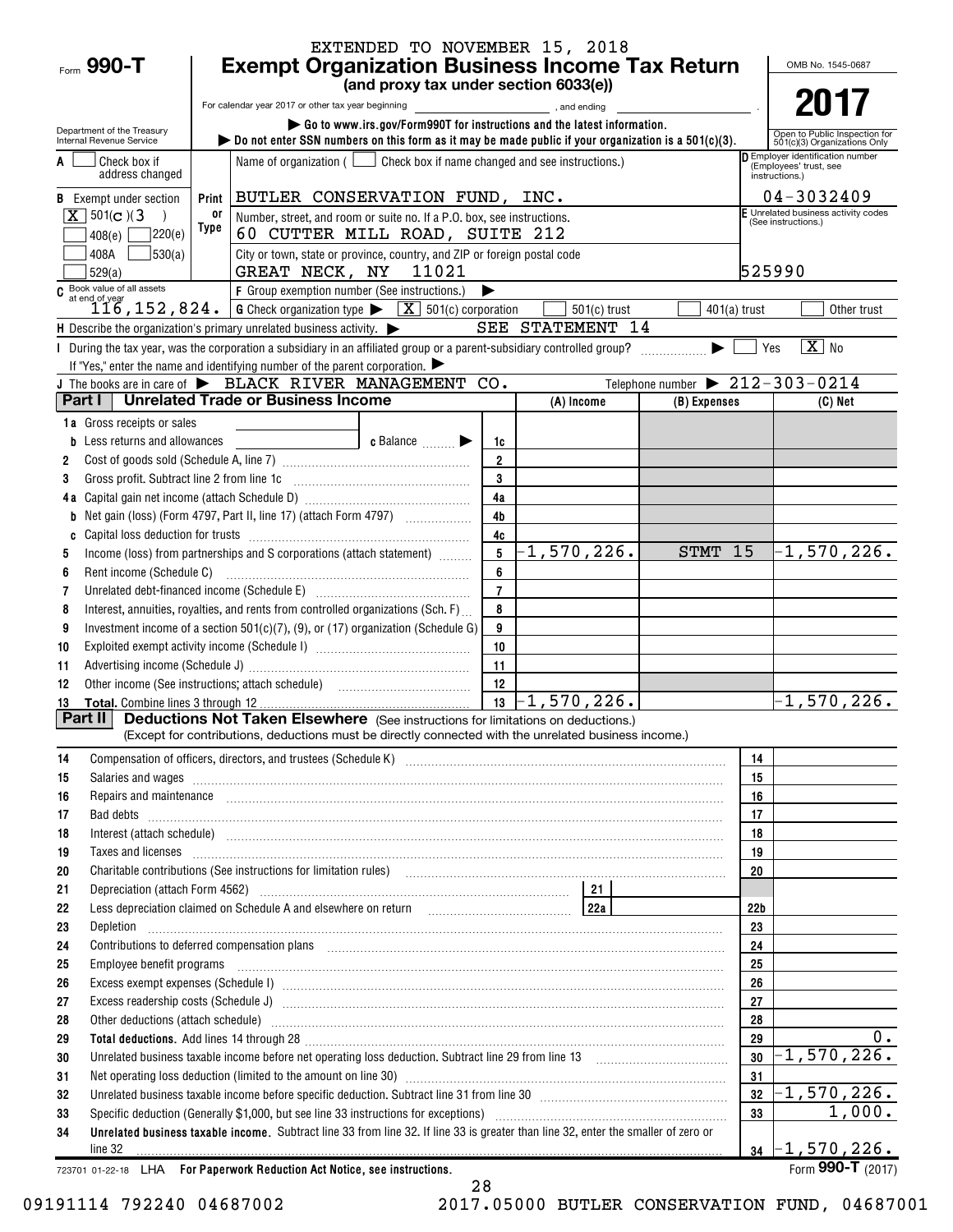| Form 990-T (2017) |                            | BUTLER CONSERVATION FUND, INC.                                                                                                                                                                                                                                                                                                                                                                                                               |                                |                |      | 04-3032409              |                                         |                                                                       | Page 2           |
|-------------------|----------------------------|----------------------------------------------------------------------------------------------------------------------------------------------------------------------------------------------------------------------------------------------------------------------------------------------------------------------------------------------------------------------------------------------------------------------------------------------|--------------------------------|----------------|------|-------------------------|-----------------------------------------|-----------------------------------------------------------------------|------------------|
| Part III          |                            | <b>Tax Computation</b>                                                                                                                                                                                                                                                                                                                                                                                                                       |                                |                |      |                         |                                         |                                                                       |                  |
| 35                | (1)                        | Organizations Taxable as Corporations. See instructions for tax computation.<br>Controlled group members (sections 1561 and 1563) check here $\blacktriangleright$ $\Box$ See instructions and:<br>a Enter your share of the \$50,000, \$25,000, and \$9,925,000 taxable income brackets (in that order):<br>$(2)$ $ $ \$<br>$\sqrt{3}$<br><b>b</b> Enter organization's share of: (1) Additional 5% tax (not more than \$11,750) $\vert$ \$ | $(3)$ $ $ \$                   |                |      |                         |                                         |                                                                       |                  |
|                   |                            |                                                                                                                                                                                                                                                                                                                                                                                                                                              |                                |                |      |                         |                                         |                                                                       |                  |
|                   |                            |                                                                                                                                                                                                                                                                                                                                                                                                                                              |                                |                |      |                         | 35с                                     |                                                                       | $0$ .            |
| 36                |                            | Trusts Taxable at Trust Rates. See instructions for tax computation. Income tax on the amount on line 34 from:                                                                                                                                                                                                                                                                                                                               |                                |                |      |                         |                                         |                                                                       |                  |
|                   |                            |                                                                                                                                                                                                                                                                                                                                                                                                                                              |                                |                |      |                         | 36                                      |                                                                       |                  |
| 37                |                            | Proxy tax. See instructions information and contact the contract of the contract of the contract of the contract of the contract of the contract of the contract of the contract of the contract of the contract of the contra                                                                                                                                                                                                               |                                |                |      |                         | 37                                      |                                                                       |                  |
| 38                |                            | Alternative minimum tax                                                                                                                                                                                                                                                                                                                                                                                                                      |                                |                |      |                         | 38                                      |                                                                       |                  |
| 39                |                            | Tax on Non-Compliant Facility Income. See instructions [11] The manufacture material contracts and neutralism                                                                                                                                                                                                                                                                                                                                |                                |                |      |                         | 39                                      |                                                                       |                  |
| 40                |                            |                                                                                                                                                                                                                                                                                                                                                                                                                                              |                                |                |      |                         | 40                                      |                                                                       | $\overline{0}$ . |
|                   |                            | Part IV   Tax and Payments                                                                                                                                                                                                                                                                                                                                                                                                                   |                                |                |      |                         |                                         |                                                                       |                  |
|                   |                            | 41a Foreign tax credit (corporations attach Form 1118; trusts attach Form 1116) [                                                                                                                                                                                                                                                                                                                                                            |                                |                | 41a  |                         |                                         |                                                                       |                  |
| b                 |                            | Other credits (see instructions)                                                                                                                                                                                                                                                                                                                                                                                                             |                                |                | 41b  |                         |                                         |                                                                       |                  |
|                   |                            | General business credit. Attach Form 3800 [11] [12] Canadian material and the Manusch Late                                                                                                                                                                                                                                                                                                                                                   |                                |                |      |                         |                                         |                                                                       |                  |
|                   |                            |                                                                                                                                                                                                                                                                                                                                                                                                                                              |                                |                |      |                         |                                         |                                                                       |                  |
| d                 |                            |                                                                                                                                                                                                                                                                                                                                                                                                                                              |                                |                |      |                         |                                         |                                                                       |                  |
| е                 |                            |                                                                                                                                                                                                                                                                                                                                                                                                                                              |                                |                |      |                         | 41e                                     |                                                                       | 0.               |
| 42                |                            | Subtract line 41e from line 40 <b>magazine and the contract of the 40</b> magazine and the 41e from line 40 magazine and the substantial contract of the 41e from line 40 magazine and the substantial contract of the 41e from lin<br>Other taxes. Check if from: Form 4255 Form 8611 Form 8697 Form 8866                                                                                                                                   |                                |                |      |                         | 42                                      |                                                                       |                  |
| 43                |                            |                                                                                                                                                                                                                                                                                                                                                                                                                                              |                                |                |      | Other (attach schedule) | 43                                      |                                                                       |                  |
| 44                |                            | <b>Total tax.</b> Add lines 42 and 43                                                                                                                                                                                                                                                                                                                                                                                                        |                                |                |      |                         | 44                                      |                                                                       | $0$ .            |
| 45 a              |                            |                                                                                                                                                                                                                                                                                                                                                                                                                                              |                                |                | 45a  |                         |                                         |                                                                       |                  |
|                   |                            | <b>b</b> 2017 estimated tax payments <i>manual contract contract and a contract and a contract contract and a contract contract and a contract contract contract contract and a contract contract contract contract contract contract</i>                                                                                                                                                                                                    |                                |                | 45b  |                         |                                         |                                                                       |                  |
|                   |                            |                                                                                                                                                                                                                                                                                                                                                                                                                                              |                                |                | 45с  |                         |                                         |                                                                       |                  |
|                   |                            | d Foreign organizations: Tax paid or withheld at source (see instructions) [                                                                                                                                                                                                                                                                                                                                                                 |                                |                | 45d  |                         |                                         |                                                                       |                  |
|                   |                            |                                                                                                                                                                                                                                                                                                                                                                                                                                              |                                |                | 45е  |                         |                                         |                                                                       |                  |
|                   |                            |                                                                                                                                                                                                                                                                                                                                                                                                                                              |                                |                | 45f  |                         |                                         |                                                                       |                  |
|                   |                            | g Other credits and payments:                                                                                                                                                                                                                                                                                                                                                                                                                | Form 2439                      |                |      |                         |                                         |                                                                       |                  |
|                   |                            | Form 4136                                                                                                                                                                                                                                                                                                                                                                                                                                    |                                |                | 45a  |                         |                                         |                                                                       |                  |
| 46                |                            |                                                                                                                                                                                                                                                                                                                                                                                                                                              |                                |                |      |                         | 46                                      |                                                                       |                  |
| 47                |                            | Estimated tax penalty (see instructions). Check if Form 2220 is attached $\blacktriangleright \begin{bmatrix} 1 & 1 & 1 \\ 1 & 1 & 1 \\ 1 & 1 & 1 \end{bmatrix}$                                                                                                                                                                                                                                                                             |                                |                |      |                         | 47                                      |                                                                       |                  |
| 48                |                            |                                                                                                                                                                                                                                                                                                                                                                                                                                              |                                |                |      |                         | 48                                      |                                                                       | $0$ .            |
| 49                |                            |                                                                                                                                                                                                                                                                                                                                                                                                                                              |                                |                |      |                         | 49                                      |                                                                       | 0.               |
| 50                |                            | Enter the amount of line 49 you want: Credited to 2018 estimated tax $\blacktriangleright$                                                                                                                                                                                                                                                                                                                                                   |                                |                |      | Refunded                | 50                                      |                                                                       |                  |
| Part V            |                            | Statements Regarding Certain Activities and Other Information (see instructions)                                                                                                                                                                                                                                                                                                                                                             |                                |                |      |                         |                                         |                                                                       |                  |
| 51                |                            | At any time during the 2017 calendar year, did the organization have an interest in or a signature or other authority                                                                                                                                                                                                                                                                                                                        |                                |                |      |                         |                                         | Yes                                                                   | No               |
|                   |                            | over a financial account (bank, securities, or other) in a foreign country? If YES, the organization may have to file                                                                                                                                                                                                                                                                                                                        |                                |                |      |                         |                                         |                                                                       |                  |
|                   |                            | FinCEN Form 114, Report of Foreign Bank and Financial Accounts. If YES, enter the name of the foreign country                                                                                                                                                                                                                                                                                                                                |                                |                |      |                         |                                         |                                                                       |                  |
|                   | here $\blacktriangleright$ |                                                                                                                                                                                                                                                                                                                                                                                                                                              |                                |                |      |                         |                                         |                                                                       | х                |
| 52                |                            | During the tax year, did the organization receive a distribution from, or was it the grantor of, or transferor to, a foreign trust?                                                                                                                                                                                                                                                                                                          |                                |                |      |                         |                                         |                                                                       | $\mathbf x$      |
|                   |                            | If YES, see instructions for other forms the organization may have to file.                                                                                                                                                                                                                                                                                                                                                                  |                                |                |      |                         |                                         |                                                                       |                  |
| 53                |                            | Enter the amount of tax-exempt interest received or accrued during the tax year $\triangleright$ \$                                                                                                                                                                                                                                                                                                                                          |                                |                |      |                         |                                         |                                                                       |                  |
|                   |                            | Under penalties of perjury, I declare that I have examined this return, including accompanying schedules and statements, and to the best of my knowledge and belief, it is true,                                                                                                                                                                                                                                                             |                                |                |      |                         |                                         |                                                                       |                  |
| Sign              |                            | Concer penantes of person, it declare that that continuous the contribution is based on all information of which preparer has any knowledge.<br>Correct, and complete. Declaration of preparer (other than taxpayer) is based on                                                                                                                                                                                                             |                                |                |      |                         |                                         |                                                                       |                  |
| Here              |                            |                                                                                                                                                                                                                                                                                                                                                                                                                                              |                                | ADMINISTRATION |      |                         |                                         | May the IRS discuss this return with<br>the preparer shown below (see |                  |
|                   |                            | Signature of officer                                                                                                                                                                                                                                                                                                                                                                                                                         | Date<br>Title                  |                |      |                         | instructions)? $\boxed{\mathbf{X}}$ Yes |                                                                       | No               |
|                   |                            | Print/Type preparer's name                                                                                                                                                                                                                                                                                                                                                                                                                   | Preparer's signature           |                | Date | Check                   | PTIN<br>if                              |                                                                       |                  |
|                   |                            |                                                                                                                                                                                                                                                                                                                                                                                                                                              |                                |                |      | self-employed           |                                         |                                                                       |                  |
| Paid              |                            | <b>ANTHONY DATTOMA</b>                                                                                                                                                                                                                                                                                                                                                                                                                       | ANTHONY DATTOMA                |                |      |                         |                                         | P00237982                                                             |                  |
| Preparer          |                            | Firm's name GRASSI & CO.                                                                                                                                                                                                                                                                                                                                                                                                                     | CPA'S, P.C.                    |                |      | Firm's EIN              |                                         | $11 - 3266576$                                                        |                  |
| <b>Use Only</b>   |                            |                                                                                                                                                                                                                                                                                                                                                                                                                                              | 488 MADISON AVENUE, 21ST FLOOR |                |      |                         |                                         |                                                                       |                  |
|                   |                            | Firm's address > NEW YORK, NY 10022                                                                                                                                                                                                                                                                                                                                                                                                          |                                |                |      |                         |                                         | Phone no. 212-661-6166                                                |                  |
|                   |                            |                                                                                                                                                                                                                                                                                                                                                                                                                                              |                                |                |      |                         |                                         | Form 990-T $(2017)$                                                   |                  |
|                   |                            |                                                                                                                                                                                                                                                                                                                                                                                                                                              |                                |                |      |                         |                                         |                                                                       |                  |

723711 01-22-18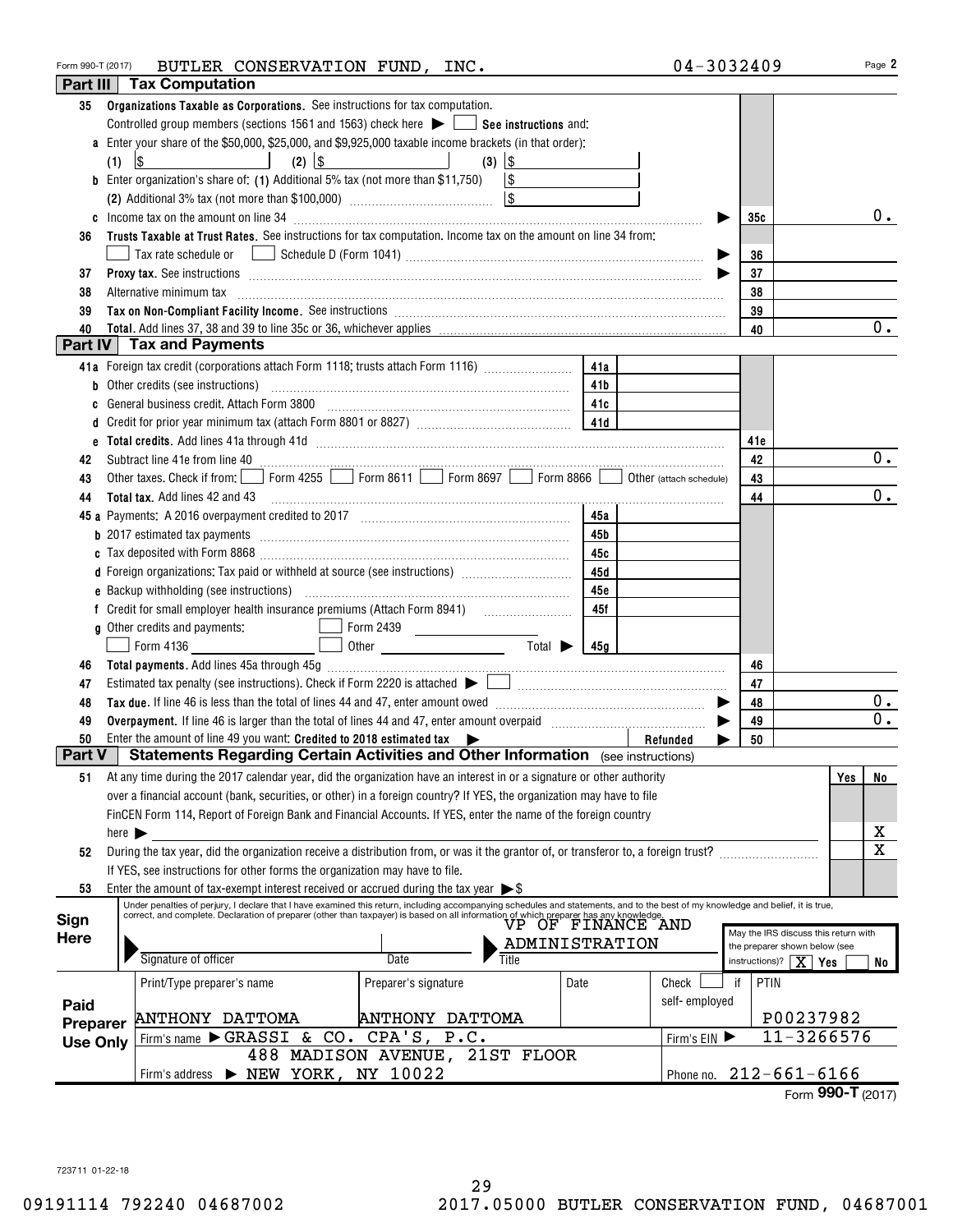| Schedule A - Cost of Goods Sold. Enter method of inventory valuation                                                      |                                                                                                                                                     |                                                                                               | N/A<br>$\blacktriangleright$                                                                     |    |                                                                                  |                |                                                                                |    |
|---------------------------------------------------------------------------------------------------------------------------|-----------------------------------------------------------------------------------------------------------------------------------------------------|-----------------------------------------------------------------------------------------------|--------------------------------------------------------------------------------------------------|----|----------------------------------------------------------------------------------|----------------|--------------------------------------------------------------------------------|----|
| Inventory at beginning of year<br>1.                                                                                      | 1                                                                                                                                                   |                                                                                               |                                                                                                  |    |                                                                                  | 6              |                                                                                |    |
| Purchases<br>2                                                                                                            | $\overline{2}$                                                                                                                                      |                                                                                               | 7 Cost of goods sold. Subtract line 6                                                            |    |                                                                                  |                |                                                                                |    |
| 3                                                                                                                         | 3                                                                                                                                                   |                                                                                               | from line 5. Enter here and in Part I,                                                           |    |                                                                                  |                |                                                                                |    |
| 4a Additional section 263A costs                                                                                          |                                                                                                                                                     |                                                                                               |                                                                                                  |    |                                                                                  | $\overline{7}$ |                                                                                |    |
|                                                                                                                           | 4a                                                                                                                                                  |                                                                                               | 8 Do the rules of section 263A (with respect to                                                  |    |                                                                                  |                | Yes                                                                            | No |
| <b>b</b> Other costs (attach schedule)                                                                                    | 4 <sub>b</sub>                                                                                                                                      |                                                                                               | property produced or acquired for resale) apply to                                               |    |                                                                                  |                |                                                                                |    |
| <b>Total.</b> Add lines 1 through 4b                                                                                      | 5                                                                                                                                                   |                                                                                               |                                                                                                  |    |                                                                                  |                |                                                                                |    |
| Schedule C - Rent Income (From Real Property and Personal Property Leased With Real Property)<br>(see instructions)       |                                                                                                                                                     |                                                                                               |                                                                                                  |    |                                                                                  |                |                                                                                |    |
| 1. Description of property                                                                                                |                                                                                                                                                     |                                                                                               |                                                                                                  |    |                                                                                  |                |                                                                                |    |
| (1)                                                                                                                       |                                                                                                                                                     |                                                                                               |                                                                                                  |    |                                                                                  |                |                                                                                |    |
| (2)                                                                                                                       |                                                                                                                                                     |                                                                                               |                                                                                                  |    |                                                                                  |                |                                                                                |    |
| (3)                                                                                                                       |                                                                                                                                                     |                                                                                               |                                                                                                  |    |                                                                                  |                |                                                                                |    |
| (4)                                                                                                                       |                                                                                                                                                     |                                                                                               |                                                                                                  |    |                                                                                  |                |                                                                                |    |
|                                                                                                                           | 2.                                                                                                                                                  | Rent received or accrued                                                                      |                                                                                                  |    |                                                                                  |                |                                                                                |    |
| (a) From personal property (if the percentage of<br>rent for personal property is more than<br>10% but not more than 50%) | (b) From real and personal property (if the percentage<br>of rent for personal property exceeds 50% or if<br>the rent is based on profit or income) |                                                                                               | 3(a) Deductions directly connected with the income in<br>columns 2(a) and 2(b) (attach schedule) |    |                                                                                  |                |                                                                                |    |
| (1)                                                                                                                       |                                                                                                                                                     |                                                                                               |                                                                                                  |    |                                                                                  |                |                                                                                |    |
| (2)                                                                                                                       |                                                                                                                                                     |                                                                                               |                                                                                                  |    |                                                                                  |                |                                                                                |    |
| (3)                                                                                                                       |                                                                                                                                                     |                                                                                               |                                                                                                  |    |                                                                                  |                |                                                                                |    |
| (4)                                                                                                                       |                                                                                                                                                     |                                                                                               |                                                                                                  |    |                                                                                  |                |                                                                                |    |
| Total                                                                                                                     | $\overline{0}$ .                                                                                                                                    | Total                                                                                         |                                                                                                  | 0. |                                                                                  |                |                                                                                |    |
| (c) Total income. Add totals of columns 2(a) and 2(b). Enter<br>here and on page 1, Part I, line 6, column (A)            |                                                                                                                                                     |                                                                                               |                                                                                                  | О. | (b) Total deductions.<br>Enter here and on page 1,<br>Part I, line 6, column (B) |                |                                                                                | 0. |
| <b>Schedule E - Unrelated Debt-Financed Income</b> (see instructions)                                                     |                                                                                                                                                     |                                                                                               |                                                                                                  |    |                                                                                  |                |                                                                                |    |
|                                                                                                                           |                                                                                                                                                     |                                                                                               | 2. Gross income from                                                                             |    | 3. Deductions directly connected with or allocable<br>to debt-financed property  |                |                                                                                |    |
| 1. Description of debt-financed property                                                                                  |                                                                                                                                                     |                                                                                               | or allocable to debt-<br>financed property                                                       |    | (a) Straight line depreciation<br>(attach schedule)                              |                | (b) Other deductions<br>(attach schedule)                                      |    |
| (1)                                                                                                                       |                                                                                                                                                     |                                                                                               |                                                                                                  |    |                                                                                  |                |                                                                                |    |
| (2)                                                                                                                       |                                                                                                                                                     |                                                                                               |                                                                                                  |    |                                                                                  |                |                                                                                |    |
| (3)                                                                                                                       |                                                                                                                                                     |                                                                                               |                                                                                                  |    |                                                                                  |                |                                                                                |    |
| (4)                                                                                                                       |                                                                                                                                                     |                                                                                               |                                                                                                  |    |                                                                                  |                |                                                                                |    |
| 4. Amount of average acquisition<br>debt on or allocable to debt-financed<br>property (attach schedule)                   |                                                                                                                                                     | 5 Average adjusted basis<br>of or allocable to<br>debt-financed property<br>(attach schedule) | 6. Column 4 divided<br>by column 5                                                               |    | 7. Gross income<br>reportable (column<br>2 x column 6)                           |                | 8. Allocable deductions<br>(column 6 x total of columns<br>$3(a)$ and $3(b)$ ) |    |
| (1)                                                                                                                       |                                                                                                                                                     |                                                                                               | $\%$                                                                                             |    |                                                                                  |                |                                                                                |    |
| (2)                                                                                                                       |                                                                                                                                                     |                                                                                               | $\frac{0}{0}$                                                                                    |    |                                                                                  |                |                                                                                |    |
| (3)                                                                                                                       |                                                                                                                                                     |                                                                                               | $\frac{0}{0}$                                                                                    |    |                                                                                  |                |                                                                                |    |
| (4)                                                                                                                       |                                                                                                                                                     |                                                                                               | $\frac{0}{0}$                                                                                    |    |                                                                                  |                |                                                                                |    |
|                                                                                                                           |                                                                                                                                                     |                                                                                               |                                                                                                  |    | Enter here and on page 1,<br>Part I, line 7, column (A).                         |                | Enter here and on page 1,<br>Part I, line 7, column (B).                       |    |
| Totals                                                                                                                    |                                                                                                                                                     |                                                                                               |                                                                                                  |    | 0.                                                                               |                |                                                                                | 0. |
| Total dividends-received deductions included in column 8                                                                  |                                                                                                                                                     |                                                                                               |                                                                                                  |    |                                                                                  |                |                                                                                | 0. |
|                                                                                                                           |                                                                                                                                                     |                                                                                               |                                                                                                  |    |                                                                                  |                | $T_{2,2}$ 000 $T$ (0047                                                        |    |

**990-T**  Form (2017)

723721 01-22-18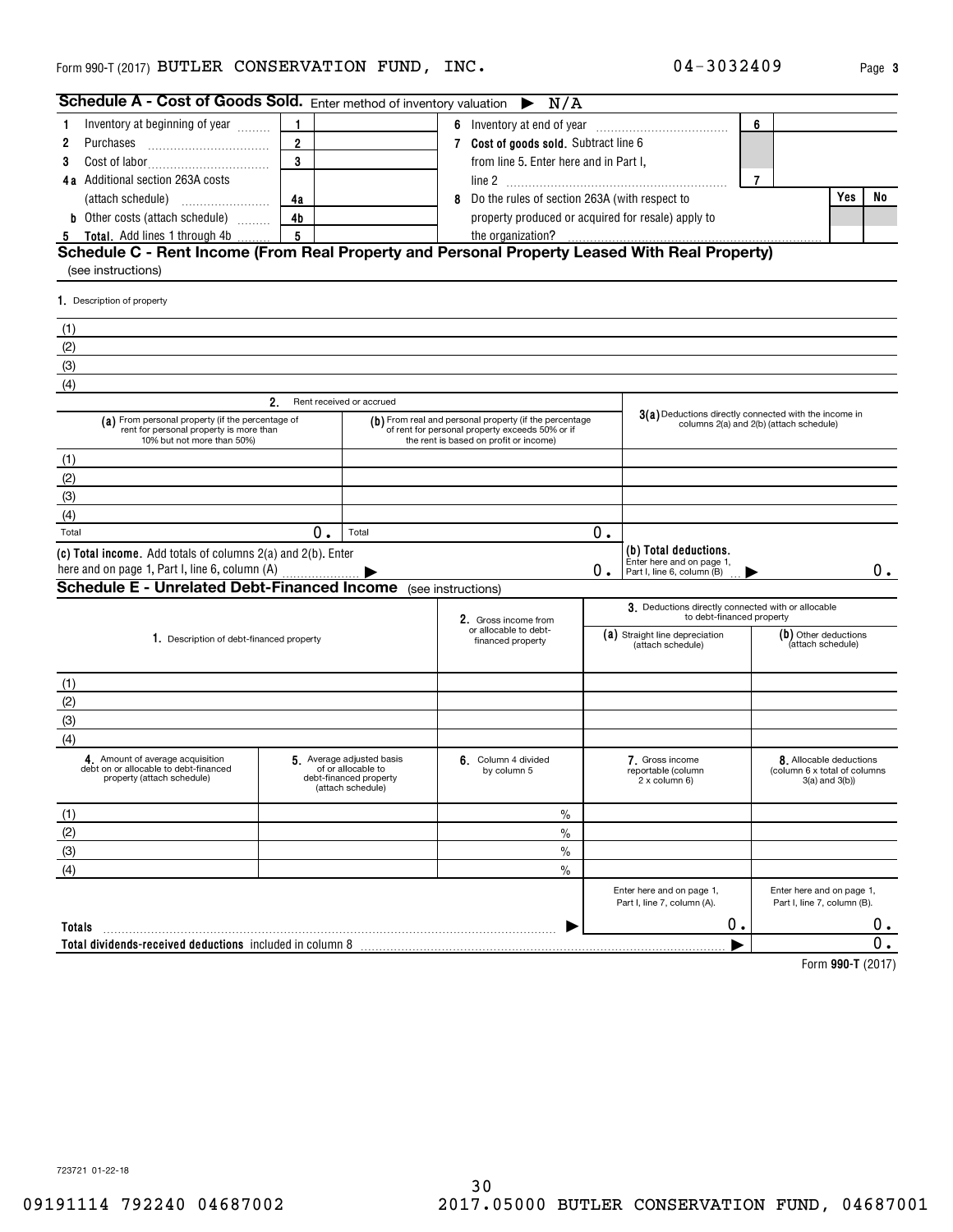| Form 990-T (2017) BUTLER CONSERVATION FUND, INC.                                                        |                          |                                                                    |  |                                                                                         |                                                                                                                                       |                                                                      |                                                                              |                                                                                           | 04-3032409                  |                   | Page 4                                                                                       |
|---------------------------------------------------------------------------------------------------------|--------------------------|--------------------------------------------------------------------|--|-----------------------------------------------------------------------------------------|---------------------------------------------------------------------------------------------------------------------------------------|----------------------------------------------------------------------|------------------------------------------------------------------------------|-------------------------------------------------------------------------------------------|-----------------------------|-------------------|----------------------------------------------------------------------------------------------|
| Schedule F - Interest, Annuities, Royalties, and Rents From Controlled Organizations (see instructions) |                          |                                                                    |  |                                                                                         |                                                                                                                                       |                                                                      |                                                                              |                                                                                           |                             |                   |                                                                                              |
|                                                                                                         |                          |                                                                    |  |                                                                                         | <b>Exempt Controlled Organizations</b>                                                                                                |                                                                      |                                                                              |                                                                                           |                             |                   |                                                                                              |
| 1. Name of controlled organization                                                                      |                          | 2. Employer<br>identification<br>number                            |  |                                                                                         | 3. Net unrelated income<br>(loss) (see instructions)                                                                                  | 4. Total of specified<br>payments made                               |                                                                              | 5. Part of column 4 that is<br>included in the controlling<br>organization's gross income |                             |                   | 6. Deductions directly<br>connected with income<br>in column 5                               |
| (1)                                                                                                     |                          |                                                                    |  |                                                                                         |                                                                                                                                       |                                                                      |                                                                              |                                                                                           |                             |                   |                                                                                              |
| (2)                                                                                                     |                          |                                                                    |  |                                                                                         |                                                                                                                                       |                                                                      |                                                                              |                                                                                           |                             |                   |                                                                                              |
| (3)                                                                                                     |                          |                                                                    |  |                                                                                         |                                                                                                                                       |                                                                      |                                                                              |                                                                                           |                             |                   |                                                                                              |
| (4)                                                                                                     |                          |                                                                    |  |                                                                                         |                                                                                                                                       |                                                                      |                                                                              |                                                                                           |                             |                   |                                                                                              |
| Nonexempt Controlled Organizations                                                                      |                          |                                                                    |  |                                                                                         |                                                                                                                                       |                                                                      |                                                                              |                                                                                           |                             |                   |                                                                                              |
| 7. Taxable Income                                                                                       |                          | 8. Net unrelated income (loss)<br>(see instructions)               |  |                                                                                         | 9. Total of specified payments<br>made                                                                                                |                                                                      | 10. Part of column 9 that is included<br>in the controlling organization's   | gross income                                                                              |                             |                   | 11. Deductions directly connected<br>with income in column 10                                |
| (1)                                                                                                     |                          |                                                                    |  |                                                                                         |                                                                                                                                       |                                                                      |                                                                              |                                                                                           |                             |                   |                                                                                              |
| (2)                                                                                                     |                          |                                                                    |  |                                                                                         |                                                                                                                                       |                                                                      |                                                                              |                                                                                           |                             |                   |                                                                                              |
| (3)                                                                                                     |                          |                                                                    |  |                                                                                         |                                                                                                                                       |                                                                      |                                                                              |                                                                                           |                             |                   |                                                                                              |
| (4)                                                                                                     |                          |                                                                    |  |                                                                                         |                                                                                                                                       |                                                                      |                                                                              |                                                                                           |                             |                   |                                                                                              |
|                                                                                                         |                          |                                                                    |  |                                                                                         |                                                                                                                                       |                                                                      | Add columns 5 and 10.<br>Enter here and on page 1, Part I,                   | line 8, column (A).                                                                       |                             |                   | Add columns 6 and 11.<br>Enter here and on page 1, Part I,<br>line 8, column (B).            |
| Totals                                                                                                  |                          |                                                                    |  |                                                                                         |                                                                                                                                       |                                                                      |                                                                              |                                                                                           | Ο.                          |                   | 0.                                                                                           |
| Schedule G - Investment Income of a Section 501(c)(7), (9), or (17) Organization                        |                          |                                                                    |  |                                                                                         |                                                                                                                                       |                                                                      |                                                                              |                                                                                           |                             |                   |                                                                                              |
|                                                                                                         | (see instructions)       |                                                                    |  |                                                                                         |                                                                                                                                       |                                                                      |                                                                              |                                                                                           |                             |                   |                                                                                              |
|                                                                                                         | 1. Description of income |                                                                    |  |                                                                                         | 2. Amount of income                                                                                                                   |                                                                      | 3. Deductions<br>directly connected<br>(attach schedule)                     |                                                                                           | 4. Set-asides               | (attach schedule) | 5. Total deductions<br>and set-asides<br>(col. 3 plus col. 4)                                |
| (1)                                                                                                     |                          |                                                                    |  |                                                                                         |                                                                                                                                       |                                                                      |                                                                              |                                                                                           |                             |                   |                                                                                              |
| (2)                                                                                                     |                          |                                                                    |  |                                                                                         |                                                                                                                                       |                                                                      |                                                                              |                                                                                           |                             |                   |                                                                                              |
| (3)                                                                                                     |                          |                                                                    |  |                                                                                         |                                                                                                                                       |                                                                      |                                                                              |                                                                                           |                             |                   |                                                                                              |
| (4)                                                                                                     |                          |                                                                    |  |                                                                                         |                                                                                                                                       |                                                                      |                                                                              |                                                                                           |                             |                   |                                                                                              |
|                                                                                                         |                          |                                                                    |  |                                                                                         | Enter here and on page 1,<br>Part I, line 9, column (A).                                                                              |                                                                      |                                                                              |                                                                                           |                             |                   | Enter here and on page 1,<br>Part I, line 9, column (B).                                     |
| Totals                                                                                                  |                          |                                                                    |  |                                                                                         |                                                                                                                                       | 0.                                                                   |                                                                              |                                                                                           |                             |                   | 0.                                                                                           |
| Schedule I - Exploited Exempt Activity Income, Other Than Advertising Income<br>(see instructions)      |                          |                                                                    |  |                                                                                         |                                                                                                                                       |                                                                      |                                                                              |                                                                                           |                             |                   |                                                                                              |
| 1. Description of<br>exploited activity                                                                 |                          | 2. Gross<br>unrelated business<br>income from<br>trade or business |  | 3. Expenses<br>directly connected<br>with production<br>of unrelated<br>business income | 4. Net income (loss)<br>from unrelated trade or<br>business (column 2<br>minus column 3). If a<br>gain, compute cols. 5<br>through 7. |                                                                      | 5. Gross income<br>from activity that<br>is not unrelated<br>business income |                                                                                           | attributable to<br>column 5 | 6. Expenses       | 7. Excess exempt<br>expenses (column<br>6 minus column 5,<br>but not more than<br>column 4). |
| (1)                                                                                                     |                          |                                                                    |  |                                                                                         |                                                                                                                                       |                                                                      |                                                                              |                                                                                           |                             |                   |                                                                                              |
| (2)                                                                                                     |                          |                                                                    |  |                                                                                         |                                                                                                                                       |                                                                      |                                                                              |                                                                                           |                             |                   |                                                                                              |
| (3)                                                                                                     |                          |                                                                    |  |                                                                                         |                                                                                                                                       |                                                                      |                                                                              |                                                                                           |                             |                   |                                                                                              |
| (4)                                                                                                     |                          |                                                                    |  |                                                                                         |                                                                                                                                       |                                                                      |                                                                              |                                                                                           |                             |                   |                                                                                              |
|                                                                                                         |                          | Enter here and on<br>page 1, Part I,<br>line 10, col. (A).         |  | Enter here and on<br>page 1, Part I,<br>line 10, col. (B).<br>0.                        |                                                                                                                                       |                                                                      |                                                                              |                                                                                           |                             |                   | Enter here and<br>on page 1,<br>Part II, line 26.                                            |
| Totals<br><b>Schedule J - Advertising Income</b> (see instructions)                                     |                          | 0.                                                                 |  |                                                                                         |                                                                                                                                       |                                                                      |                                                                              |                                                                                           |                             |                   | 0.                                                                                           |
| Income From Periodicals Reported on a Consolidated Basis<br>Part I                                      |                          |                                                                    |  |                                                                                         |                                                                                                                                       |                                                                      |                                                                              |                                                                                           |                             |                   |                                                                                              |
| 1. Name of periodical                                                                                   |                          | 2. Gross<br>advertising<br>income                                  |  | 3. Direct<br>advertising costs                                                          | col. 3). If a gain, compute                                                                                                           | 4. Advertising gain<br>or (loss) (col. 2 minus<br>cols. 5 through 7. | 5. Circulation<br>income                                                     |                                                                                           | 6. Readership<br>costs      |                   | 7. Excess readership<br>costs (column 6 minus<br>column 5, but not more<br>than column 4).   |
| (1)                                                                                                     |                          |                                                                    |  |                                                                                         |                                                                                                                                       |                                                                      |                                                                              |                                                                                           |                             |                   |                                                                                              |
| (2)                                                                                                     |                          |                                                                    |  |                                                                                         |                                                                                                                                       |                                                                      |                                                                              |                                                                                           |                             |                   |                                                                                              |
| (3)                                                                                                     |                          |                                                                    |  |                                                                                         |                                                                                                                                       |                                                                      |                                                                              |                                                                                           |                             |                   |                                                                                              |

| υ. |  |  |                |      |
|----|--|--|----------------|------|
|    |  |  | Form $990 - T$ | ヽィーハ |

723731 01-22-18

(4)

**Totals** (carry to Part II, line (5))

 $\blacktriangleright$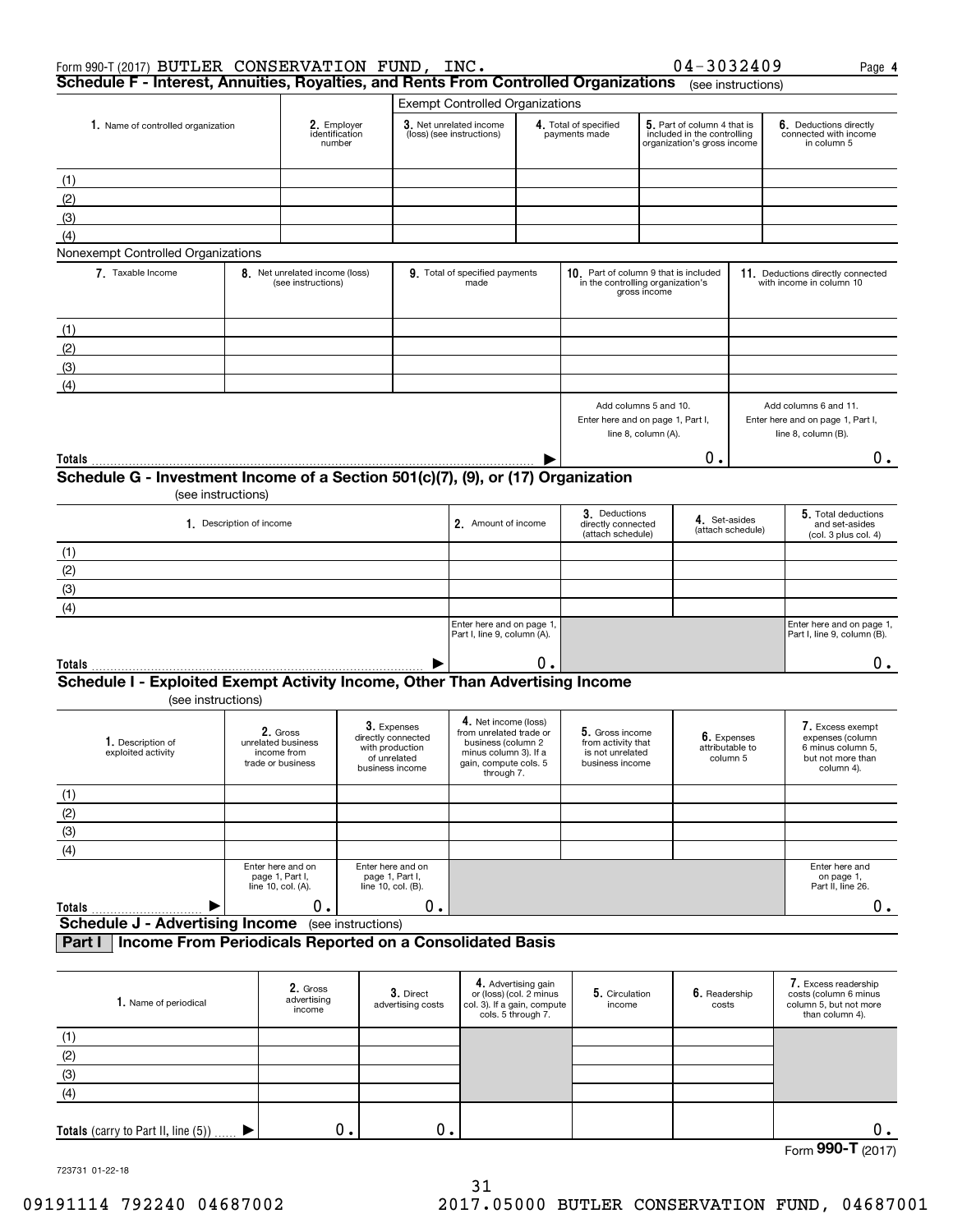#### Form 990-T (2017) <code>BUTLER CONSERVATION FUND, INC.</code>  $0\,4-3\,0\,3\,2\,4\,0\,9$  Page

 $\blacktriangleright$ 

**Part II | Income From Periodicals Reported on a Separate Basis** (For each periodical listed in Part II, fill in columns 2 through 7 on a line-by-line basis.)

**Total.**  Enter here and on page 1, Part II, line 14

| 1. Name of periodical                                          | 2. Gross<br>advertising<br>income                          |  | 3. Direct<br>advertising costs                             | 4. Advertising gain<br>or (loss) (col. 2 minus<br>col. 3). If a gain, compute<br>cols. 5 through 7. |                    | 5. Circulation<br>income                     |                | 6. Readership<br>costs | 7. Excess readership<br>costs (column 6 minus<br>column 5, but not more<br>than column 4). |    |
|----------------------------------------------------------------|------------------------------------------------------------|--|------------------------------------------------------------|-----------------------------------------------------------------------------------------------------|--------------------|----------------------------------------------|----------------|------------------------|--------------------------------------------------------------------------------------------|----|
| (1)                                                            |                                                            |  |                                                            |                                                                                                     |                    |                                              |                |                        |                                                                                            |    |
| (2)                                                            |                                                            |  |                                                            |                                                                                                     |                    |                                              |                |                        |                                                                                            |    |
| (3)                                                            |                                                            |  |                                                            |                                                                                                     |                    |                                              |                |                        |                                                                                            |    |
| (4)                                                            |                                                            |  |                                                            |                                                                                                     |                    |                                              |                |                        |                                                                                            |    |
| <b>Totals from Part I</b>                                      | 0.                                                         |  | 0.                                                         |                                                                                                     |                    |                                              |                |                        |                                                                                            | 0. |
|                                                                | Enter here and on<br>page 1, Part I,<br>line 11, col. (A). |  | Enter here and on<br>page 1, Part I,<br>line 11, col. (B). |                                                                                                     |                    |                                              |                |                        | Enter here and<br>on page 1,<br>Part II, line 27.                                          |    |
| Totals, Part II (lines 1-5)                                    | 0.                                                         |  | 0.                                                         |                                                                                                     |                    |                                              |                |                        |                                                                                            | 0. |
| Schedule K - Compensation of Officers, Directors, and Trustees |                                                            |  |                                                            |                                                                                                     | (see instructions) |                                              |                |                        |                                                                                            |    |
| $1.$ Name                                                      |                                                            |  |                                                            | 2. Title                                                                                            |                    | 3. Percent of<br>time devoted to<br>business |                |                        | 4. Compensation attributable<br>to unrelated business                                      |    |
| (1)                                                            |                                                            |  |                                                            |                                                                                                     |                    |                                              | $\frac{9}{10}$ |                        |                                                                                            |    |
| (2)                                                            |                                                            |  |                                                            |                                                                                                     |                    |                                              | $\frac{9}{6}$  |                        |                                                                                            |    |
| (3)                                                            |                                                            |  |                                                            |                                                                                                     |                    |                                              | $\frac{9}{6}$  |                        |                                                                                            |    |
| (4)                                                            |                                                            |  |                                                            |                                                                                                     |                    |                                              | $\frac{9}{6}$  |                        |                                                                                            |    |

**990-T**  Form (2017) 0.

723732 01-22-18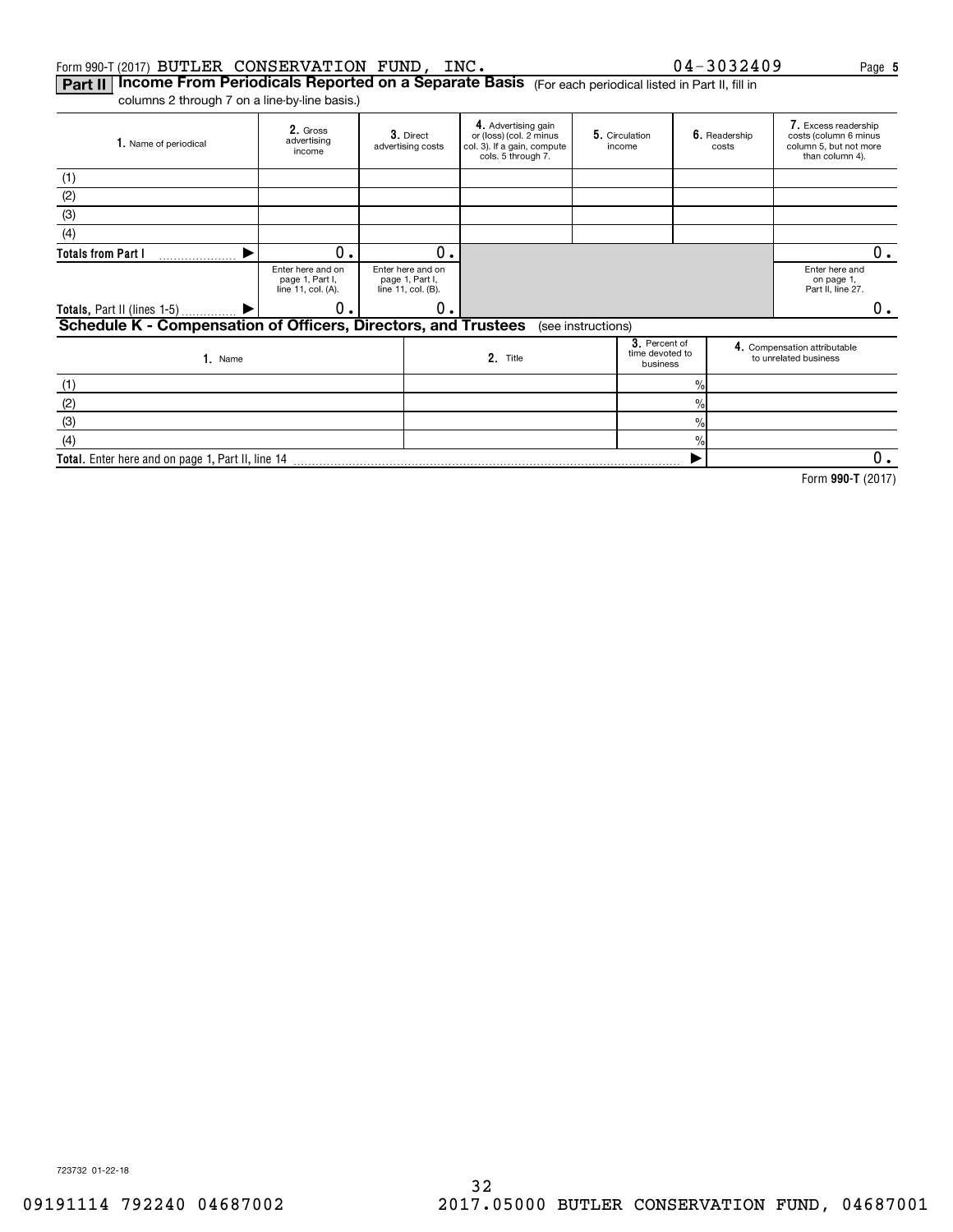33 STATEMENT(S) 14, 15

~~~~~~~~~~~~~~~~~~~~~~~~~~~~~~~~~~~~~~~~~~~~~~~~~~~~~~~~~~~~~~~~~~~~~~~~~~~~~~FORM 990-T DESCRIPTION OF ORGANIZATION'S PRIMARY UNRELATED STATEMENT 14 BUSINESS ACTIVITY

}}}}}}}}}}}}}}}}}}}}}}}}}}}}}} }}}}}}}}}}

INVESTMENT IN PARTNERSHIPS REPORTING UNRELATED BUSINESS INCOME OR LOSS

TO FORM 990-T, PAGE 1

| FORM $990-T$<br>INCOME (LOSS) FROM PARTNERSHIPS<br>AND S CORPORATIONS | STATEMENT 15   |
|-----------------------------------------------------------------------|----------------|
| DESCRIPTION                                                           | AMOUNT         |
| PASS THRU INCOME/LOSS FROM PARTNERSHIP INVESTMENTS                    | $-1,570,226$ . |
| TOTAL TO FORM 990-T, PAGE 1, LINE 5                                   | $-1,570,226$ . |

~~~~~~~~~~~~~~~~~~~~~~~~~~~~~~~~~~~~~~~~~~~~~~~~~~~~~~~~~~~~~~~~~~~~~~~~~~~~~~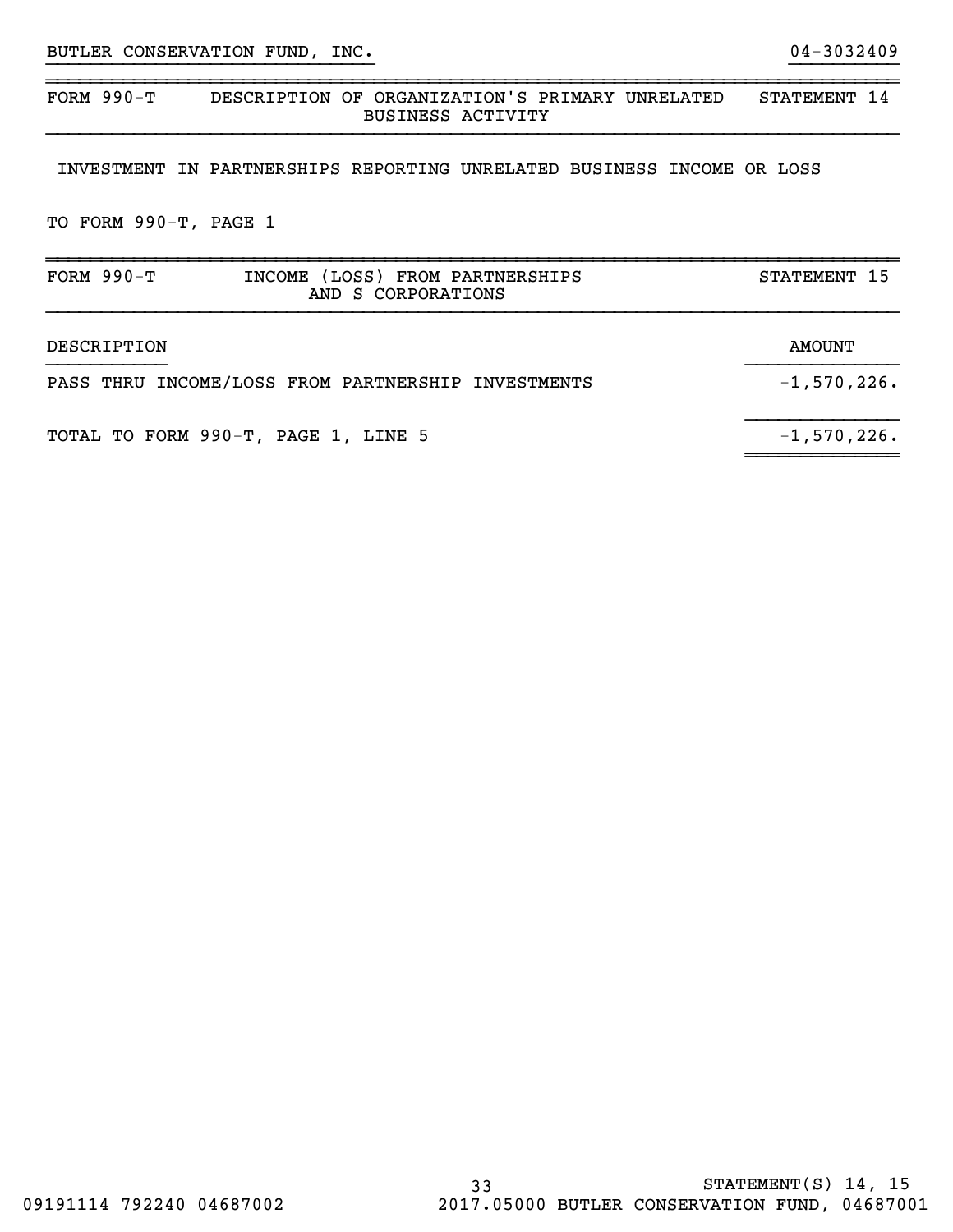|             |                    |                                                        | Information Return by a Shareholder of a Passive Foreign<br><b>Investment Company or Qualified Electing Fund</b>                                                                                                                                                                                                                                                                                                                                                                                                                                                                                                                                                                            |                                                                        | OMB No. 1545-1002             |
|-------------|--------------------|--------------------------------------------------------|---------------------------------------------------------------------------------------------------------------------------------------------------------------------------------------------------------------------------------------------------------------------------------------------------------------------------------------------------------------------------------------------------------------------------------------------------------------------------------------------------------------------------------------------------------------------------------------------------------------------------------------------------------------------------------------------|------------------------------------------------------------------------|-------------------------------|
|             |                    | Department of the Treasurv<br>Internal Revenue Service | Information about Form 8621 and its separate instructions is at www.irs.gov/form8621.                                                                                                                                                                                                                                                                                                                                                                                                                                                                                                                                                                                                       |                                                                        | Attachment<br>Sequence No. 69 |
|             |                    | Name of shareholder                                    |                                                                                                                                                                                                                                                                                                                                                                                                                                                                                                                                                                                                                                                                                             | Identifying number (see instructions)                                  |                               |
|             |                    |                                                        | BUTLER CONSERVATION FUND, INC.                                                                                                                                                                                                                                                                                                                                                                                                                                                                                                                                                                                                                                                              | 04-3032409                                                             |                               |
|             |                    |                                                        | Number, street, and room or suite no. (If a P.O. box, see instructions.)                                                                                                                                                                                                                                                                                                                                                                                                                                                                                                                                                                                                                    | Shareholder tax year: calendar year $2017$ or other tax year beginning |                               |
|             |                    |                                                        | 60 CUTTER MILL ROAD, SUITE 212                                                                                                                                                                                                                                                                                                                                                                                                                                                                                                                                                                                                                                                              | and ending                                                             |                               |
|             |                    | GREAT NECK, NY                                         | City or town, state, and ZIP code or country<br>11021                                                                                                                                                                                                                                                                                                                                                                                                                                                                                                                                                                                                                                       |                                                                        |                               |
|             |                    |                                                        | $\boxed{\mathbf{X}}$ Corporation<br>Check type of shareholder filing the return:<br>Individual<br>Check if any Excepted Specified Foreign Financial Assets are Reported on this Form (see instructions)                                                                                                                                                                                                                                                                                                                                                                                                                                                                                     | Partnership<br>S Corporation<br><b>Nongrantor Trust</b>                | Estate                        |
|             |                    |                                                        | Name of passive foreign investment company (PFIC) or qualified electing fund (QEF)<br>ARISAIG ASIA CONSUMER FUND LIMITED                                                                                                                                                                                                                                                                                                                                                                                                                                                                                                                                                                    | Employer identification number (if any)                                |                               |
|             |                    |                                                        | Address (Enter number, street, city or town, and country.)                                                                                                                                                                                                                                                                                                                                                                                                                                                                                                                                                                                                                                  | Reference ID number (see instructions)<br>043032409000                 |                               |
|             |                    |                                                        | CRAIGMUIR CHAMBERS P.O. BOX 71 ROAD TOWN                                                                                                                                                                                                                                                                                                                                                                                                                                                                                                                                                                                                                                                    | Tax year of PFIC or QEF: calendar year                                 | 2017<br>or other              |
|             |                    |                                                        | TORTOLA, BRITISH VIRGIN ISLANDS                                                                                                                                                                                                                                                                                                                                                                                                                                                                                                                                                                                                                                                             | tax year beginning<br>ending                                           | and                           |
|             | Part I             |                                                        | <b>Summary of Annual Information (See instructions.)</b>                                                                                                                                                                                                                                                                                                                                                                                                                                                                                                                                                                                                                                    |                                                                        |                               |
| 1           |                    |                                                        | Provide the following information with respect to all shares of the PFIC held by the shareholder:<br>Description of each class of shares held by the shareholder: COMMON SHARES<br>Check if shares jointly owned with spouse.                                                                                                                                                                                                                                                                                                                                                                                                                                                               |                                                                        |                               |
| 2           |                    |                                                        | Date shares acquired during the taxable year, if applicable:                                                                                                                                                                                                                                                                                                                                                                                                                                                                                                                                                                                                                                |                                                                        |                               |
| 3           |                    |                                                        | 16,030.<br>Number of shares held at the end of the taxable year:                                                                                                                                                                                                                                                                                                                                                                                                                                                                                                                                                                                                                            |                                                                        |                               |
| 4           | (a)                | \$0-50,000                                             | Value of shares held at the end of the taxable year (check the appropriate box, if applicable):<br>\$50,001-100,000<br>(c) $\Box$ \$100,001-150,000<br>(b)<br>(e) If more than \$200,000, list value: $\_\_$ 1, 514, 194.                                                                                                                                                                                                                                                                                                                                                                                                                                                                   | \$150,001-200,000<br>(d)                                               |                               |
| 5           | (a)<br>(b)<br>(c)  |                                                        | Type of PFIC and amount of any excess distribution or gain treated as an excess distribution under section 1291, inclusion under section<br>1293, or inclusion or deduction under section 1296;<br>Section 1291 \$<br>127,945.<br>$\boxed{\mathbf{X}}$ Section 1293 (Qualified Electing Fund) \$<br>Section 1296 (Mark to Market) \$                                                                                                                                                                                                                                                                                                                                                        |                                                                        |                               |
|             | Part II            |                                                        | <b>Elections</b> (See instructions.)                                                                                                                                                                                                                                                                                                                                                                                                                                                                                                                                                                                                                                                        | SEE STATEMENT                                                          | 16                            |
| Α<br>В<br>С | $\boxed{\text{X}}$ |                                                        | Election To Treat the PFIC as a QEF. I, a shareholder of a PFIC, elect to treat the PFIC as a QEF. Complete lines 6a through 7c of Part III.<br>Election To Extend Time For Payment of Tax. I, a shareholder of a QEF, elect to extend the time for payment of tax on the undistributed earnings and profits<br>of the QEF until this election is terminated. Complete lines 8a through 9c of Part III to calculate the tax that may be deferred.<br>Note: If any portion of line 6a or line 7a of Part III is includible under section 951, you may not make this election. Also, see sections<br>1294(c) and 1294(f) and the related regulations for events that terminate this election. |                                                                        |                               |
|             |                    |                                                        | Election To Mark-to-Market PFIC Stock. I, a shareholder of a PFIC, elect to mark-to-market the PFIC stock that is marketable within the meaning of section<br>1296(e). Complete Part IV.                                                                                                                                                                                                                                                                                                                                                                                                                                                                                                    |                                                                        |                               |
| D           |                    |                                                        | Deemed Sale Election. I, a shareholder on the first day of a PFIC's first tax year as a QEF, elect to recognize gain on the deemed sale of my interest in the<br>PFIC. Enter gain or loss on line 15f of Part V.                                                                                                                                                                                                                                                                                                                                                                                                                                                                            |                                                                        |                               |
| Е           |                    |                                                        | <b>Deemed Dividend Election.</b> I, a shareholder on the first day of a PFIC's first tax year as a QEF that is a controlled foreign corporation (CFC), elect to treat an<br>amount equal to my share of the post-1986 earnings and profits of the CFC as an excess distribution. Enter this amount on line 15e of Part V. If the                                                                                                                                                                                                                                                                                                                                                            |                                                                        |                               |
|             |                    |                                                        | excess distribution is greater than zero, also complete line 16 of Part V.<br>Election To Recognize Gain on Deemed Sale of PFIC. I, a shareholder of a former PFIC or a PFIC to which section 1297(d) applies, elect to treat as an excess<br>distribution the gain recognized on the deemed sale of my interest in the PFIC on the last day of its last tax year as a PFIC under section 1297(a). Enter<br>gain on line 15f of Part V.                                                                                                                                                                                                                                                     |                                                                        |                               |
| G           |                    |                                                        | Deemed Dividend Election With Respect to a Section 1297(e) PFIC. I, a shareholder of a section 1297(e) PFIC, within the meaning of Regulations section<br>1.1297-3(a), elect to make a deemed dividend election with respect to the Section 1297(e) PFIC. My holding period in the stock of the Section 1297(e)<br>PFIC includes the CFC qualification date, as defined in Regulations section 1.1297-3(d). Enter the excess distribution on line 15e, Part V. If the excess<br>distribution is greater than zero, also complete line 16, Part V.                                                                                                                                           |                                                                        |                               |
| H.          |                    |                                                        | Deemed Dividend Election With Respect to a Former PFIC. I, a shareholder of a former PFIC, within the meaning of Regulations section 1.1298-3(a),<br>elect to make a deemed dividend election with respect to the former PFIC. My holding period in the stock of the former PFIC includes the termination date, as<br>defined in Regulations section 1.1298-3(d). Enter the excess distribution on line 15e, Part V. If the excess distribution is greater than zero, also<br>complete line 16, Part V.                                                                                                                                                                                     |                                                                        |                               |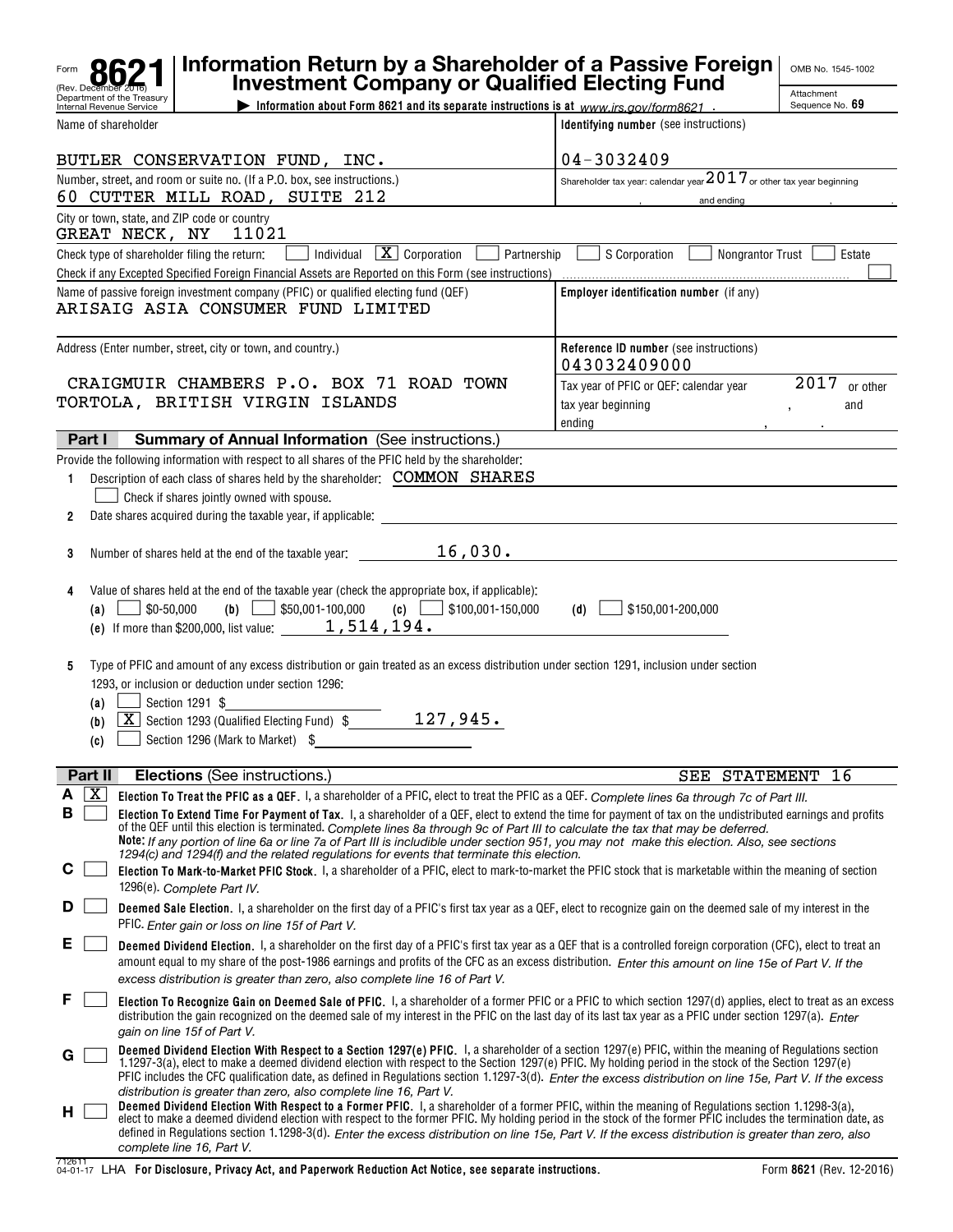|     | Form 8621 (Rev. 12-2016)                                                                                                                                                                                                       |    |           |                 | Page 2    |
|-----|--------------------------------------------------------------------------------------------------------------------------------------------------------------------------------------------------------------------------------|----|-----------|-----------------|-----------|
|     | Income From a Qualified Electing Fund (QEF). All QEF shareholders complete lines 6a through 7c. If you are making<br>Part III                                                                                                  |    |           |                 |           |
|     | Election B, also complete lines 8a through 9c. (See instructions.)                                                                                                                                                             |    |           |                 |           |
| 6а  |                                                                                                                                                                                                                                | 6a | 2,733.    |                 |           |
| b   | Enter the portion of line 6a that is included in income under section 951 or that may be                                                                                                                                       |    |           |                 |           |
|     | excluded under section 1293(g)                                                                                                                                                                                                 | 6b |           |                 |           |
| C   | Subtract line 6b from line 6a. Enter this amount on your tax return as ordinary income                                                                                                                                         |    |           | 6c              | 2,733.    |
| 7 a |                                                                                                                                                                                                                                | 7a | 125, 212. |                 |           |
| b   | Enter the portion of line 7a that is included in income under section 951 or that may be                                                                                                                                       |    |           |                 |           |
|     | excluded under section 1293(g)                                                                                                                                                                                                 | 7b |           |                 |           |
|     | Subtract line 7b from line 7a. This amount is a net long-term capital gain. Enter this amount in Part II of the Schedule D                                                                                                     |    |           |                 |           |
|     | used for your income tax return. (See instructions.)                                                                                                                                                                           |    |           | 7c              | 125, 212. |
|     | Complete lines 8 and 9 only if you are making a section 1294 election (Election B) for the current tax year.                                                                                                                   |    |           |                 |           |
| 8а  |                                                                                                                                                                                                                                |    |           | 8a              |           |
|     | Enter the total amount of cash and the fair market value of other property distributed                                                                                                                                         |    |           |                 |           |
|     | or deemed distributed to you during the tax year of the QEF. (See instructions.)                                                                                                                                               | 8b |           |                 |           |
|     | Enter the portion of line 8a not already included in line 8b that is attributable to shares                                                                                                                                    |    |           |                 |           |
|     | in the QEF that you disposed of, pledged, or otherwise transferred during the tax year<br>$\mathcal{L}$                                                                                                                        | 8c |           |                 |           |
| d   | Add lines 8b and 8c [11] Add lines 8b and 8c [11] Add lines 8b and 8c [11] Add lines 8b and 8c [11] Add lines 8b and 8c [11] Add lines 8b and 8c [11] Add lines 8b and 8c [11] Add lines 8b and 8c [11] Add lines 8b and 8c [1 |    |           | 8d              |           |
| e   |                                                                                                                                                                                                                                |    |           | 8e              |           |
|     | Important: If line 8e is greater than zero, and no portion of line 6a or 7a is includible in income under section 951,                                                                                                         |    |           |                 |           |
|     | you may make Election B with respect to the amount on line 8e.                                                                                                                                                                 |    |           |                 |           |
| 9а  | Enter the total tax for the tax year (See instructions.)                                                                                                                                                                       | 9а |           |                 |           |
|     | Enter the total tax for the tax year determined without regard to the amount entered                                                                                                                                           |    |           |                 |           |
|     | on line 8e                                                                                                                                                                                                                     | 9b |           |                 |           |
|     | Subtract line 9b from line 9a. This is the deferred tax, the time for payment of which is extended by making                                                                                                                   |    |           |                 |           |
|     | <b>Election B</b>                                                                                                                                                                                                              |    |           | 9c              |           |
|     | Gain or (Loss) From Mark-to-Market Election (See instructions.)<br>Part IV                                                                                                                                                     |    |           |                 |           |
|     | 10a Enter the fair market value of your PFIC stock at the end of the tax year manufactured content to the fair market value of your PFIC stock at the end of the tax year manufactured content of the fact of the fact of the  |    |           | 10a             |           |
|     | <b>b</b> Enter your adjusted basis in the stock at the end of the tax year                                                                                                                                                     |    |           | 10 <sub>b</sub> |           |
|     | c Subtract line 10b from line 10a. If a gain, do not complete lines 11 and 12. Include this amount as ordinary income                                                                                                          |    |           |                 |           |
|     | on your tax return. If a loss, go to line 11                                                                                                                                                                                   |    |           | 10c             |           |
| 11  | Enter any unreversed inclusions (as defined in section $1296(d)$ )                                                                                                                                                             |    |           | 11              |           |
| 12  | Enter the loss from line 10c, but only to the extent of unreversed inclusions on line 11. Include this amount as an ordinary                                                                                                   |    |           |                 |           |
|     | loss on your tax return in the committee of the contract of the contract of the contract of the contract of the                                                                                                                |    |           | 12              |           |
|     | 13 If you sold or otherwise disposed of any section 1296 stock (see instructions) during the tax year:                                                                                                                         |    |           |                 |           |
|     | a Enter the fair market value of the stock on the date of sale or disposition [11] manumeral manumeral manumer                                                                                                                 |    |           | 13a             |           |
|     | <b>b</b> Enter the adjusted basis of the stock on the date of sale or disposition                                                                                                                                              |    |           | 13 <sub>b</sub> |           |
|     | c Subtract line 13b from line 13a. If a gain, do not complete line 14. Include this amount as ordinary income on your                                                                                                          |    |           |                 |           |
|     | tax return. If a loss, go to line 14                                                                                                                                                                                           |    |           | 13c             |           |
|     | 14a Enter any unreversed inclusions (as defined in section 1296(d))                                                                                                                                                            |    |           | 14a             |           |
|     | b Enter the loss from line 13c, but only to the extent of unreversed inclusions on line 14a. Include this amount as an ordinary                                                                                                |    |           |                 |           |
|     | loss on your tax return. If the loss on line 13c exceeds unreversed inclusions on line 14a, complete line 14c                                                                                                                  |    |           | 14b             |           |
|     | c Enter the amount by which the loss on line 13c exceeds unreversed inclusions on line 14a. Include this amount on your tax                                                                                                    |    |           |                 |           |
|     | return according to the rules generally applicable for losses provided elsewhere in the Code and regulations                                                                                                                   |    |           | 14c             |           |
|     | Note: See instructions in case of multiple sales or dispositions.                                                                                                                                                              |    |           |                 |           |

**8621**  Form (Rev. 12-2016)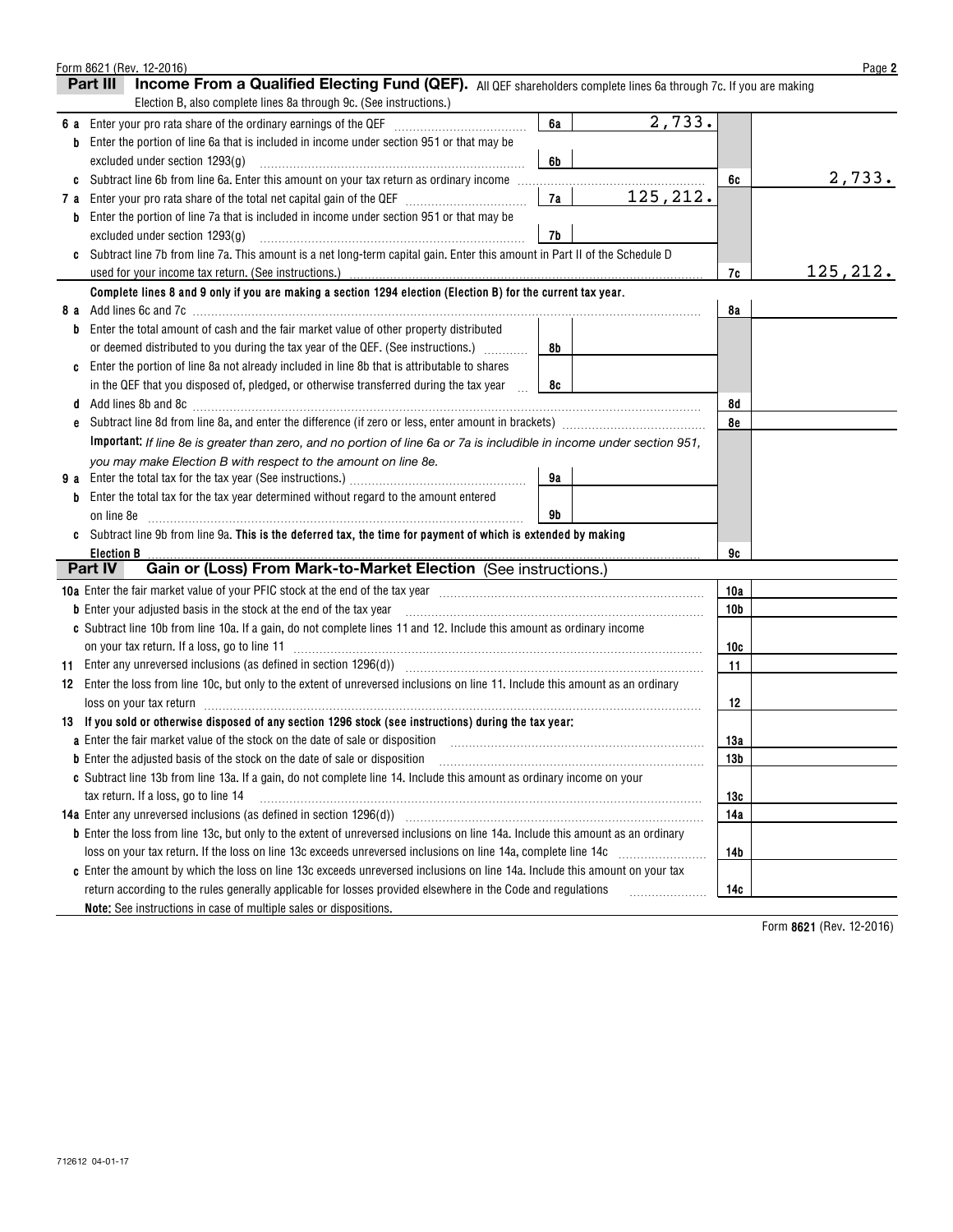| Form 8621 (Rev. 12-2016)                                                                                                                                                                                                       |                 | Page 3 |
|--------------------------------------------------------------------------------------------------------------------------------------------------------------------------------------------------------------------------------|-----------------|--------|
| Distributions From and Dispositions of Stock of a Section 1291 Fund (See instructions.)<br>Part V                                                                                                                              |                 |        |
| Complete a separate Part V for each excess distribution and disposition (see instructions).                                                                                                                                    |                 |        |
| 15 a Enter your total distributions from the section 1291 fund during the current tax year with respect to the applicable stock. If the                                                                                        |                 |        |
| holding period of the stock began in the current tax year, see instructions [11] manufactured in the stock began in the current tax year, see instructions [11] manufactured in the stock began in the current state in the st | 15a             |        |
| <b>b</b> Enter the total distributions (reduced by the portions of such distributions that were excess distributions but not                                                                                                   |                 |        |
| included in income under section $1291(a)(1)(B)$ made by the fund with respect to the applicable stock for each of the 3 years                                                                                                 |                 |        |
| preceding the current tax year (or if shorter, the portion of the shareholder's holding period before the current tax year)                                                                                                    | 15 <sub>b</sub> |        |
|                                                                                                                                                                                                                                | 15c             |        |
|                                                                                                                                                                                                                                | 15d             |        |
| e Subtract line 15d from line 15a. This amount, if more than zero, is the excess distribution with respect to the applicable stock.                                                                                            |                 |        |
| If there is an excess distribution, complete line 16. If zero or less and you did not dispose of stock during the tax year, do not                                                                                             |                 |        |
| complete the rest of Part V. See instructions if you received more than one distribution during the current tax year. Also,                                                                                                    |                 |        |
| see instructions for rules for reporting a nonexcess distribution on your income tax return                                                                                                                                    | 15e             |        |
| Enter gain or loss from the disposition of stock of a section 1291 fund or former section 1291 fund. If a gain,                                                                                                                |                 |        |
| complete line 16. If a loss, show it in brackets and <b>do not</b> complete line 16                                                                                                                                            | 15f             |        |
| 16 a If there is a positive amount on line 15e or 15f (or both), attach a statement for each excess distribution and disposition.                                                                                              |                 |        |
| Show your holding period for each share of stock or block of shares held. Allocate the excess distribution or gain to each day                                                                                                 |                 |        |
| in your holding period. Add all amounts that are allocated to days in each tax year.                                                                                                                                           |                 |        |
| <b>b</b> Enter the total of the amounts determined in line 16a that are allocable to the current tax year and tax years                                                                                                        |                 |        |
| before the foreign corporation became a PFIC (pre-PFIC years). Enter these amounts on your income tax                                                                                                                          |                 |        |
| return as other income                                                                                                                                                                                                         | <b>16b</b>      |        |
| c Enter the aggregate increases in tax (before credits) for each tax year in your holding period                                                                                                                               |                 |        |
|                                                                                                                                                                                                                                | 16c             |        |
|                                                                                                                                                                                                                                | 16d             |        |
| e Subtract line 16d from line 16c. Enter this amount on your income tax return as "additional tax." (See instructions.)                                                                                                        | <b>16e</b>      |        |
| Determine interest on each net increase in tax determined on line 16e using the rates and methods of section 6621.                                                                                                             |                 |        |
| Enter the aggregate amount of interest here. (See instructions.)                                                                                                                                                               | 16f             |        |

**8621**  Form (Rev. 12-2016)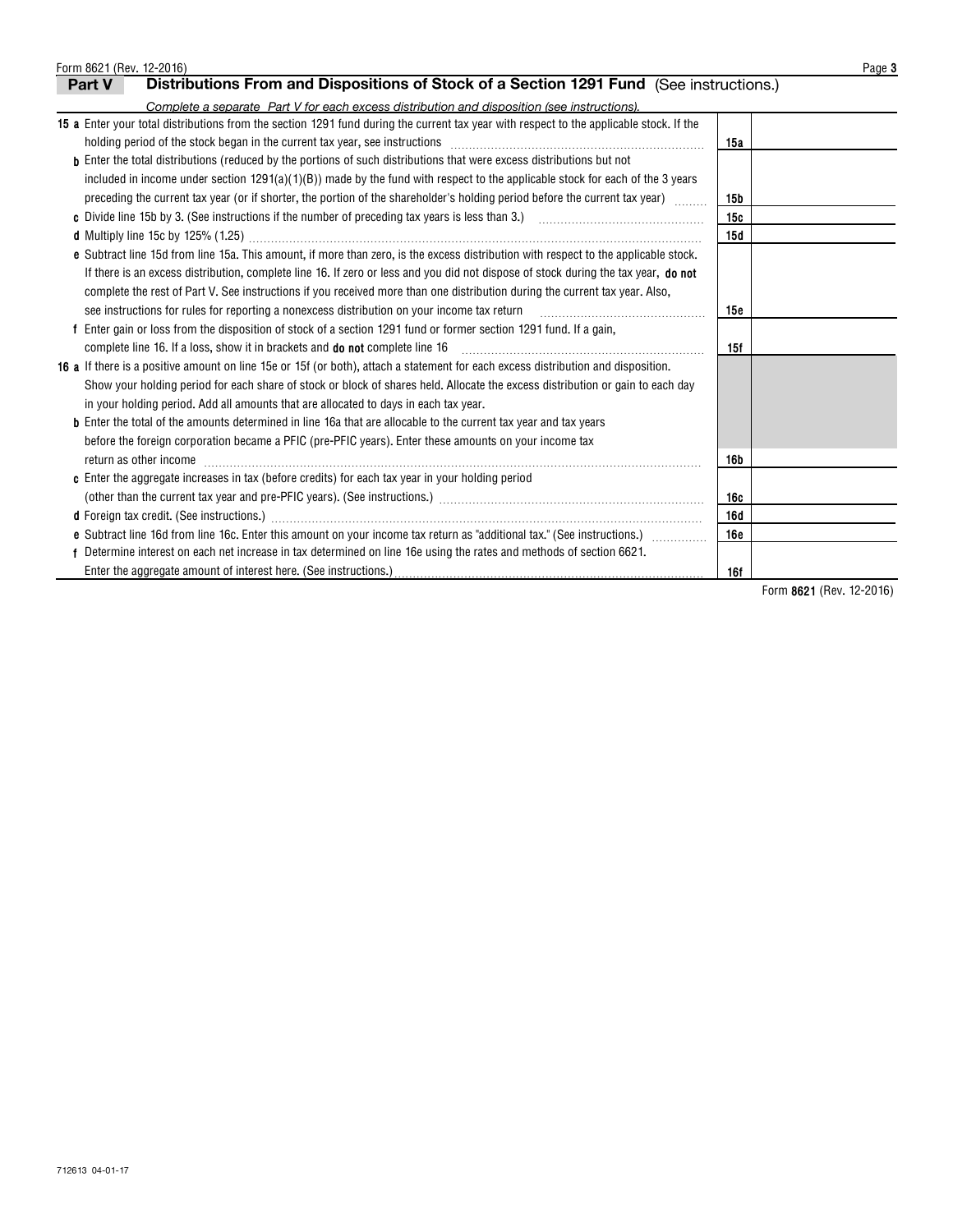| Form 8621 (Rev. 12-2016)                                                                                |                                                           |      |       |      |     | Page 4 |  |  |  |  |  |
|---------------------------------------------------------------------------------------------------------|-----------------------------------------------------------|------|-------|------|-----|--------|--|--|--|--|--|
| Status of Prior Year Section 1294 Elections and Termination of Section 1294 Elections<br><b>Part VI</b> |                                                           |      |       |      |     |        |  |  |  |  |  |
|                                                                                                         | Complete a separate column for each outstanding election. |      |       |      |     |        |  |  |  |  |  |
| Complete lines 17 through                                                                               |                                                           |      |       |      |     |        |  |  |  |  |  |
| 20 to report the status of                                                                              |                                                           |      |       |      |     |        |  |  |  |  |  |
| outstanding prior year                                                                                  |                                                           |      |       |      |     |        |  |  |  |  |  |
| section 1294 elections.                                                                                 |                                                           |      |       |      |     |        |  |  |  |  |  |
|                                                                                                         | (i)                                                       | (ii) | (iii) | (iv) | (v) | (vi)   |  |  |  |  |  |
| 17 Tax year of outstanding                                                                              |                                                           |      |       |      |     |        |  |  |  |  |  |
| election                                                                                                |                                                           |      |       |      |     |        |  |  |  |  |  |
| <b>18</b> Undistributed earnings to                                                                     |                                                           |      |       |      |     |        |  |  |  |  |  |
| which the election relates                                                                              |                                                           |      |       |      |     |        |  |  |  |  |  |
|                                                                                                         |                                                           |      |       |      |     |        |  |  |  |  |  |
| 19 Deferred tax                                                                                         |                                                           |      |       |      |     |        |  |  |  |  |  |
| 20 Interest accrued on deferred                                                                         |                                                           |      |       |      |     |        |  |  |  |  |  |
| tax (line 19) as of the filing                                                                          |                                                           |      |       |      |     |        |  |  |  |  |  |
| date                                                                                                    |                                                           |      |       |      |     |        |  |  |  |  |  |
| Complete lines 21 through                                                                               |                                                           |      |       |      |     |        |  |  |  |  |  |
| 24 only if a section 1294                                                                               |                                                           |      |       |      |     |        |  |  |  |  |  |
| election is terminated in                                                                               |                                                           |      |       |      |     |        |  |  |  |  |  |
| the current year.                                                                                       |                                                           |      |       |      |     |        |  |  |  |  |  |
|                                                                                                         |                                                           |      |       |      |     |        |  |  |  |  |  |
| 21 Event terminating election                                                                           |                                                           |      |       |      |     |        |  |  |  |  |  |
| 22 Earnings distributed or                                                                              |                                                           |      |       |      |     |        |  |  |  |  |  |
| deemed distributed during                                                                               |                                                           |      |       |      |     |        |  |  |  |  |  |
| the tax year<br>.                                                                                       |                                                           |      |       |      |     |        |  |  |  |  |  |
| 23 Deferred tax due with this                                                                           |                                                           |      |       |      |     |        |  |  |  |  |  |
| return                                                                                                  |                                                           |      |       |      |     |        |  |  |  |  |  |
| 24 Accrued interest due with                                                                            |                                                           |      |       |      |     |        |  |  |  |  |  |
|                                                                                                         |                                                           |      |       |      |     |        |  |  |  |  |  |
| Complete lines 25 and 26                                                                                |                                                           |      |       |      |     |        |  |  |  |  |  |
| only if there is a partial                                                                              |                                                           |      |       |      |     |        |  |  |  |  |  |
| termination of a section                                                                                |                                                           |      |       |      |     |        |  |  |  |  |  |
| 1294 election in the                                                                                    |                                                           |      |       |      |     |        |  |  |  |  |  |
| current tax year.                                                                                       |                                                           |      |       |      |     |        |  |  |  |  |  |
| 25 Deferred tax outstanding                                                                             |                                                           |      |       |      |     |        |  |  |  |  |  |
| after partial termination of                                                                            |                                                           |      |       |      |     |        |  |  |  |  |  |
| election. Subtract line 23                                                                              |                                                           |      |       |      |     |        |  |  |  |  |  |
| from line $19$                                                                                          |                                                           |      |       |      |     |        |  |  |  |  |  |
| 26 Interest accrued after partial                                                                       |                                                           |      |       |      |     |        |  |  |  |  |  |
| termination of election.                                                                                |                                                           |      |       |      |     |        |  |  |  |  |  |
| Subtract line 24 from line 20                                                                           |                                                           |      |       |      |     |        |  |  |  |  |  |

**8621**  Form (Rev. 12-2016)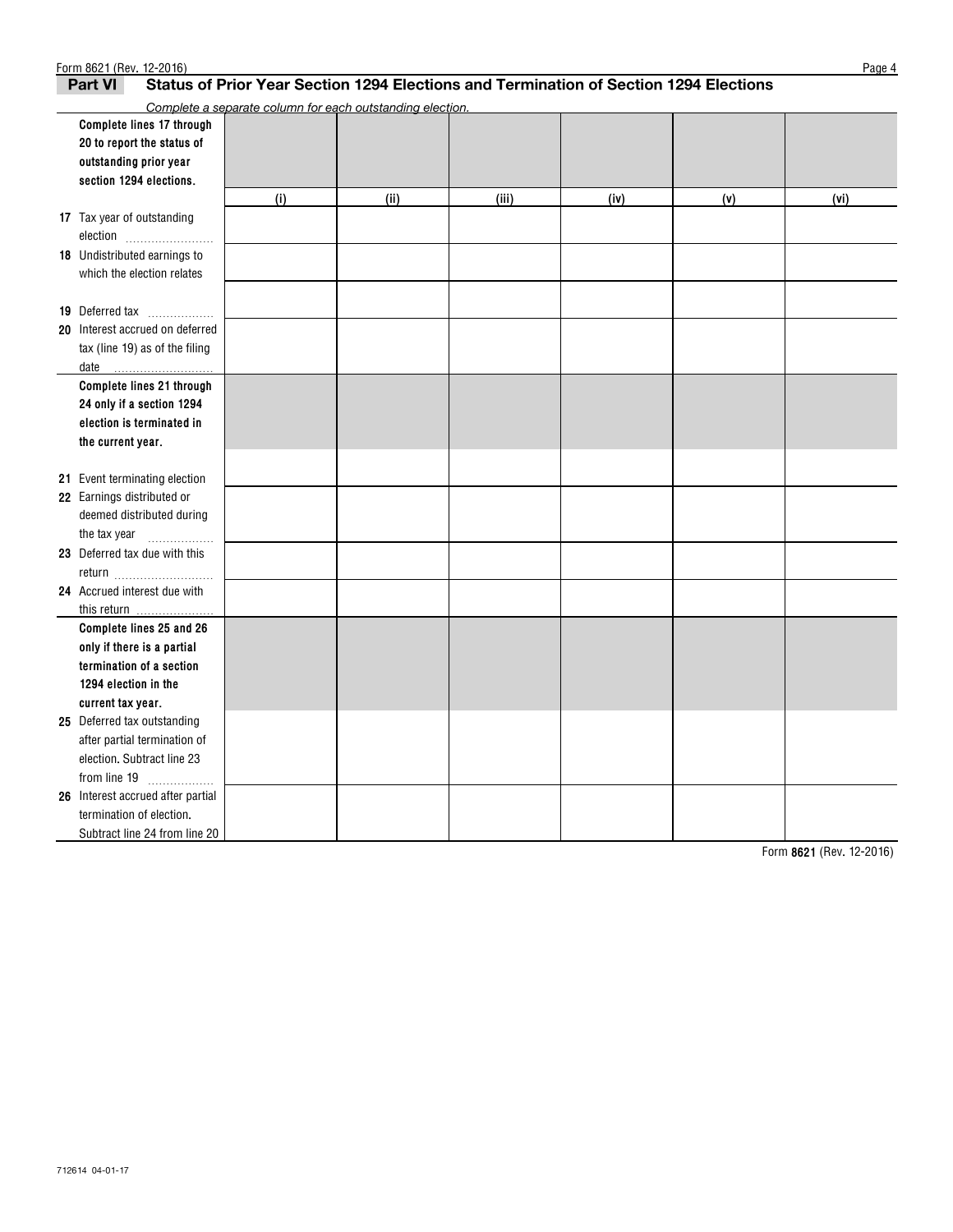~~~~~~~~~~~~~~~~~~~~~~~~~~~~~~~~~~~~~~~~~~~~~~~~~~~~~~~~~~~~~~~~~~~~~~~~~~~~~~

## FORM 8621 ADDITIONAL INFORMATION STATEMENT 16

}}}}}}}}}}}}}}}}}}}}}}}}}}}}}} }}}}}}}}}}

## NAME OF PASSIVE FOREIGN INVESTMENT COMPANY OR QUALIFIED ELECTING FUND

## ARISAIG ASIA CONSUMER FUND LIMITED

|                | NUMBER<br>OF SHARES    | CHANGE                 |                   | NUMBER            | VALUE OF<br>OF SHARES SHARES HELD |
|----------------|------------------------|------------------------|-------------------|-------------------|-----------------------------------|
| CLASS OF STOCK | AT BEGINING<br>OF YEAR | IN NUMBER<br>OF SHARES | DATE OF<br>CHANGE | AT END<br>OF YEAR | AT END<br>OF YEAR                 |
| COMMON SHARES  | 16,030.000             |                        |                   |                   | 16,030.000 1514194.00             |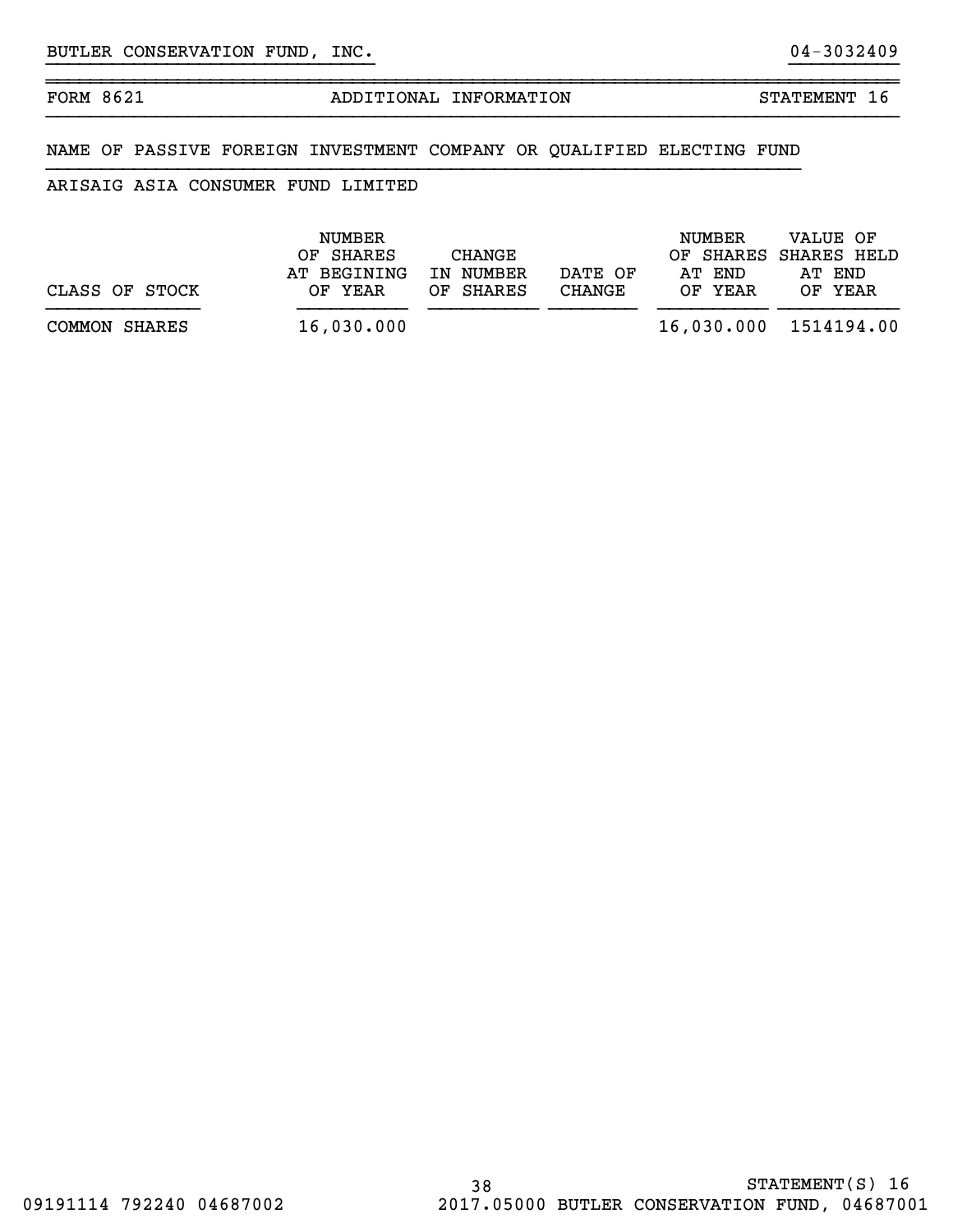(Rev. January 2017)

# **Application for Automatic Extension of Time To File an Exempt Organization Return**

Department of the Treasury Internal Revenue Service

**| File a separate application for each return.**

▶ Information about Form 8868 and its instructions is at www.irs.gov/form8868 **.** 

**Electronic filing** (e-file). You can electronically file Form 8868 to request a 6-month automatic extension of time to file any of the filing of this form, visit <sub>WWW.irs.gov/efile, click on Charities & Non-Profits, and click on e-file for *Charities and Non-Profits.*</sub> forms listed below with the exception of Form 8870, Information Return for Transfers Associated With Certain Personal Benefit Contracts, for which an extension request must be sent to the IRS in paper format (see instructions). For more details on the electronic

**Automatic 6-Month Extension of Time.** Only submit original (no copies needed).

All corporations required to file an income tax return other than Form 990-T (including 1120-C filers), partnerships, REMICs, and trusts must use Form 7004 to request an extension of time to file income tax returns.

|                                                           |                                                                                                                                                                                                                                                                                                                                                                                                                                                                                                                     |        |                                                    |                |                                         | Enter filer's identifying number         |  |
|-----------------------------------------------------------|---------------------------------------------------------------------------------------------------------------------------------------------------------------------------------------------------------------------------------------------------------------------------------------------------------------------------------------------------------------------------------------------------------------------------------------------------------------------------------------------------------------------|--------|----------------------------------------------------|----------------|-----------------------------------------|------------------------------------------|--|
| Type or<br>print                                          | Name of exempt organization or other filer, see instructions.                                                                                                                                                                                                                                                                                                                                                                                                                                                       |        |                                                    |                | Employer identification number (EIN) or |                                          |  |
|                                                           | BUTLER CONSERVATION FUND, INC.                                                                                                                                                                                                                                                                                                                                                                                                                                                                                      |        |                                                    |                | 04-3032409                              |                                          |  |
| File by the<br>due date for<br>filing your<br>return. See | Number, street, and room or suite no. If a P.O. box, see instructions.<br>60 CUTTER MILL ROAD, SUITE 212                                                                                                                                                                                                                                                                                                                                                                                                            |        |                                                    |                |                                         | Social security number (SSN)             |  |
| instructions.                                             | City, town or post office, state, and ZIP code. For a foreign address, see instructions.<br>11021<br>GREAT NECK, NY                                                                                                                                                                                                                                                                                                                                                                                                 |        |                                                    |                |                                         |                                          |  |
|                                                           | Enter the Return Code for the return that this application is for (file a separate application for each return)                                                                                                                                                                                                                                                                                                                                                                                                     |        |                                                    |                |                                         | $\mathbf 0$<br>4                         |  |
| <b>Application</b>                                        |                                                                                                                                                                                                                                                                                                                                                                                                                                                                                                                     | Return | <b>Application</b>                                 |                |                                         | Return                                   |  |
| Is For                                                    | Is For<br>Code                                                                                                                                                                                                                                                                                                                                                                                                                                                                                                      |        |                                                    |                |                                         | Code                                     |  |
|                                                           | Form 990 or Form 990-EZ<br>01<br>Form 990-T (corporation)                                                                                                                                                                                                                                                                                                                                                                                                                                                           |        |                                                    |                |                                         | 07                                       |  |
| Form 990-BL                                               |                                                                                                                                                                                                                                                                                                                                                                                                                                                                                                                     | 02     | Form 1041-A                                        |                |                                         | 08                                       |  |
|                                                           | Form 4720 (individual)                                                                                                                                                                                                                                                                                                                                                                                                                                                                                              | 03     | Form 4720 (other than individual)                  |                |                                         | 09                                       |  |
|                                                           | Form 990-PF<br>04<br>Form 5227                                                                                                                                                                                                                                                                                                                                                                                                                                                                                      |        |                                                    |                |                                         | 10                                       |  |
|                                                           | 05<br>Form 990-T (sec. 401(a) or 408(a) trust)<br>Form 6069                                                                                                                                                                                                                                                                                                                                                                                                                                                         |        |                                                    |                |                                         | 11                                       |  |
|                                                           | 06<br>Form 8870<br>12<br>Form 990-T (trust other than above)<br>BLACK RIVER MANAGEMENT CO.                                                                                                                                                                                                                                                                                                                                                                                                                          |        |                                                    |                |                                         |                                          |  |
| $box \blacktriangleright$<br>1.                           | • The books are in the care of $\triangleright$ 60 CUTTER MILL RD, STE 214 - GREAT NECK, NY 11021<br>Telephone No. $\triangleright$ 212-303-0214<br>If this is for a Group Return, enter the organization's four digit Group Exemption Number (GEN) __________. If this is for the whole group, check this<br>. If it is for part of the group, check this box $\bullet$   and attach a list with the names and EINs of all members the extension is for.<br>I request an automatic 6-month extension of time until |        | Fax No. $\blacktriangleright$<br>NOVEMBER 15, 2018 |                |                                         | , to file the exempt organization return |  |
| $\mathbf{2}$                                              | for the organization named above. The extension is for the organization's return for:<br>$\blacktriangleright$ $\boxed{\text{X}}$ calendar year $2017\,$ or<br>tax year beginning<br>If the tax year entered in line 1 is for less than 12 months, check reason:<br>Change in accounting period                                                                                                                                                                                                                     |        | , and ending<br>Initial return                     | Final return   |                                         |                                          |  |
| За                                                        | If this application is for Forms 990-BL, 990-PF, 990-T, 4720, or 6069, enter the tentative tax, less any                                                                                                                                                                                                                                                                                                                                                                                                            |        |                                                    |                |                                         |                                          |  |
|                                                           | nonrefundable credits. See instructions.                                                                                                                                                                                                                                                                                                                                                                                                                                                                            |        |                                                    | За             | \$                                      | 80,685.                                  |  |
| b                                                         | If this application is for Forms 990-PF, 990-T, 4720, or 6069, enter any refundable credits and                                                                                                                                                                                                                                                                                                                                                                                                                     |        |                                                    |                |                                         |                                          |  |
|                                                           | estimated tax payments made. Include any prior year overpayment allowed as a credit.                                                                                                                                                                                                                                                                                                                                                                                                                                |        |                                                    | 3b             | \$                                      | 65,685.                                  |  |
| c                                                         | <b>Balance due.</b> Subtract line 3b from line 3a. Include your payment with this form, if required,<br>by using EFTPS (Electronic Federal Tax Payment System). See instructions.                                                                                                                                                                                                                                                                                                                                   |        |                                                    | 3 <sub>c</sub> |                                         | 15,000.                                  |  |
| instructions.                                             | Caution: If you are going to make an electronic funds withdrawal (direct debit) with this Form 8868, see Form 8453-EO and Form 8879-EO for payment                                                                                                                                                                                                                                                                                                                                                                  |        |                                                    |                |                                         |                                          |  |
| LHA                                                       | For Privacy Act and Paperwork Reduction Act Notice, see instructions.                                                                                                                                                                                                                                                                                                                                                                                                                                               |        |                                                    |                |                                         | Form 8868 (Rev. 1-2017)                  |  |

MAIL TO: DEPARTMENT OF THE TREASURY INTERNAL REVENUE SERVICE CENTER OGDEN, UT 84201-0045

723841 04-01-17